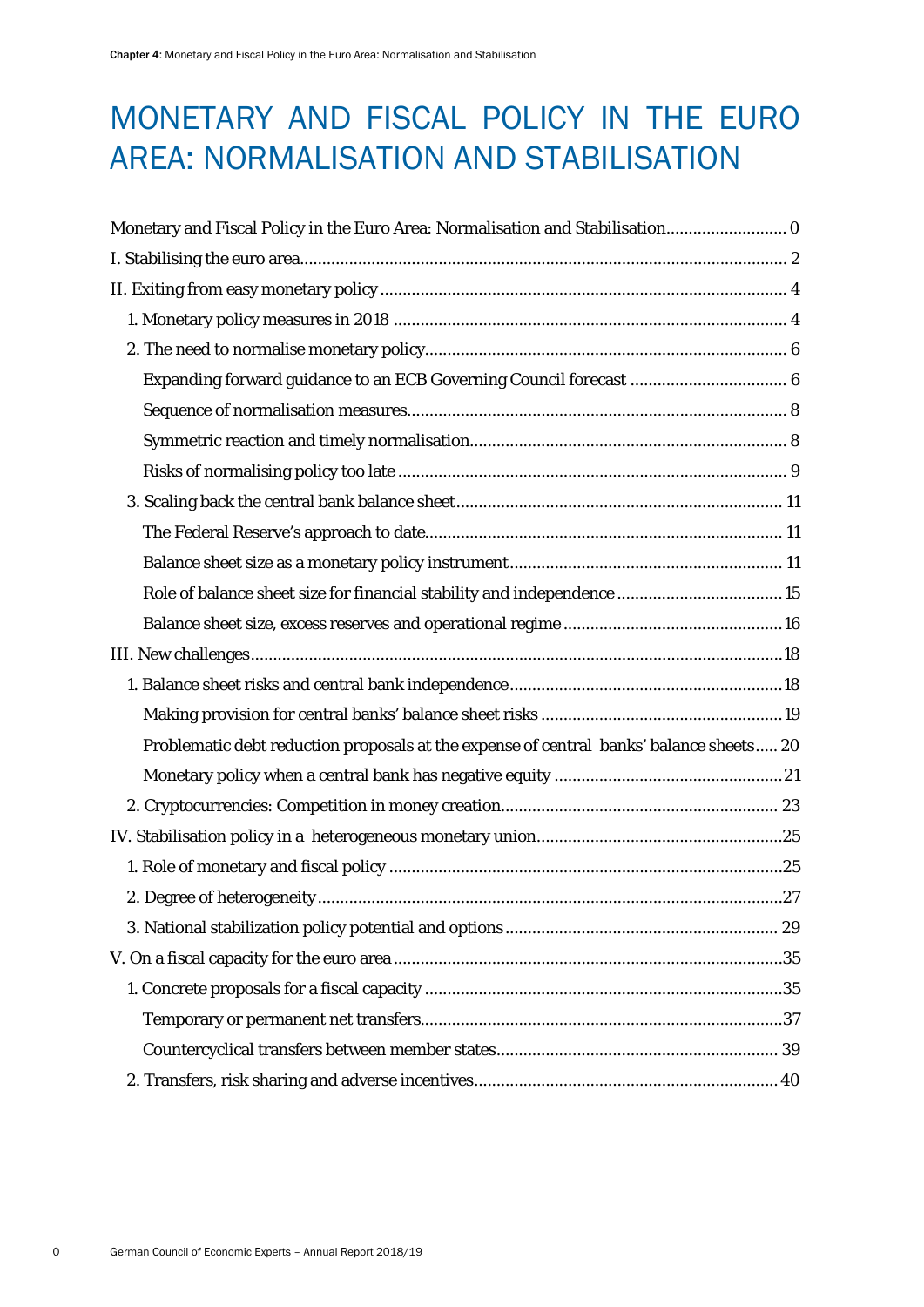## EXECUTIVE SUMMARY

Inflation in the euro area is approaching the target set by the European Central Bank (ECB). Economic output is above the potential level estimated by the European Commission. Nonetheless, the ECB has continued to expand its monetary policy – as measured by the size of its balance sheet – and only intends to stop by the end of this year. The negative interest rate policy is to remain in place at least through the summer of 2019. It plans to reinvest principal payments from government bonds for an extended period of time to prevent its balance sheet from shrinking. There is a danger that the change of course in monetary policy will come too late. Inflation might rise more quickly, and we could see a further increase in the misallocation of credit, investment and resources and in the risks to financial stability.

Chapter 4: Monetary and Fiscal Policy in the Euro Area: Normalisation and Stabilisation

The German Council of Economic Experts (GCEE) has already proposed a policy normalisation strategy in its Annual Report 2017/18. It would be beneficial to publish the ECB's Governing Council forecast or a survey of Council members' individual forecasts regarding the expected trajectory of the central bank's interest rates and balance sheet. In addition, a symmetric reaction to macroeconomic developments would be appropriate. It is right for the ECB to end its net asset purchases first and then to raise interest rates. However, it is now time to devise and communicate a procedure for reducing its balance sheet. Shrinking its balance sheet would help to tighten monetary policy and would provide greater scope for dealing with future crises. The high level of excess liquidity would also fall. This would make it possible to return to a corridor regime with low levels of reserves. This should help to stimulate the interbank market and reduce the TARGET2 balances. The expansion of the ECB's balance sheet poses risks and is fuelling demands – not least calls for monetary financing. The prohibition of this financing is crucial to the independence of central banks. Their holdings of government bonds should therefore be reduced.

Private, decentralised cryptocurrencies are competing with the money creation in official currencies. At the moment, however, they perform the basic functions of money only to a very limited extent. Central banks should explore the pros and cons of generally available central bank digital currencies. However, they do not yet need to introduce them.

Monetary policy can only partially stabilise heterogeneous fluctuations in a currency union. However, large member states such as France and Italy have gained greater capability for monetary stabilisation policy relative to the situation prior to monetary union, when their exchange rates were, in effect, unilaterally pegged to the Deutsche Mark. Furthermore, fiscal instruments at member state level can offset the lack of exchange rate flexibility. The intensity of use of these instruments reflects their political preferences. In particular, automatic stabilisers such as unemployment insurance and the tax system can make an effective contribution towards stabilising asymmetric shocks. Transfers between member states – for example in the form of a fiscal capacity at European level – are not necessary for this purpose. Yet, compliance with the Stability and Growth Pact and fiscal consolidation during good times are in every member state's own best interest.

The creation of the European Stability Mechanism (ESM) was the key step towards lending to countries at risk of losing access to the markets. Since then, public risk sharing in the euro area has grown significantly. The conditionality attached to lending by the ESM serves to ensure fiscal sustainability. An additional fiscal capacity - as a kind of insurance in the form of purely temporary transfers – does not increase a member state's borrowing capacity. However, it creates strong moral hazard and adverse incentives that undermine the regulatory framework of monetary union and the sustainability of sovereign debt at member state level.

German Council of Economic Experts – Annual Report 2018/19 1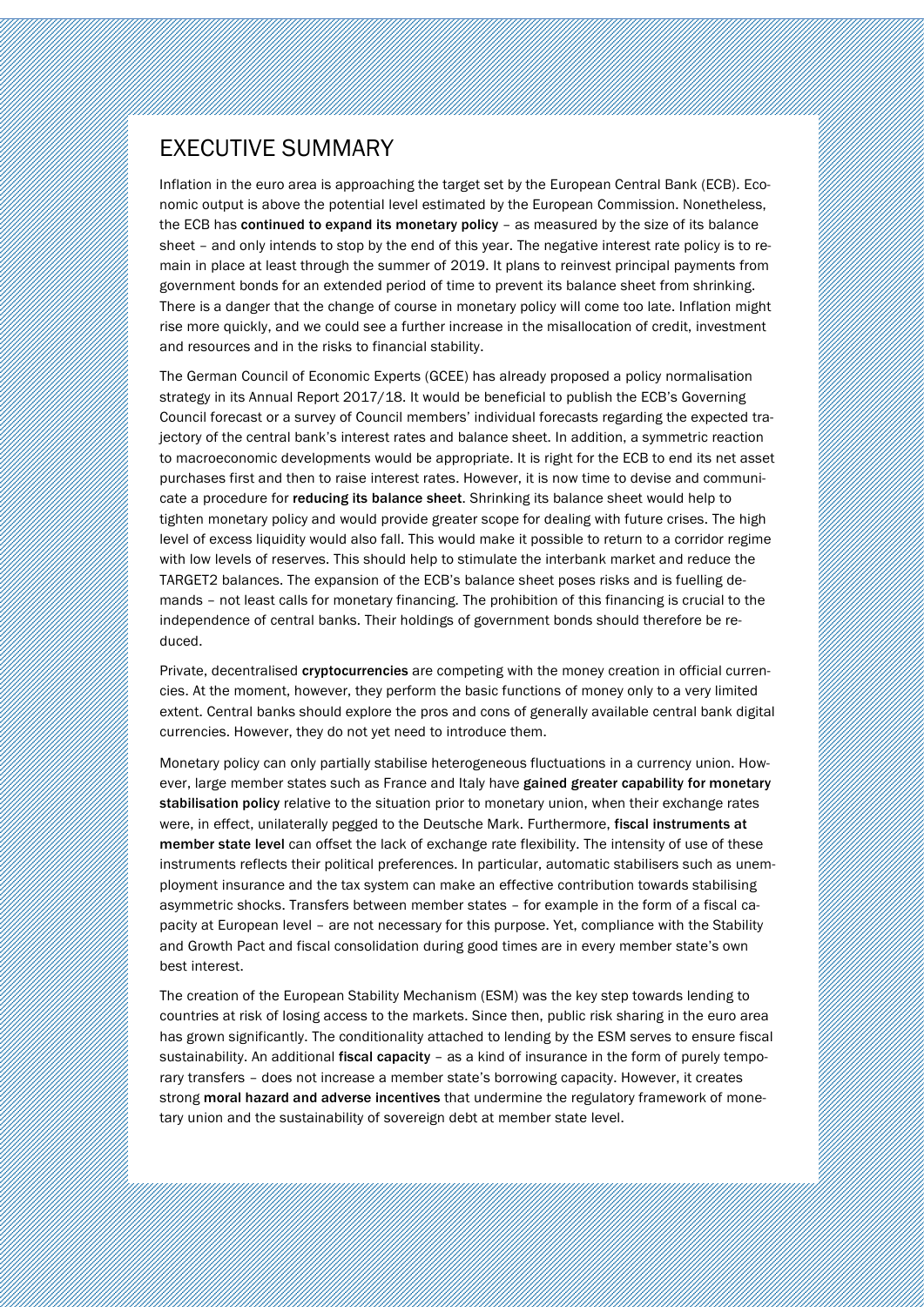## <span id="page-2-0"></span>I. STABILISING THE EURO AREA

- 339. Inflation in the euro area increased considerably during the first half of 2018. Since May the growth rate of the overall Harmonised Index of Consumer Prices (HICP) has ranged between 1.9 % and 2.1 % year on year, which is just above the target set by the European Central Bank (ECB). Core inflation, which excludes energy prices, varied between 1.3 % and 1.4 % over the same period. Gross domestic product (GDP) rose by 2.4 % in 2017. Despite a slowdown in the first half of 2018, economic output continues to grow faster than its potential rate. Over the course of 2018 it is likely to exceed the potential rate estimated by the European Commission by about 1 percent.  $\Box$  ITEM 240 However, the size of the output gap varies from one member state to another.
- 340. In order to **stabilise the euro area in a lasting way**, the ECB and the national governments must achieve the transition to a normal monetary policy and a sustainable fiscal policy. The Treaty on the Functioning of the European Union (TFEU) stipulates that the **ECB** must primarily use its monetary policy instruments to control the rate of inflation in the euro area as a whole. The **governments of the member states**, on the other hand, possess fiscal instruments that can be used to stabilise heterogeneous business cycle fluctuations.
- 341. The ECB faces the challenge of finding a **way out of the crisis mode** of bond purchases and negative interest rates towards a 'normal' level of its balance sheet and interest rates. These normal values are uncertain. Previously, a decline in the equilibrium real interest rate has been cited as a reason for keeping monetary policy loose. However, this estimated decline is empirically insignificant. A consistent use of such estimates has indicated for some time a need for tightening monetary policy (GCEE Annual Report 2017 items 330 ff., 355 ff.). The **German Council of Economic Experts (GCEE)** already emphasized the need for a **change of course in monetary policy** one year ago and proposed a strategy for normalising monetary policy (GCEE Annual Report 2017 items 358 ff.).

In June 2018, the **ECB's Governing Council took a first step** in this direction. Since then, it expects to terminate its net bond purchases at the end of 2018. By then, the Eurosystem's balance sheet will have reached a total of  $\epsilon$ 4,700 billion. This is  $\epsilon$ 2,700 billion more than at the end of 2014 – almost 25 % of the euro area's annual GDP. The ECB's Governing Council plans to reinvest the principal payments from maturing bonds for an extended period of time, which means that the **Eurosystem's balance sheet** will remain **at a high level for some time to come**. The Council also expects to leave the central bank's interest rates unchanged until "at least through the summer of 2019".

342. The ECB is postponing interest-rate increases and the reduction of its bond holdings for too long. This raises the **risk that the change of course in monetary policy will come too late**. Inflation might rise more quickly than expected. Increasing capacity overutilisation could lead to misallocation of resources. Interest rates would then have to be raised more rapidly in future. This might undermine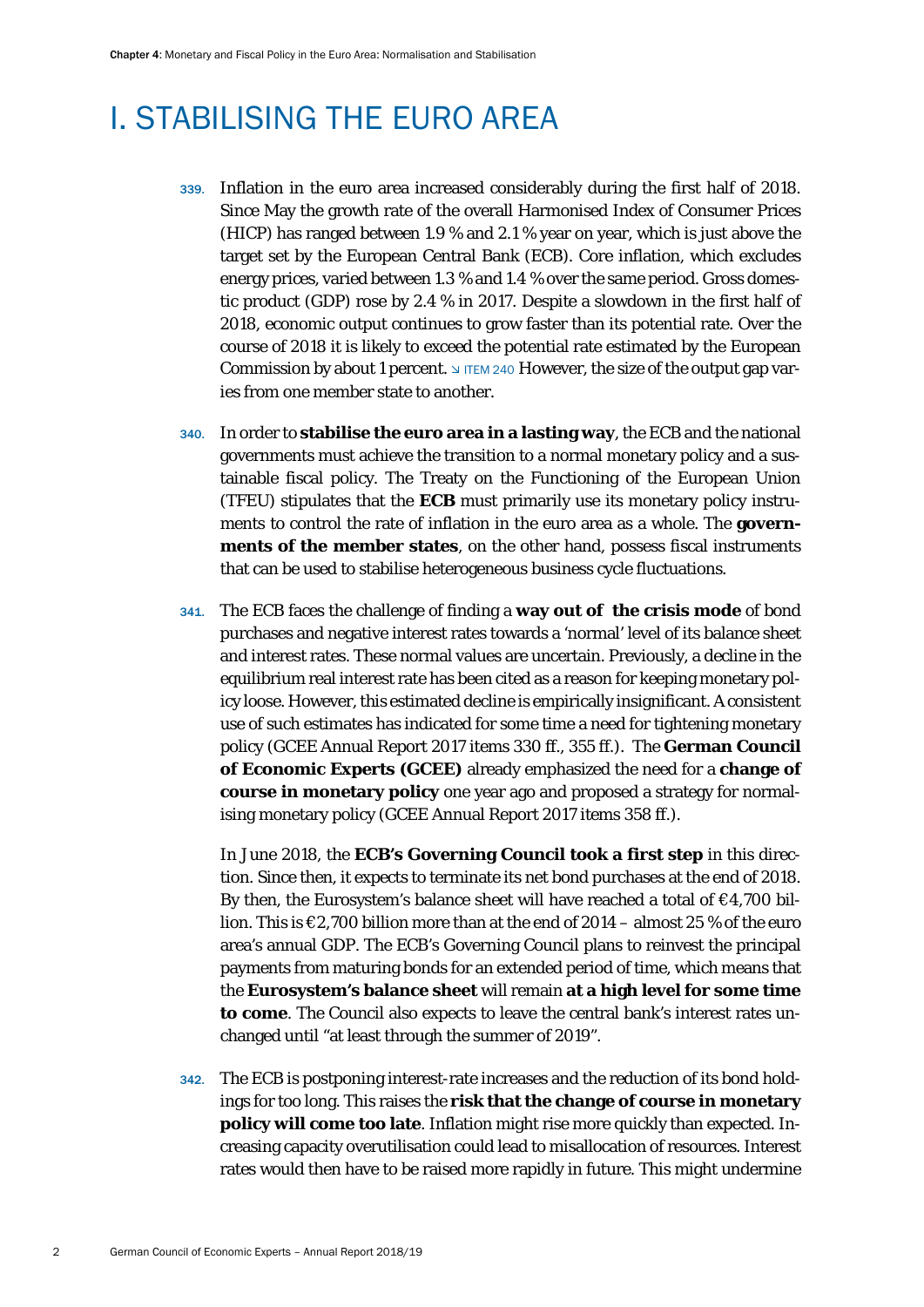the stability of the banking system and trigger a sharp correction of inflated asset prices.

- 343. Furthermore, the substantial government bond holdings exacerbate the **potential for conflicts** between the ECB's monetary policy and the member states' finances. This threatens the actual independence of the central banks. Because an increase in interest rates would raise the funding costs by highly indebted member states, the political pressure on the ECB not to tighten its monetary policy is als increasing. If the ECB were to give in to this pressure, monetary policy would be subordinated to a regime of **fiscal dominance**. By purchasing government bonds, the national central banks have also exposed themselves to a default risk. This situation has been brought into sharp focus by the costly election promises made by the Italian government's coalition partners as well as by reports concerning a proposal to write down Italian government debt held by Italy's central bank on the order of €250 billion.
- 344. The common monetary policy can only partially offset **heterogenous business cycle fluctuations in the member states**. Differences in output gaps and inflation rates would require different monetary policies. The loss of national monetary policy in a currency union therefore means that national **fiscal policies** have to perform an **important stabilising function**. Because discretionary measures only work with a certain delay (Michaelis et al., 2015), automatic stabilisers such as the tax system and unemployment insurance play the main role (Elstner et al., 2016). For fiscal policy to be effective, the sustainability of government debt and public finances needs to be assured. Consolidating public finances helps creating fiscal space for difficult times in the future. The fiscal rules for monetary union are designed to achieve this objective. In addition, structural reforms that improve the flexibility of labour markets and product markets (GCEE Annual Report 2017 item 410; GCEE Annual Report 2015 box 12 and items 334 ff.) help to undergo necessary macroeconomic adjustments without substantial increases in unemployment.
- 345. There have been various calls for **new fiscal policy instruments** to be created **at European level**. France's president Emmanuel Macron, for example, has renewed previous French demands for a budget and a finance minister at the euro area level. ECB president Mario Draghi has also called for the creation of new fiscal policy capacities and instruments to support stabilisation policies at EU level (Draghi, 2018a). However, analysis by the German Council of Economic Experts shows that national fiscal policy can serve to stabilise asymmetric shocks and largely compensate for the loss of monetary policy geared solely towards national objectives. Moreover, the TARGET2 system compensates for abrupt private capital outflows – such as those during the financial crisis – in the form of public inflows via the central banks. If a member state is at risk of losing market access, the European Stability Mechanism (ESM) can help by providing loans with policy conditionality attached and, where necessary, organizing maturity extensions of outstanding government debt.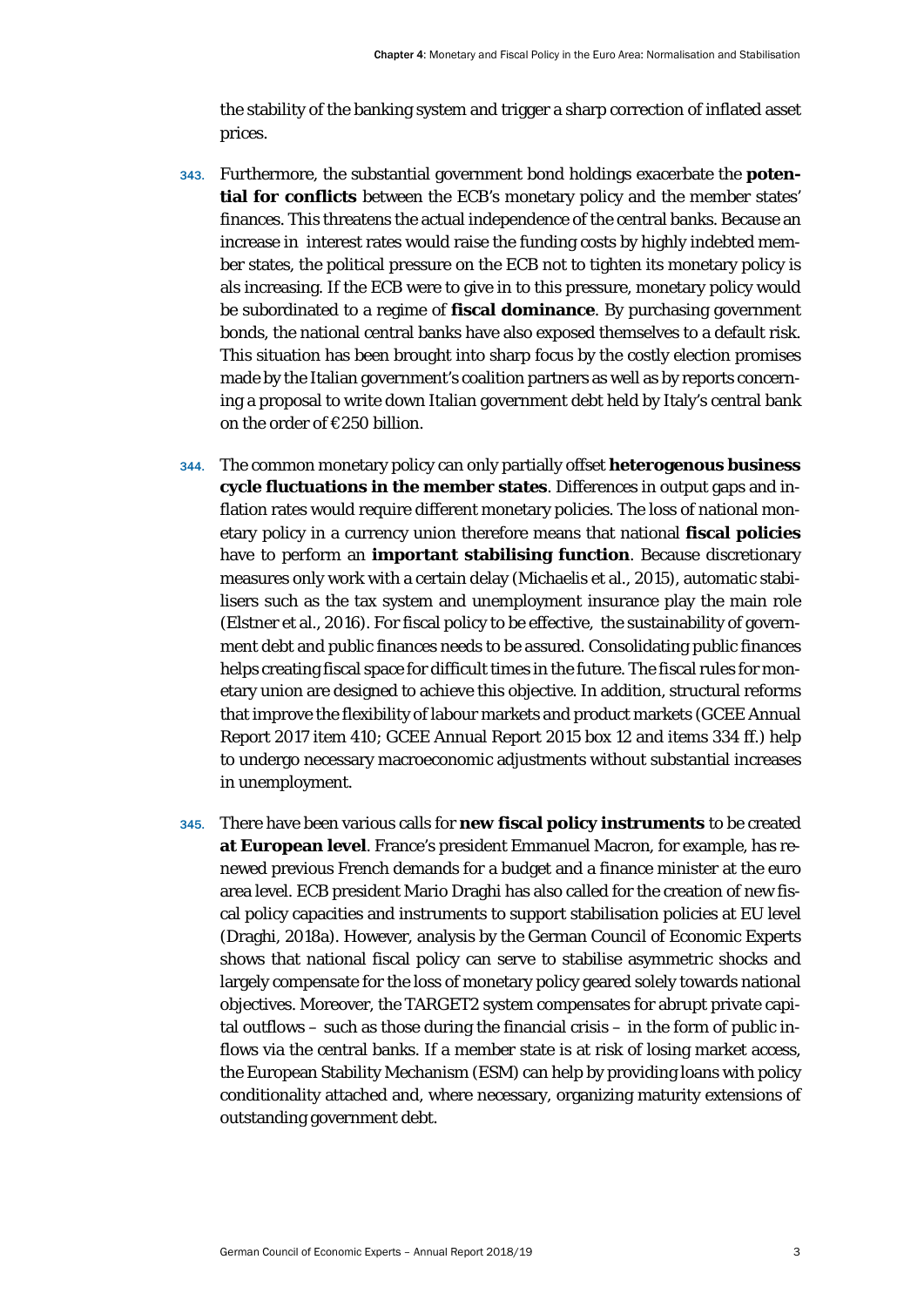346. An **additional transfer mechanism** would be inconsistent with the principle that liability and control should remain on the same level. An insurance-like solution merely permitting temporary transfers that eventually had to be offset would not increase the borrowing capacity and action space of member states with sound public finances. Such a solution would also lack credibility. As **calculations by the GCEE** demonstrate, the sort of **fiscal capacity** proposed by the International Monetary Fund (IMF) would in the past have led to very high net transfers. These could have only have been offset over a very long period of time. Although significant long-term transfers would benefit their recipients, they would probably adversely affect acceptance of monetary union in the countries that pay for net transfers. They also create moral hazard and misguided incentives regarding economic policies pursued by the recipient countries, which can lead to the recipient status to become entrenched.

## <span id="page-4-1"></span><span id="page-4-0"></span>II. EXITING FROM EASY MONETARY POLICY

### 1. Monetary policy measures in 2018

347. Over the course of 2018 the ECB has **continued to raise the degree of expansion of monetary policy** – as measured by the size of its balance sheet – and intends to do so until the end of this year. Since January 2018 it has reduced its net asset purchases from €60 billion to €30 billion per month, as announced back in October 2017. In March 2018 it dropped the 'easing bias' from its communications. With this asymmetric approach, the ECB had been holding out the prospect of increasing the scale or duration of its bond purchase programme in the event that the economy performed worse than expected.

In June 2018 the ECB Governing Council announced that although it would continue its **net purchases** of €30 billion per month until September, it anticipated reducing these purchases to €15 billion per month from October onwards and then terminating them **at the end of the year**. This information constituted an **expectation** rather than a commitment. The Council reserved the right to amend its decision if the incoming data did not confirm its medium-term inflation outlook. In July, September and October it reaffirmed this expectation and decided in September to make additional purchases of €15 billion per month from October to December.

348. The Eurosystem's balance sheet is therefore likely to have reached a total of more than  $\epsilon$ 4,700 billion by the end of 2018. This represents roughly 42 % of the euro area's GDP for 2017. It is approximately 2.2 times the size of its balance sheet at the end of 2014.  $\triangle$  CHART 48 LEFT This increase is mostly attributable to additional purchases of government bonds under the Public Sector Purchase Programme (PSPP). CHART 48 RIGHT The ECB's Governing Council expects to reinvest principal payments from maturing bonds for an extended period of time. The central bank's balance sheet would therefore remain very large relative to economic output for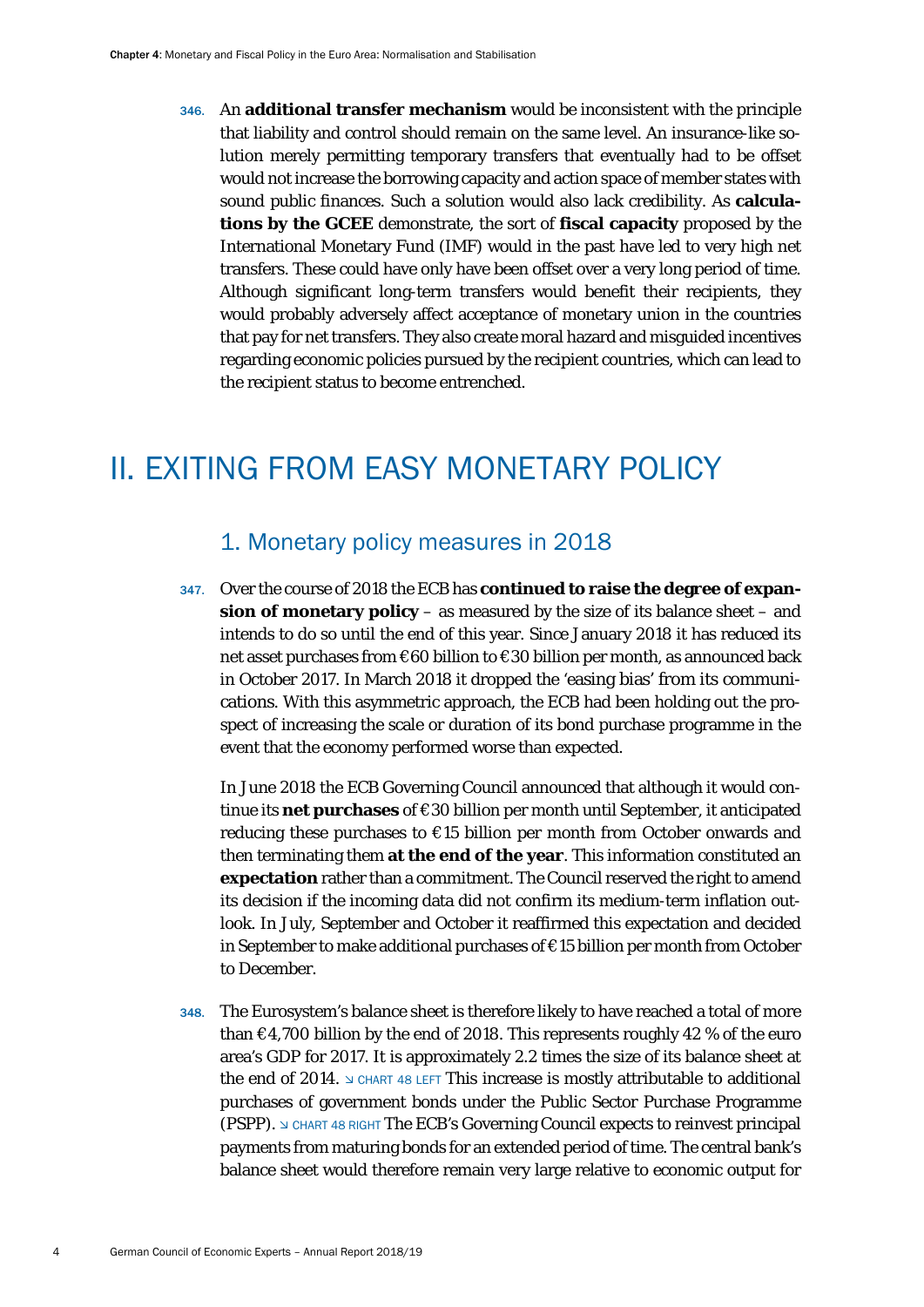#### **N CHART 48** Asset structure and purchase programmes of the euro system



1 – By euro area residents including purchases of bonds (SMP, CBPP1 and 2) held for monetary policy purposes. 2 – Covered Bond Purchase Programme. 3 – Asset-Backed Securities Purchase Programme. 4 – Corporate Sector Purchase Programme. 5 – Public Sector Purchase Programme. 6 – Main refinancing operations. 7 – Longer-term refinancing operations,; including TLTRO I since 24.09.2014 and TLTRO II (Targeted longer-term refinancing operations) since 29.06.2016 less the repayments of TLTRO I operations 1, 3, 5, 7 on 28.03.2018 and less repay-<br>ments of TLTRO I operations 2, 4, 6, 8 on 29.06.2018. 8 – Including other claims assets, based on the expected purchases of bonds and securities until the end of the year. 6 – Securities Markets Programme.

Sources: ECB, own calculations

© Sachverständigenrat | 18-132

some time to come. The **ECB** is thus likely to **continue to play a very significant role as a buyer of government bonds** and, consequently, to influence medium- and long-term interest rates (GCEE Annual Report 2017 item 357).

- 349. Back in December 2015 the ECB decided to reinvest principal payments from bonds purchased under the PSPP and to do so "for an extended period of time and, in any case, for as long as necessary". The first principal payments accrued as early as March 2017. It is estimated that **reinvestments** in the first half of 2019 could reach roughly €90 billion (Danske Bank, 2018). More than 6 % of the bonds purchased under the PSPP are expected to mature in 2019. This would amount to reinvestments of approximately €132 billion (Generali Investment, 2018). Reinvestments of a similar volume are expected for 2020 (UniCredit Research, 2017). Any change in the average maturity would have additional effects. If the ECB were to buy more longer-term bonds, this would place greater pressure on the longer end of the yield curve.
- 350. The ECB Governing Council also stated in June 2018 that it expected to **keep the key ECB interest rates unchanged at least through the summer of 2019** and, in any case, for as long as necessary to ensure that the level of inflation remained aligned with its current expectations of a sustained adjustment path. Consequently, the main refinancing operations rate will remain at 0.0 % for some time while the deposit facility rate will stay at -0.4 %. The latter rate determines the level of interest rates in the market under the ECB's full-allotment policy and in view of banks' reluctance to lend to each other.
- 351. More detailed information on the ECB Governing Council's expectations is generally to be welcomed because it improves the transparency and effectiveness of monetary policy (GCEE Annual Report 2013 items 185 ff.). The signal given by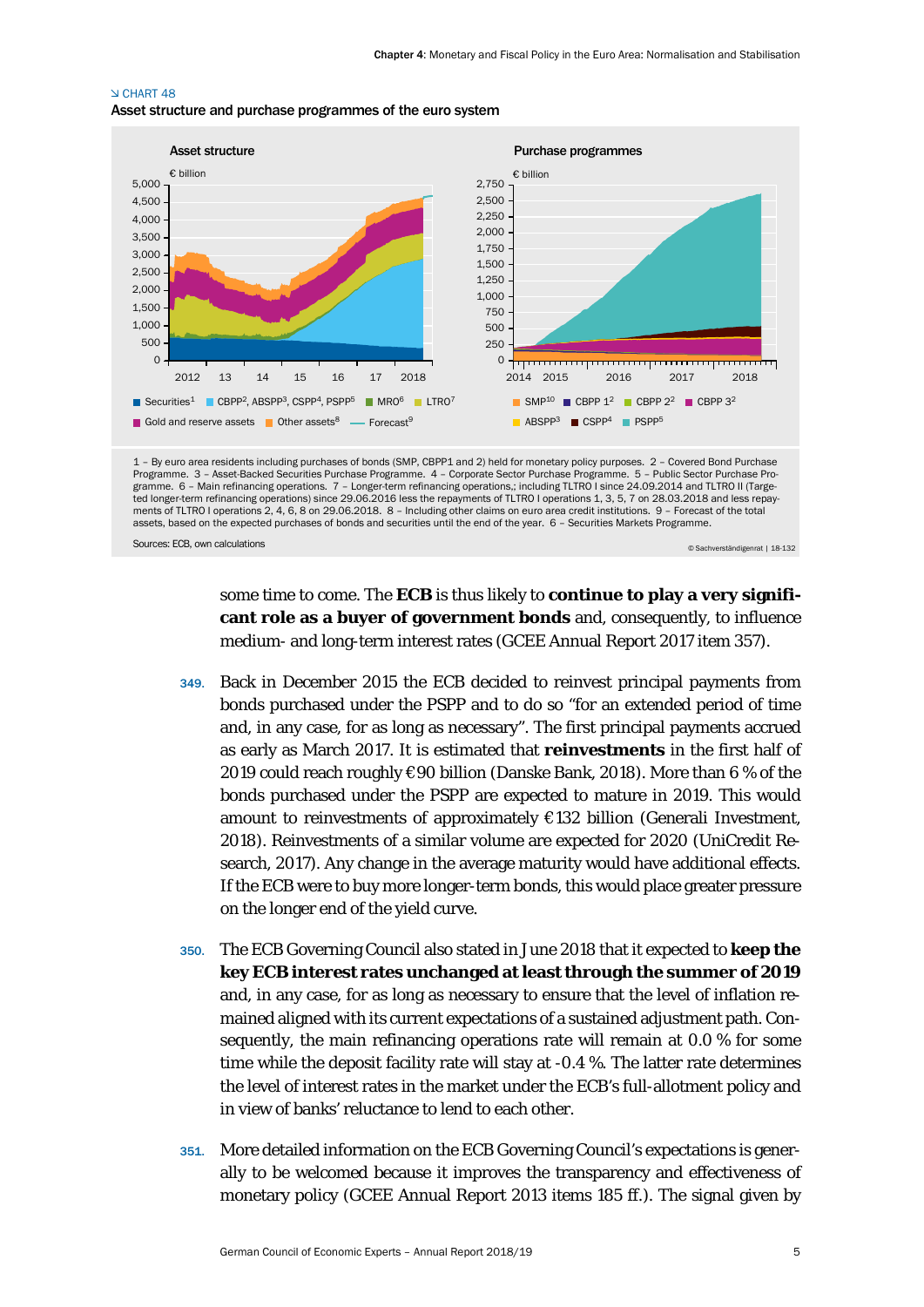this enhanced forward guidance is likely to significantly influence the level of medium-term interest rates irrespective of the anticipated end to net purchases of bonds (GCEE Annual Report 2017 items 350 ff.; GCEE Annual Report 2016 items 388 ff.). The ECB's communication in June therefore implies a **further expansionary move of monetary policy**. The ECB's Governing Council reaffirmed its policy rate outlook in July, September and October.

## 2. The need to normalise monetary policy

- <span id="page-6-0"></span>352. In June 2018 the ECB's Governing Council noted that **substantial progress** had been made **towards a sustained adjustment in the rate of inflation**. This was its justification for announcing that net purchases of bonds could be terminated at the end of 2018. Nonetheless, it believes that its highly expansionary monetary policy needs to continue in order to ensure that the rate of inflation remains close to but below 2 %. It reiterated this assessment at its meetings in July, September and October.
- 353. In its Annual Report 2017/18 the **GCEE** already proposed a concrete **strategy for normalising monetary policy** (GCEE Annual Report 2017 items 381 ff.). This strategy included
	- (i) expanding forward guidance into a forecast by the ECB's Governing Council,
	- (ii) first ending net bond purchases, then raising interest rates and reducing the balance sheet,
	- (iii) reacting symmetrically and proportionally to macroeconomic developments during the normalisation phase, and
	- (iv) avoiding fiscal and financial dominance.

#### Expanding forward guidance to an ECB Governing Council forecast

- <span id="page-6-1"></span>354. Although the ECB's new, enhanced **forward guidance** provides additional information on its interest-rate expectations, it has not fundamentally changed the way in which it communicates. The **ECB's Governing Council does not publish its own forecast for the central bank's interest rates and balance sheet**. Another practical alternative – as practised by the Federal Reserve, the US central bank – would be to conduct and publish a survey of Council members' own forecasts for inflation, growth and interest rates (GCEE Annual Report 2017 item 392).
- 355. What's more, the ECB Governing Council unlike many other central banks does **not publish its own quantitative inflation forecast**. Although it discusses forecasts produced by the Eurosystem's staff, it does not make tem its own forecast. In June 2018 the **Eurosystem's staff** predicted annual HICP growth rates of 1.7 % for each of the years 2018, 2019 and 2020. In June 2017 their forecasts for 2018 and 2019 had been only 1.3 % and 1.6 % respectively. The constant rate for the overall index conceals a **rise in the annual rate for the overall**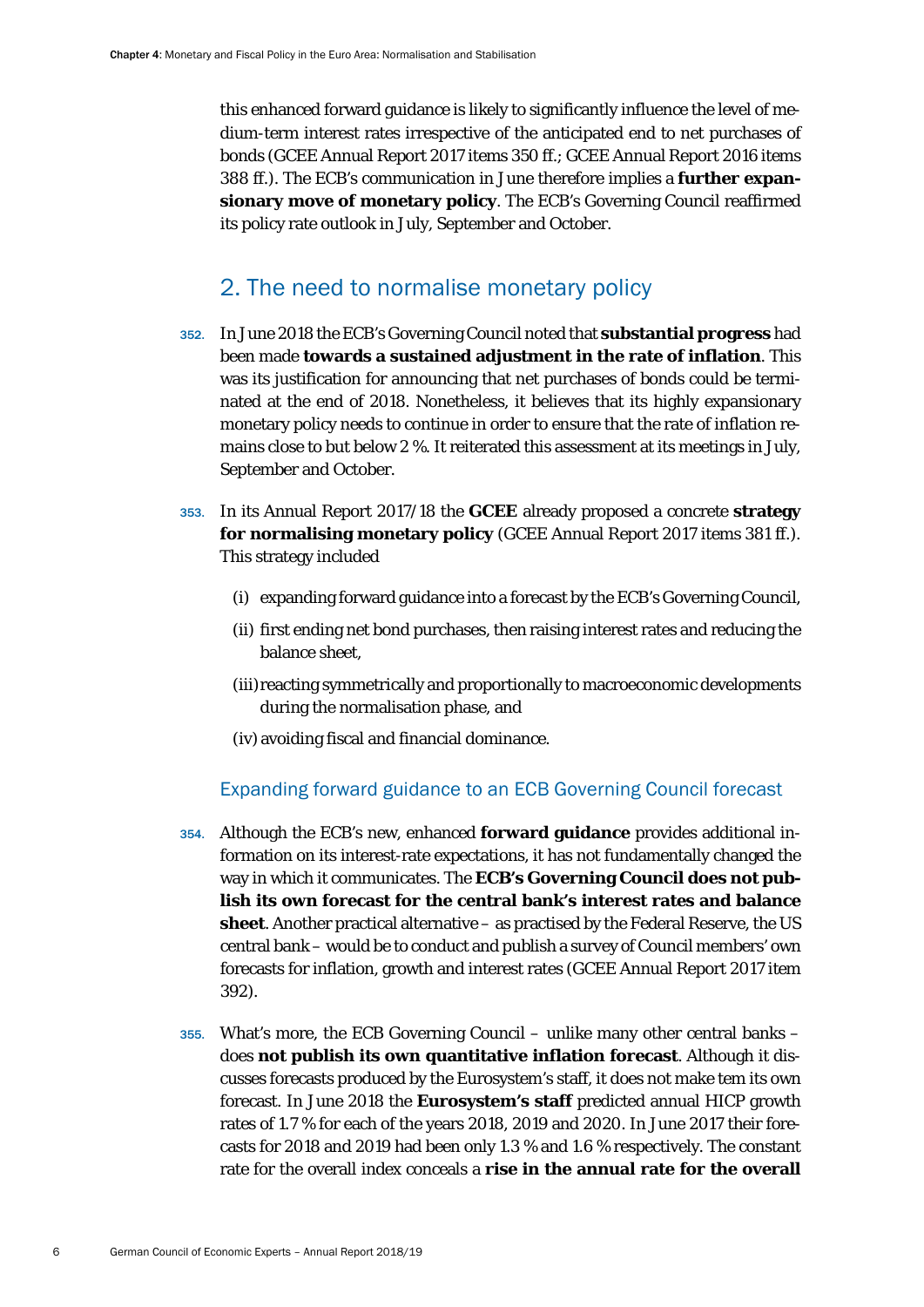**index excluding energy prices** of 1.3 %, 1.7 % and 1.9 % for 2018, 2019 and 2020 respectively.

Owing to **expectations** for oil price futures, the forecast assumes that **energy price inflation will decline**. If this decrease does not materialise – as, according to ECB staff, other forecasting methods suggest – then consumer price inflation is likely to be higher. The ECB does not publish forecasts for other commonly used inflation measures, such as the GDP deflator or the consumption deflator. In September 2018 the staff produced an unchanged forecast for the overall index. It slightly reduced its outlook for the HICP excluding energy prices to 1.6 % for 2019 and 1.8 % for 2020.

- 356. In June the ECB's experts predicted that **GDP growth** would slow down slightly from 2.1 % in 2018 to 1.9 % in 2019 and 1.7 % in 2020. In September 2018 they predicted a marginally lower growth trajectory of 2.0 %, 1.8 % and 1.7 %. This is still an improvement on the previous year. In June 2017 the staff projected 1.8 % for 2018 and 1.7 % for 2019. It does not publish an estimate for potential growth. The European Commission estimates it to be 1.5 %. We can therefore expect to see a further **three years of above-potential growth**. Economic output would thus rise well above its potential.  $\trianglelefteq$  CHART 49 LEFT Positive output gaps help to push up inflation, which means that **inflation** might turn out to be **higher than expected**.
- 357. The **forecast** produced by the Eurosystem's staff is predicated on assumptions about **interest rates** derived from the yield curve. It is not possible to check whether the staff's forecast is consistent with the interest-rate path expected by the ECB's Governing Council. In the case of the Federal Reserve, on the other hand, the interest-rate path resulting from surveys of the members of the Federal



#### CHART 49 Output gap and inflation measures in the euro area

1 – Real GDP minus potential output in relation to potential output. 2 – Forecast of the GCEE. 3 – Change in the relevant index on previous year. 4 – Excluding energy, food, alcohol and tobacco. 5 – Forecast of the ECB.

Sources: ECB, European Commission, Eurostat, own calculations

© Sachverständigenrat | 18-068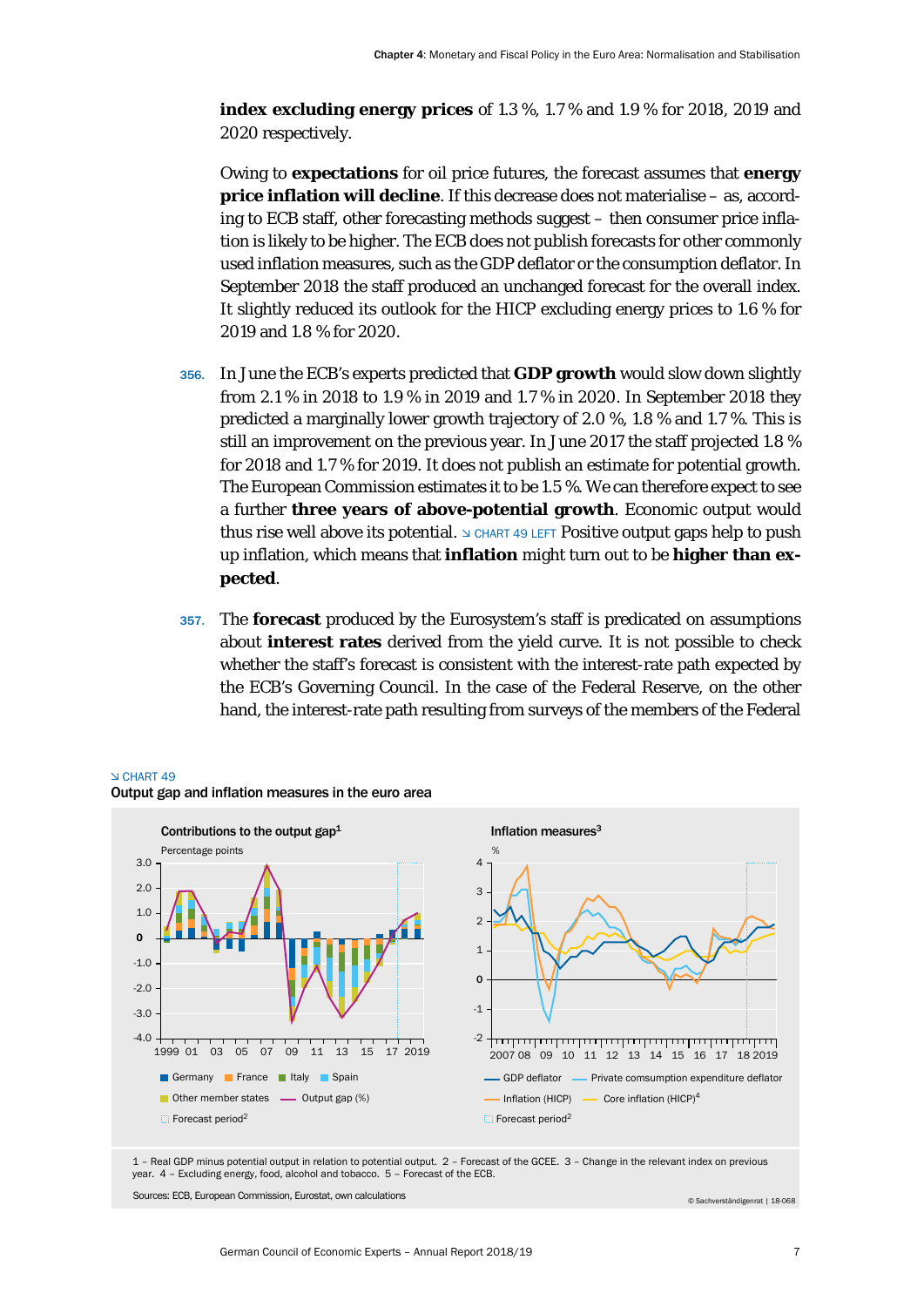Open Market Committee (FOMC) can be compared with the expectations contained in the yield curve. This is an argument for conducting **surveys of ECB Council members**. Furthermore, it would be good to produce a consistent forecast using an **interest-rate rule** that reflects the decisions taken by the ECB's Governing Council reasonably well.

358. It is also questionable whether the yield curve is consistent with the ECB staff's inflation and growth forecasts. This is because if inflation corresponds to the target and if growth corresponds to potential growth, then the interest rate should be converging towards the nominal equilibrium interest rate, which is roughly the sum of the inflation target and potential growth. The anticipated future shortterm interest rates derived from the yield curve by ECB staff are converging towards a level of 1.5 %. With inflation close to 2 %, this constitutes a real equilibrium interest rate of -0.5 %. Assuming potential growth of 1.5 %, as estimated by the Commission, however, we would expect to see a positive equilibrium interest rate closer to this rate of potential growth. This would pose a **significant risk of interest rates rising faster** towards a higher equilibrium rate.

#### Sequence of normalisation measures

<span id="page-8-0"></span>359. As far as the sequence of normalisation measures is concerned, the ECB's strategy – as stated back in April 2017 – is **first**to **end** its net **bond purchases** and **then** to **raise its interest rates**. This is consistent with the sequence proposed by the GCEE. If instead the ECB were to start by abolishing the negative deposit facility rate, this would have an impact along the entire yield curve. Once the net purchases of bonds are ended, however, the supply and demand generated by market participants will again play a greater role in price formation. Medium- and longerterm yields will then more accurately reflect the market's assessment of risk. If medium- and longer-term interest rates on new loans start to rise again, this will also reduce the interest-rate risk on banks' balance sheets (GCEE Annual Report 2017 items 384 f.).

To date, however, the ECB has not indicated that it intends to **return its bond holdings to the original level,** nor has it set a timetable for reducing its reinvestments. This should soon be **specified within a normalisation strategy.** Moreover, the ECB runs the risk of reacting too slowly and too late because it continues its low-interest-rate policy and quantitative easing for too long.

#### Symmetric reaction and timely normalisation

<span id="page-8-1"></span>360. As capacity utilisation in the economy has increased, disinflationary pressures have disappeared in recent years without the ECB having adjusted its policies accordingly. Instead, its policy follows an **asymmetric lower-for-longer strategy** that is designed to counter deflationary risks (GCEE Annual Report 2014 item 252; GCEE Annual Report 2017 items 351 ff.; Evans et al., 2016; Bletzinger and Wieland, 2017). The capacity overutilisation now arising in the euro area is adding upward pressure to inflation.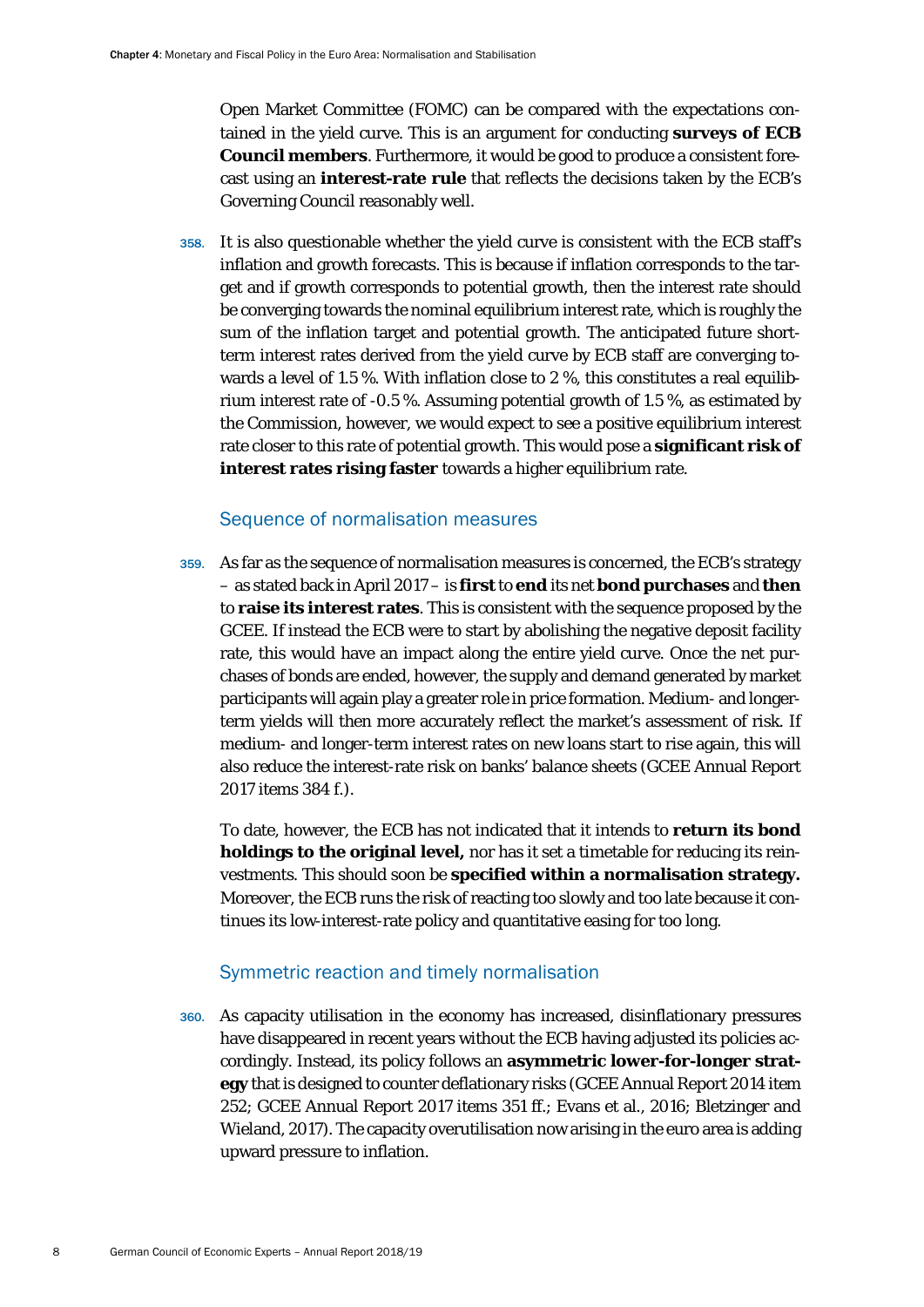The normalisation strategy devised by the **GCEE** includes a **symmetric reaction to macroeconomic developments** (GCEE Annual Report 2017 items 358 ff.). A comparison of staff forecasts from June 2017 and June 2018 reveals significant upward revisions of inflation and economic growth forecasts for 2018 and 2019. A **symmetric strategy** would have responded to higher-than-expected inflation and economic growth rates by tightening monetary policy more than expected. The ECB could have cited this as a reason for **reducing and ending its bond purchases sooner**.

361. The ECB Governing Council has not provided its own assessment of the normal level of its balance sheet and interest rates to be expected over the longer term. These values are uncertain. ECB president Draghi has cited a decline of the equilibrium interest rate as an argument for continuing monetary policy easing (Draghi, 2016). However, this estimated decline is empirically insignificant. An analysis that takes into account the estimate of potential output that is consistent with the particular estimate of the equilibrium interest rate has for some time now indicated a need for tightening monetary policy (GCEE Annual Report 2017 items 330 ff., 355 ff.) In 2017 the **GCEE** therefore considered that a **change of course in monetary policy** is called for. If it turns out that the equilibrium interest rate has not declined, this would make the route back to normal interest-rate levels longer and would further increase the risk of tightening monetary policy too late.

#### Risks of normalising policy too late

- <span id="page-9-0"></span>362. Indicators for decision-making such as forecasts or actual realizations of inflation and economic growth are often translated into interest-rate prescriptions with the help of **interest-rate rules**. These can factor in the equilibrium interest rate and the economic potential. The Federal Reserve, for example, now regularly publishes the prescriptions of several interest-rate rules (Federal Reserve, 2018). **Fed chairman Jerome Powell**, speaking during his recent congressional testimony, described them as helpful (Powell, 2018). These rules include two variants of the Taylor rule (Taylor, 1993), a change rule, and a rule targeting the price level rather than the rate of inflation.
- 363. In recent years, the **GCEE** has referred to an **application of the Taylor rule** to the euro area as well as to a **change rule** (GCEE Annual Report 2017 items 355 ff.; GCEE Annual Report 2016 items 410 ff.; Orphanides and Wieland, 2013). A Taylor rule based on core inflation, an output gap with potential output estimated by the European Commission, and a real equilibrium interest rate of 2 % would currently recommend a key policy rate of 3 %.  $\triangle$  CHART 8 Lower estimates of medium-term equilibrium interest rates and output gaps put the Taylor interest rate closer to 2 %. This reference value underlines the risk of tightening monetary policy too late.

The change rule based on inflation and growth forecasts from the Survey of Professional Forecasters, which matches ECB decisions from 1998 to 2013 quite well, would have argued against the continued quantitative easing since 2015 (GCEE Annual Report 2016 item 417; Bletzinger and Wieland, 2017). In the first half of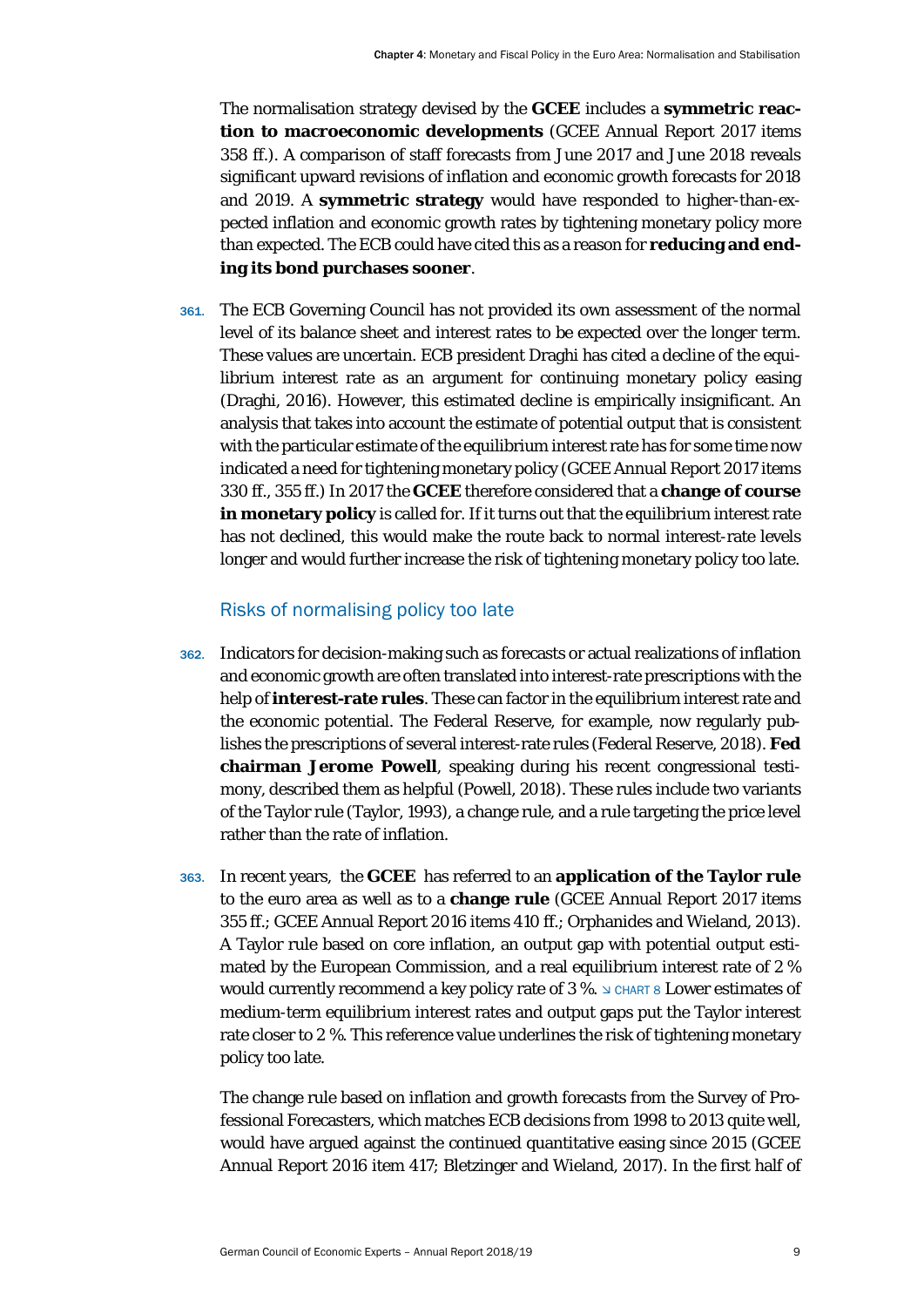2018 it prescribed raising the policy rates. Thus, there is a significant **risk that the change of course in the ECB's monetary policy will come too late**.

- 364. As long as nominal central bank rates remain constant and the ECB's substantial balance sheet remains unchanged, the current increase in the rate of inflation im**plies a decline of real interest rates.**  $\triangle$  CHART 49 RIGHT As a result, **monetary policy will have an even more expansionary effect**. Inflation might rise faster than expected, while increasing capacity overutilisation could lead to **misallocation** of credit, investment and resources (Acharya et al., 2016). Continuing low interest rates also pose a **risk** to financial stability (BIS, 2018a; GCEE Annual Report 2016 items 506 ff.).
- 365. The aim of quantitative easing was to stimulate economic activity by pushing up the prices of bonds and other assets such as equities and real estate. These **asset prices** did indeed **rise** (GCEE Annual Report 2015 item 289; GCEE Annual Report 2016 items 424 ff.). If the ECB's low-interest-rate policy continues for too long, there is a greater risk of exaggerations in asset price developments. ITEMS 666 FF. Subsequent, potentially abrupt corrections would have a negative impact on growth and inflation. Consequently, monetary policy itself should not further increase the risk of such exaggerated developments. Yet, this does not mean that monetary policy needs to react directly to asset price rises by systematically 'leaning against the wind' (GCEE Annual Report 2014 items 273 ff.).
- 366. Monetary policy also influences **risks in the banking system**. As long as new loans are granted at very low, fixed long-term interest rates, interest-rate risk will increase. For example, **the proportion of home loans with fixed interest periods of more than ten years** granted by German commercial banks as a percentage of their total new lending **rose** from just under 30 % in 2008 to almost 45 % in 2017. At the same time the proportion of their short-term refinancing increased from roughly 35 % to more than 40 %. Interest-rate risk arises from the fact that the effective interest rate on these very long-term loans has fallen from around 5 % to below 2 %. The short-term funding rate could exceed this level in just a few years' time as monetary policy is being normalised.
- 367. And, finally, the pressure on bank profitability is growing and is creating incentives to take on greater risks in order to sustain this profitaibity. This risk appetite is being accompanied by an **increase in maturity transformation** (GCEE Annual Report 2016 item 421). It would be better to start the exit from the low-interest-rate policy earlier in order to give the financial system more time to adjust. If the central bank delays this exit due to increasing financial stability risks, because it finds itself subject to **financial dominance**, it may be hard to avoid major disruptions later on.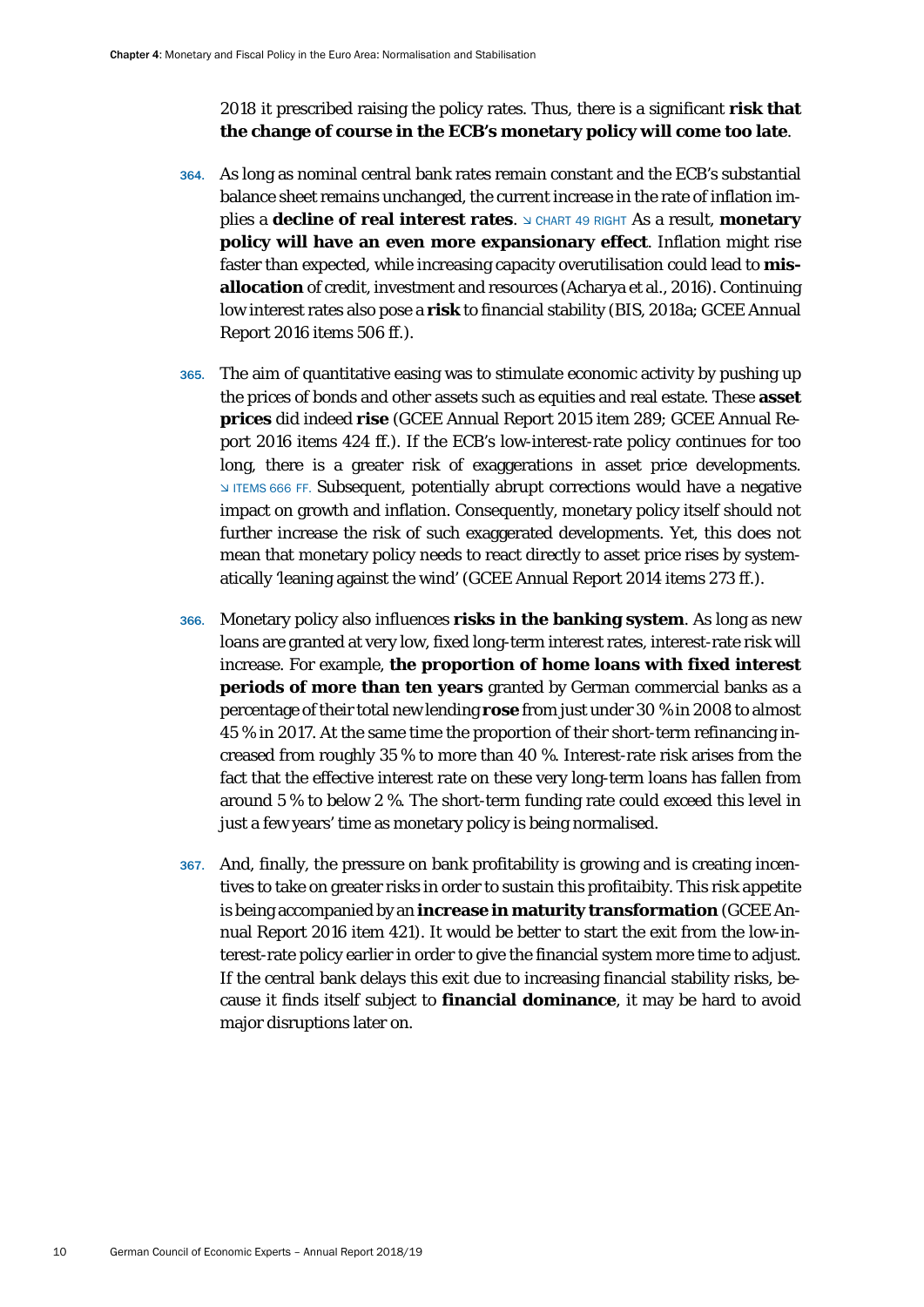## <span id="page-11-0"></span>3. Scaling back the central bank balance sheet

### The Federal Reserve's approach to date

- <span id="page-11-1"></span>368. Back in September 2014 the **Federal Reserve** outlined its normalisation process going forward in its Policy Normalization Principles and Plans. It announced that it would be scaling back its balance sheet by reducing its reinvestment of principal payments from maturing bonds. It presented further details in June 2017. It has been reducing these reinvestments since October 2017. Principal payments are now only reinvested if they exceed an increasing monthly limit. The limit for government bonds was initially 6 billion US dollars and is being raised in threemonth-steps to up to 30 billion US dollars (these amounts are 4 billion US dollars and 20 billion US dollars respectively for principal payments from mortgagebacked securities).
- 369. The **long-term size of the Fed's balance sheet** remains uncertain. On the one hand, demand for cash increases in line with nominal economic growth. And on the other hand, the extent to which reserves are held depends on the operational implementation of monetary policy and, potentially, the regulation of banks' liquidity. The Federal Reserve's vice chairman for supervision, Randal Quarles, reckons that the central bank's bond portfolio will shrink by 400 billion US dollars in 2018 and by 460 billion US dollars in 2019. He estimates that the process of **normalising the Fed's bond holdings** is likely to have been **completed** during the period **2020 and 2022**, although the exact level would depend on the operational regime in place at that time (Quarles, 2018). He said that the Fed was still discussing whether to retain its so-called 'floor regime' with high levels of excess reserves or whether it should return to a 'corridor regime'  $\Delta$  BOX 7, under which supply is more closely aligned with banks' demand for reserves.
- 370. Unlike the Federal Reserve, the **ECB's Governing Council** has not provided any informaton about reducing its reinvestments. This may be because the euro area's economic recovery has – in comparison with the United States – been delayed by the euro area sovereign debt crisis. As part of its normalisation strategy it would now be time for the ECB to devise and **communicate** a procedure for **normalising its balance sheet** going forward. In July, September and October, however, ECB president Draghi confirmed that the Governing Council had not yet discussed this matter (Draghi, 2018b, 2018c).

#### Balance sheet size as a monetary policy instrument

<span id="page-11-2"></span>371. Back in the late 1990s research at the Federal Reserve developed analytical foundations for quantitative easing – including **analysis of the optimal balance sheet size for monetary policy purposes** – which were discussed by the FOMC (Orphanides and Wieland, 2000; Bernanke, 2002; Clouse et al., 2003; GCEE Annual Report 2014 items 264 ff.). Quantitative easing was viewed as a continuation of monetary policy focused on the same objective but with new instruments once the policy rate has been reduced to virtually 0 %. The metric applied to quantitative easing was the balance sheet's size relative to nominal GDP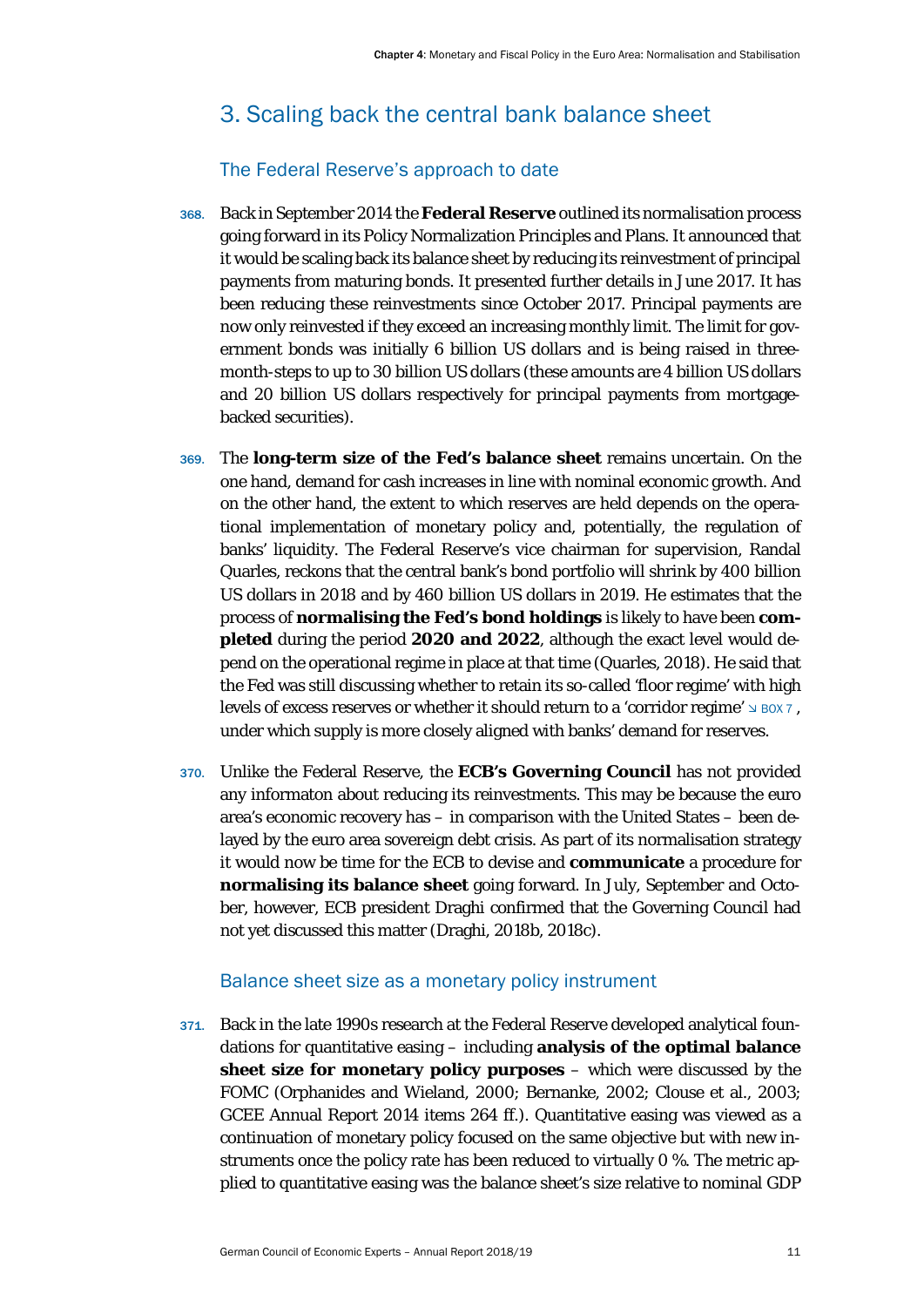rather than its absolute size (GCEE Annual Report 2014 box 13). This metric takes account of the fact that demand for cash increases in line with real economic output and the price level. **Tightening monetary policy** therefore involves **reducing the balance sheet's size** relative to nominal GDP.

- 372. **Quantitative easing's impact** on bond prices, other asset prices and exchange rates – through the transmission channel of portfolio reallocation – **is linked to size of the portfolios held** at the central bank relative to the level of market demand for the relevant assets and currencies (Orphanides and Wieland, 2000; GCEE Annual Report 2015 items 284 ff.; GCEE Annual Report 2016 items 388 ff.). These transmission channels via risk premiums and risk appetite have now also been modelled in models with more microeconomic foundations (Ellison and Tischbirek, 2014; Cúrdia et al., 2015; Gertler and Karadi, 2013).
- 373. Consequently, if the ECB were to **reduce its bond holdings** as part of its normalisation strategy, this would improve its ability to respond effectively to future recessions and crises. Bond purchases would remain an instrument that the central bank has in its toolkit for exceptional situations. They could be used during periods of recession and deflation if, in addition to lowering interest rates to levels near 0 %, further easing is required. The intention here would be to influence medium- and longer-term interest rates as well as – through the effects of portfolio rebalancing – asset prices and exchange rates. If the central bank were now to reduce its bond holdings, it would create additional commensurate r**oom for manoeuvre in the future** (Fisher, 2018).
- 374. This is especially relevant to the **ECB** because it is already close to its self-imposed limit of a 33 % share of individual government bond issues (GCEE Annual Report 2017 items 341 ff.). It introduced this limit to ensure that it could not block the pari-passu treatment of creditors in the event of any debt restructuring. The ECB should therefore respond to economic recovery and rising inflation not only by raising interest rates but also by **reducing the reinvestments of its portfolio**.
- 375. Like the Fed, the ECB should **communicate regarding** the reduction of its portfolio ahead of its start. This would enable market participants to prepare accordingly. It would also send a strong signal to highly indebted member states that they needed to make timely adjustments to their levels of new borrowing in order to avert higher risk premiums (GCEE Annual Report 2017 items 397 ff.). The reduction of these reinvestments will significantly **reduce** the huge amounts of **excess liquidity** currently in the system. The decline of excess liquidity is likely to induce a **reduction of the TARGET2 balances** (Eisenschmidt et al. 2017; GCEE Annual Report 2017 box 9)  $\leq$  BOX 6

#### $N$  BOX 6

TARGET2 balances: interpretation and conclusions from the debate on the payment system

The TARGET system was launched in 1999 with introduction of the euro, to ensure safe and efficient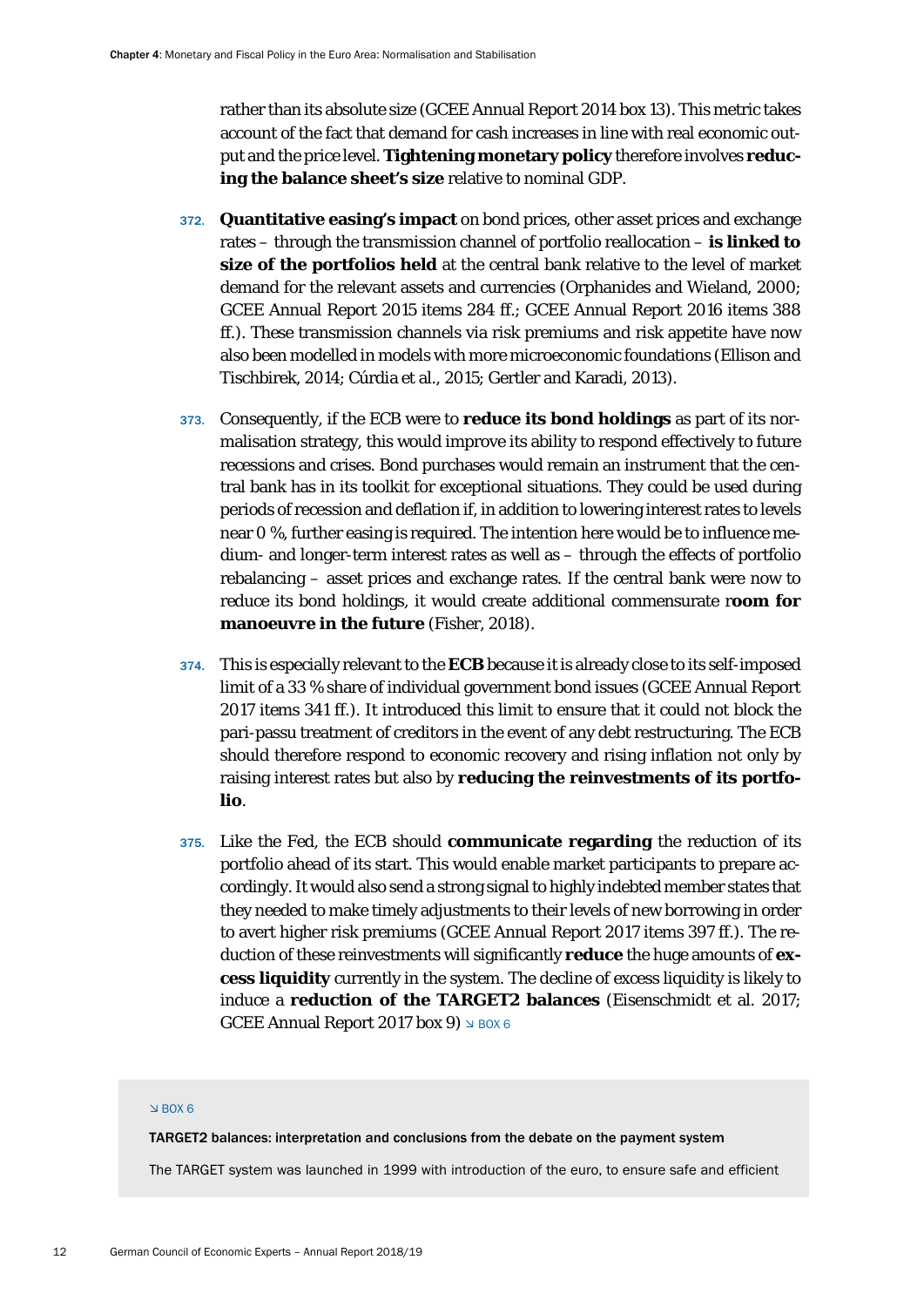payment transactions in the monetary union – one of the Eurosystem's responsibilities. This system also constitutes a mechanism for risk-sharing and stabilisation in the monetary union. Even before the union's creation, it was discussed that in the event of a banking crisis and private capital outflows from individual member states, private outflows would be replaced with public inflows in the form of central bank lending to commercial banks and TARGET balances would emerge (Garber 1998, 1999).

TARGET2 was introduced in 2008. Since 2009, sizable TARGET2 claims and liabilities have been created in the Eurosystem as a result of the financial crisis and euro area debt crisis. Their causes and the consequences for economic policy have repeatedly been the subject of heavy debate. The German Council of Economic Experts considers the TARGET2 imbalances to be largely a symptom whose structural and economic policy causes should be focused on and corrected if necessary (GCEE Annual Report 2011 Box 7, GCEE Annual Report 2012 Box 7, GCEE Annual Report 2017 Box 9).

#### How the TARGET2 payment system works

Financial transactions between European banks are settled via the national central banks. In case of a bank transfer from Italy to Germany, for example, Banca d'Italia debits the central bank account of the Italian bank, while Deutsche Bundesbank simultaneously credits the amount to the central bank account of the German bank. If refinancing occurs on the interbank market through a loan by a German bank, the bilateral balances net each other out and the central bank reserves of both banks remain unchanged. If there is no opposite transfer based on interbank loans, this creates a TARGET2 liability for Banca d'Italia to the ECB. This is then charged interest at the rate on Main Refinance Operations, accumulated and carried on the balance sheet (Deutsche Bundesbank, 2018a). At the same time, this creates a TARGET2 claim on the ECB for Deutsche Bundesbank .

#### Development of TARGET2 balances

TARGET2 balances remained close to zero until the end of 2008, as excess liquidity from banks, usually from countries with current account surpluses flowed, in the form of interbank loans, to banks in countries with current account deficits (Auer, 2014). That changed with the financial crisis which led to a "sudden stop" of capital flows into some member states. The ECB responded by switching to a full allotment at a fixed rate regime for its refinancing operations and broadening the collateral framework. Excess liquidity increased considerably as a result.  $\triangle$  CHART 50 LEFT Investors withdrew more and more capital from the crisis countries during the European sovereign debt crisis (Whelan, 2017; GCEE Annual Report 2011 Box 7). With the introduction of the long-term refinancing operations (LTROs) in 2011, commercial banks in crisis countries obtained very large amounts of central bank liquidity and financed large portfolios of domestic sovereign bonds. As a result, TARGET2 balances within the Eurosystem rose sharply. Following the announcement of the OMT programme in summer 2012, financial market conditions eased. Excess liquidity, the central bank balance sheet and TARGET2 balances declined noticeably between autumn 2012 and summer 2014. Commercial banks used the early repayment option for the LTROs during this time.

In 2015, TARGET2 balances began to rise again with the start of bond purchases under the Expanded Asset Purchase Programme (EAPP). The analysis of Eisenschmidt et al. (2017) suggests that the most recent rise is notably driven by Eurosystem bond purchases and not due to a new crisis developing. They show that 80 % of the purchases were cross-border transactions. 50 % of them were executed with counterparties outside the euro area. If they were to sell, for example, under the public sector purchase programme, bonds of euro area member states via Frankfurt, one of the most important centres of financial intermediation in the euro area, the subsequent resale of the bond to the respective national central bank would generate a TARGET2 claim against the Eurosystem for Deutsche Bundesbank.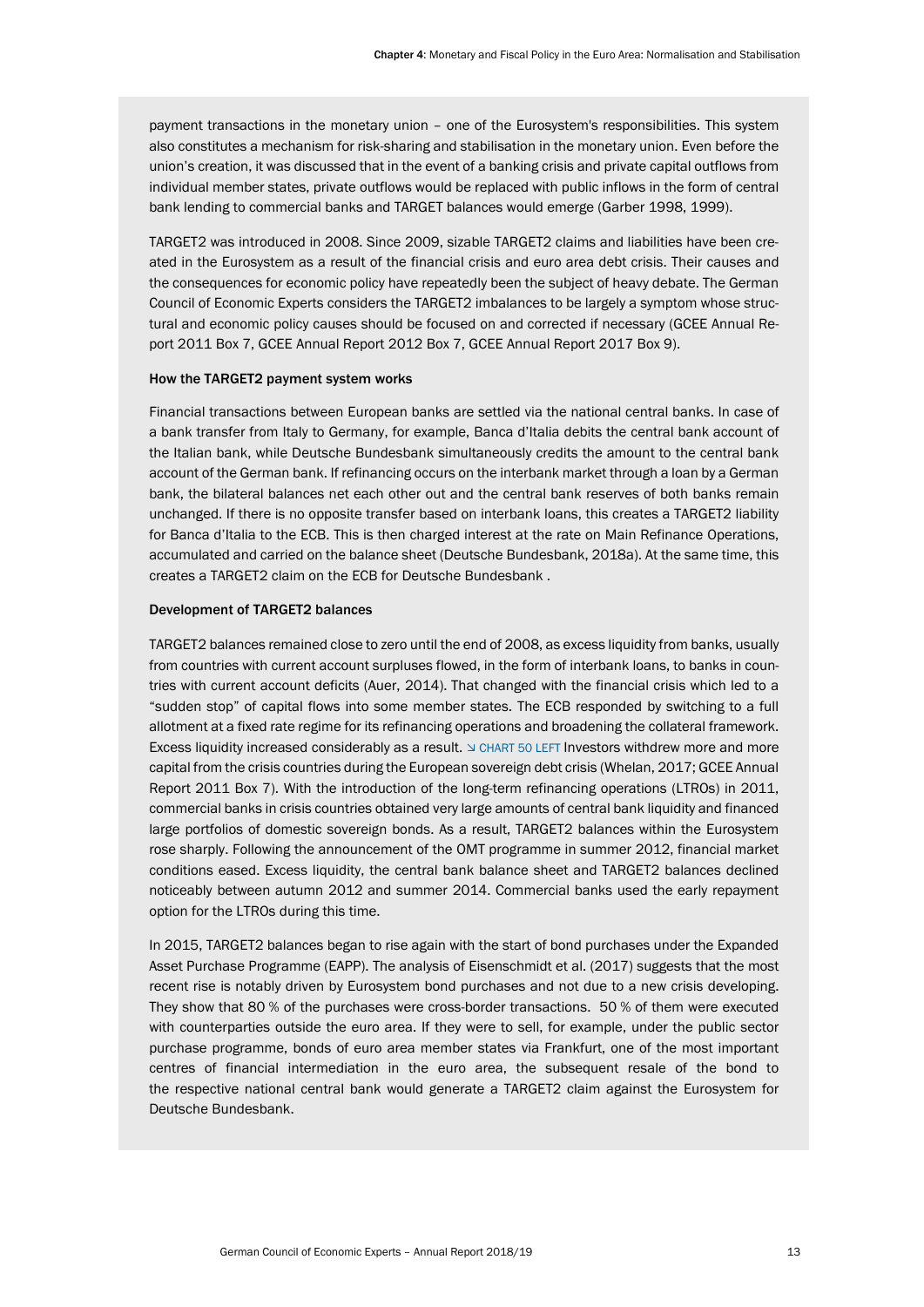

3 – Outright Monetary Transactions, announced in August 2012. 4 – Asset Purchase Programme, started in October 2014. 5 – Public Sector Purchase Programme, started in March 2015.

#### Dealing with causes and risks of TARGET2 balances

The development of TARGET2 balances is related to the excess liquidity and the ECB's unconventional monetary policy. Given the economic recovery and the rise in inflation, the German Council of Economic Experts already called for a change of course in monetary policy in 2017. Excess liquidity and TARGET2 balances can also be expected to decline along with a normalisation of monetary policy and a reduction of the central bank bond portfolio. In the longer term, the ECB should again tighten its collateral framework and end the full allotment policy. Together with a revival of the interbank market, possibly in a collateralised form, this would contribute to a further reduction of excess liquidity and TARGET2 balances.

As long as no member state leaves the euro area, TARGET2 claims are not associated with default risk. If a country were to leave, its national central bank's claims on or liabilities to the ECB would need to be settled in full (Draghi, 2017). If a country with liabilities were to leave the euro area and not be prepared to settle Eurosystem claims, this would generate a loss. Such loss would have to be borne by the remaining members of the Eurosystem in accordance with the capital key. If, for instance, Italy were to leave and not settle its liabilities, this would result in losses of some €153 billion to Deutsche Bundesbank. This would correspond to around 4.7 % of German GDP. Deutsche Bundesbank (2018a) however, assumes that this scenario does not to materialize.

One criticism of the TARGET2 payment system is the lack of regular settlement (Sinn and Wollmershäuser, 2012). In this context, reference is frequently made to the US Fedwire payment system, which requires annual settlement of balances of the different district Federal Reserve Banks. These are settled in a two-stage process of depositing and redistributing gold certificates and US Treasury bills (Klose and Weigert, 2012; Voll, 2014). However, the positions of the district Federal Reserve Banks are settled directly among them without any intermediate entity, as in the Eurosystem. The Interdistrict Settlement Accounts (ISAs) serve this purpose. \*A common portfolio is reallocated on a regular basis. For the euro area, this would mean central banks holding government bonds of other countries on their balance sheets. Applying this system would directly expose Deutsche Bundesbank to default risk on foreign government bonds that could materialise even without a member state leaving the monetary union. Such a system does not appear very advantageous compared to a claim on the Eurosystem as in the TARGET2 system. Moreover, collateralisation with government bonds would run counter to the EAPP design, which at Deutsche Bundesbank's insistence is intended to exclude joint liability. Finally, it should be noted that in the United States there is a further redistribution between districts in later

Sources: ECB, own calculations © Sachverständigenrat <sup>|</sup> 18-241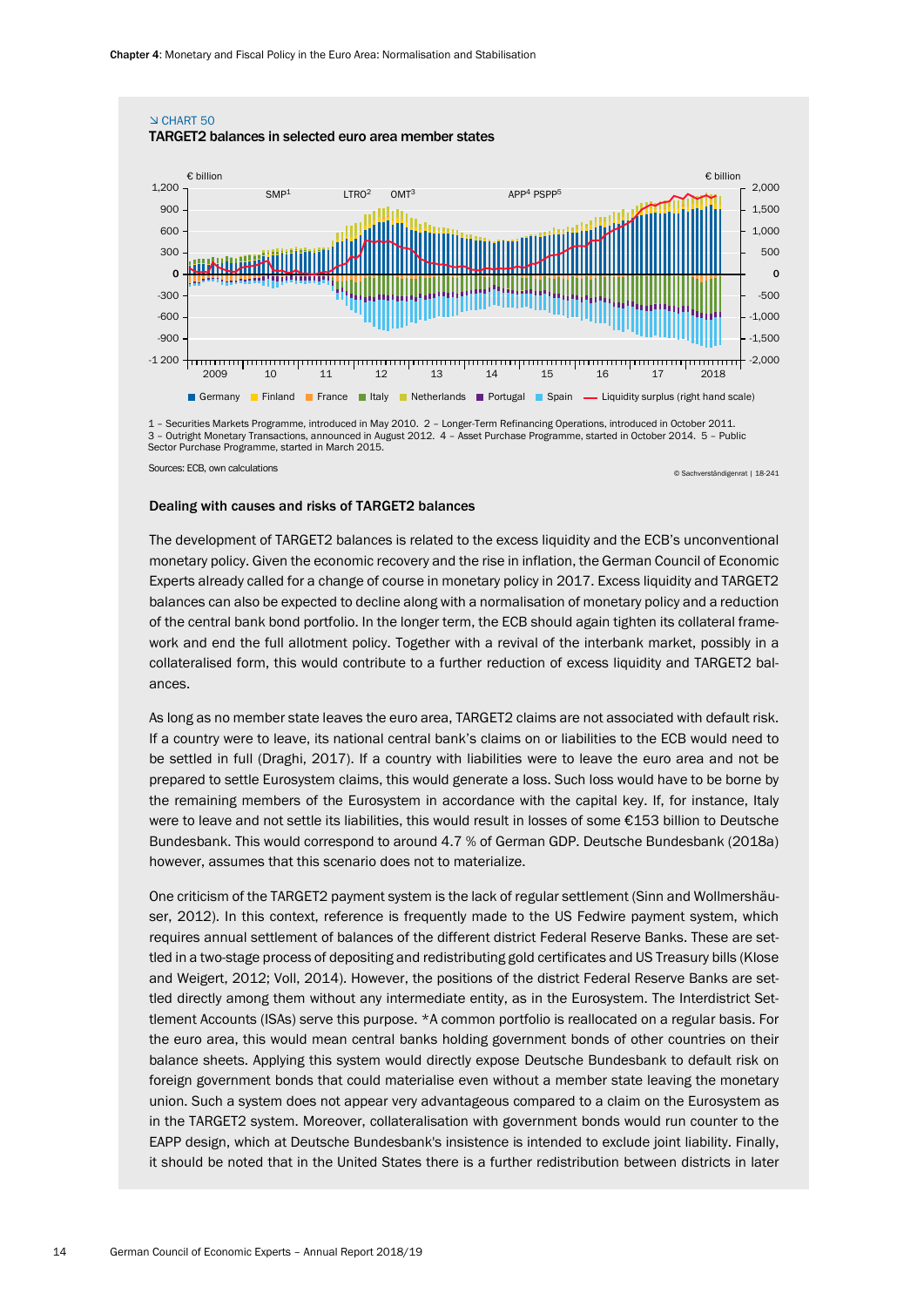steps with assets transferred back.

B contrast, central organisation of monetary policy and the payment system solely through the ECB would dispense with TARGET2 balances. The risk-sharing function currently manifest in the TARGET2 balances would remain in place via the regional distribution of central bank liquidity. However this would require mutualisation of assets (including the gold reserves) of national central banks, which are currently the owners of the ECB. As long as the monetary union is comprised of member states still largely independent in terms of budget and economic policy and there is a possibility for exiting the European Union, such extensive mutualisation does not seem appropriate.

Studies by Fagan and McNelis (2014) and Tornell (2018) use macroeconomic models with "sudden stops", to show that providing unlimited liquidity through TARGET2 could encourage a tendency to overindebtedness. This could contribute to more frequent occurrences of abrupt capital outflows. Placing a direct cap on TARGET2 balances however could result all the more in speculative attacks (Garber 1999). It would make sense, however, to press ahead with breaking up the sovereign-bank nexus, abolishing sovereign privileges in banking regulation and creating additional incentives and rules to prevent overindebtedness on the part of governments and the private sector.

#### Role of balance sheet size for financial stability and independence

<span id="page-15-0"></span>376. In the **United States** there is currently a **debate** as to whether the Federal Reserve should retain its present regime of a large balance sheet and, consequently, very substantial excess reserves or whether it should return to its pre-crisis regime of significantly lower, scarce excess reserves. **Proponents of a large central bank balance sheet** argue that this will **reduce risks to financial stability** (Greenwood et al., 2015; Greenwood et al., 2016). Greenwood et al., (2016) claim to have identified a tendency for private financial intermediaries to use dangerously large amounts of short-term liabilities in order to finance risky investments.

They argue that the government could counter this trend by issuing large quantities of short-term debt securities. This would reduce market demand for shortterm debt securities by private borrowers. Thereby the government could reduce the excessive amount of maturity transformation in the private financial sector. They argue, however, that it would be even better if the Federal Reserve would assume this task. It should create high excess reserves, by holding a **large portfolio of short- to medium-term government bonds**.

- 377. It is also argued that a large central bank balance sheet would suitably **supplement regulatory measures** such as the Liquidity Coverage Ratio (LCR). These measures serve to limit excessive private maturity transformation. The greater availability of reserves would mitigate the adverse effects of frictions and costs resulting from this regulation. However, banks can also use government securities to meet regulatory requirements such as the LCR (Quarles, 2018).
- 378. **Critics of large central bank balance sheets**, however, point to the dangers that can arise if the **Fed develops into a multi-purpose institution**. They argue that this enables the central bank – outside the scope of crisis situations – to influence credit allocation in the economy, to help various industrial sectors and to perform fiscal tasks that should actually be reserved for Congress (Plosser,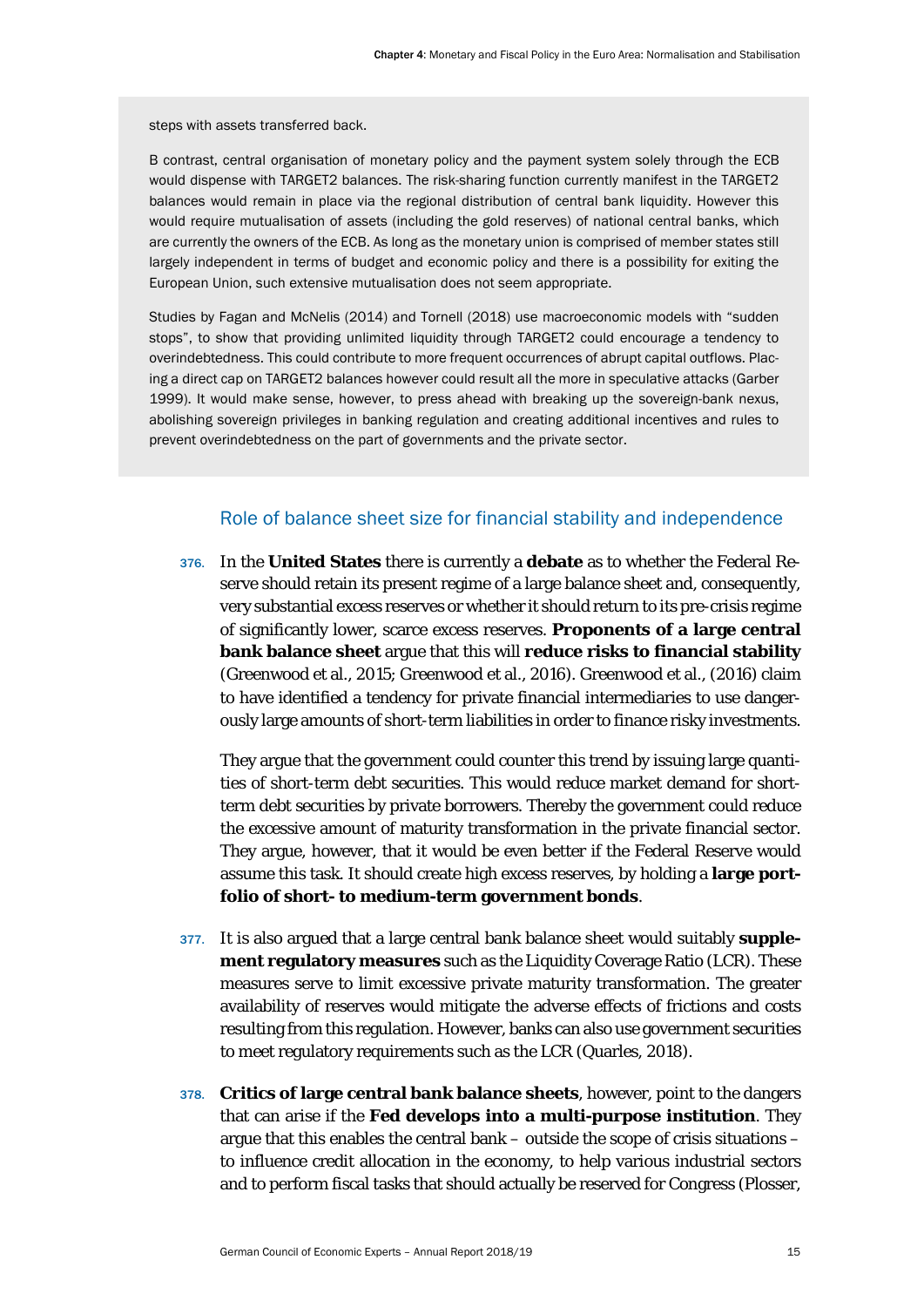2018; Taylor, 2018). Moreover, the combination of a large bond portfolio and high leves of interest-earning excess liquidity would raise the likelihood of potentially significant losses. The resulting volatility in profits paid to the government could trigger **Congress to exert greater influence on the Fed** (Fisher, 2018). Finally, they argue, it is beneficial to determine interest rates in a **market where reserves are scarce** (Levy, 2018; Nelson, 2018). A large balance sheet with huge excess reserves would prevent **price signals** from efficiently allocating reserves in the banking system.

Furthermore, **balance sheet size cannot really be separated from its role in monetary policy**. This would be inconsistent with the effects that quantitative easing has via portfolio rebalancing effects, reaching as far as exchange rates. In particular, the effects of large central bank balance sheets in the leading industrialised nations on exchange rates and capital flows have attracted criticism from emerging markets. Mishra and Rajan, (2018), for example, suggest that these measures be reserved for crisis situations.

379. In the **euro area** there are additional reasons for reducing the central bank's balance sheet. Unlike the Federal Reserve, the Eurosystem has purchased large portfolios of member states' bonds. If the enlarged balance sheet were to remain permanently, national central banks would have to permanently hold substantial bond portfolios. This would amount to **additional monetary financing of member states' activities**. It would also **weaken bond markets'** important signalling and **disciplining functions** for public finances in the member states (GCEE Annual Report 2016 items 427 f.).

The large balance sheet also reflects the high level of longer-term funding that commercial banks obtain from the central bank. It can thus contribute to a situation whereby banks avoid a necessary restructuring or resolution.

#### Balance sheet size, excess reserves and operational regime

<span id="page-16-0"></span>380. The question of how large the normal balance sheet should be at the end of the normalisation phase has implications for the **amount of excess reserves** in the banking system and the **operational regime** used to implement monetary policy. Prior to the financial crisis the ECB, the Federal Reserve and other central banks conducted monetary policy in a **regime with an interest rate corridor** (corridor regime). Since 2008, however, they have been using a regime with an **effective interest rate floor** (floor regime).  $\frac{1}{2}$  BOX 7

#### $\leq$  BOX 7

#### Liquidity management: Interest rate corridor versus interest rate floor

Central banks provide central bank money in the form of cash and reserves, that is, demand deposits that commercial banks hold at the central bank. The central bank has a monopoly in its own currency. This enables it to determine the quantity or price. Cash is issued in the quantity for which there is demand at the prevailing interest rate. The interest rate itself is determined by the liquidity supplied to the commercial banks. Prior to the financial crisis the ECB, the Federal Reserve and many other central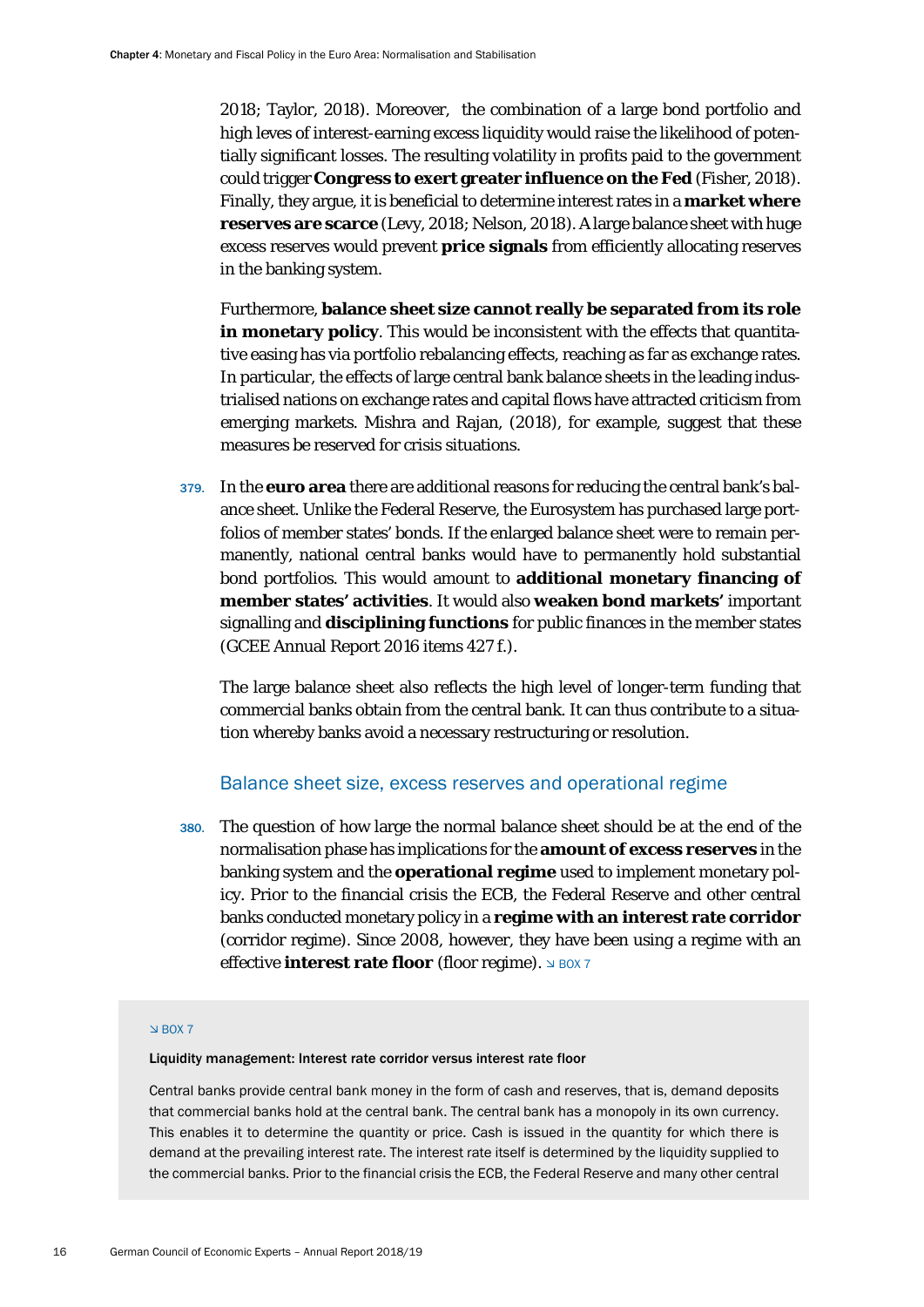banks provided liquidity under a corridor regime. During the crisis they mainly switched to a regime with substantial excess reserves and an interest rate floor in order to significantly increase the amount of liquidity in the banking system.

Until the end of 2008 the Eurosystem conducted its monetary policy under a corridor regime that offers two standing facilities. The ceiling of this corridor is the interest rate on the marginal lending facility, under which banks can obtain liquidity until the next business day. The floor is the interest rate on the deposit facility, which allows banks to deposit excess reserves with the central bank until the next business day. The interest rate on one-week borrowing via the main refinancing operations lies within the corridor. This regime generates a certain amount of scarcity, which creates incentives for interbank lending (Nelson, 2018; Plosser, 2018) because banks can lend each other excess liquidity at an interest rate within the corridor until the next business day. The Federal Reserve adhered to a corridor with a floor of 0 % until October 2008.

In October 2008 the ECB implemented changes which ultimately led to the introduction of a system with an interest rate floor a so-called floor regime. As funding in the interbank market had ground to a halt owing to a mutual loss of trust, the ECB's Governing Council decided to make unlimited amounts of liquidity available at a given interest rate via its main refinancing operations. From a technical point of view this is achieved by conducting fixed-rate tenders with full allotment. In addition the ECB relaxed its collateral standards, which enabled commercial banks to provide far more collateral. The overnight interest rate converged towards the deposit facility rate, creating a considerable amount of excessliquidity. If CHART 51 LEFT Purchases of securities helped to further increase the volume of excess liquidity. There is barely any refinancing in the unsecured interbank market. The negative interest rate on deposits effectively continues to determine the market rate. Any tightening of monetary policy would need to involve raising this interest-rate floor. The Federal Reserve has also been paying interest on deposits since 2008. It has raised this floor from 0.0 % to 2.2 % since December 2015. The effective interest rate on federal funds is therefore around this level.

- 381. Unless the **substantial size of the central bank's balance sheet and the excess liquidity** is significantly reduced, a **floor regime is essential**. This allows regulating the level of interest rates separately from the size of the balance sheet. The GCEE, on the other hand, takes the view that the **balance sheet should be reduced as part of the normalisation** of monetary policy. This would also make it **possible** to **return to the corridor regime**. A liquidity management strategy that creates a **shortage of excess liquidity** will ensure that the market interest rate remains within the corridor and should help to **stimulate the interbank market** (Bindseil and König, 2011; Fisher, 2018; Nelson, 2018). The interbank market would support the efficient allocation of scarce reserves in the banking system.
- 382. For the Eurosystem this would mean **ending its full-allotment policy over the longer term** and requiring **higher collateral standards**. The collateral thus freed up could be used to strengthen a collateralised interbank market. Short-term market interest rates could fluctuate within the corridor. The central bank and market participants would receive price signals and information about commercial banks' demand for liquidity.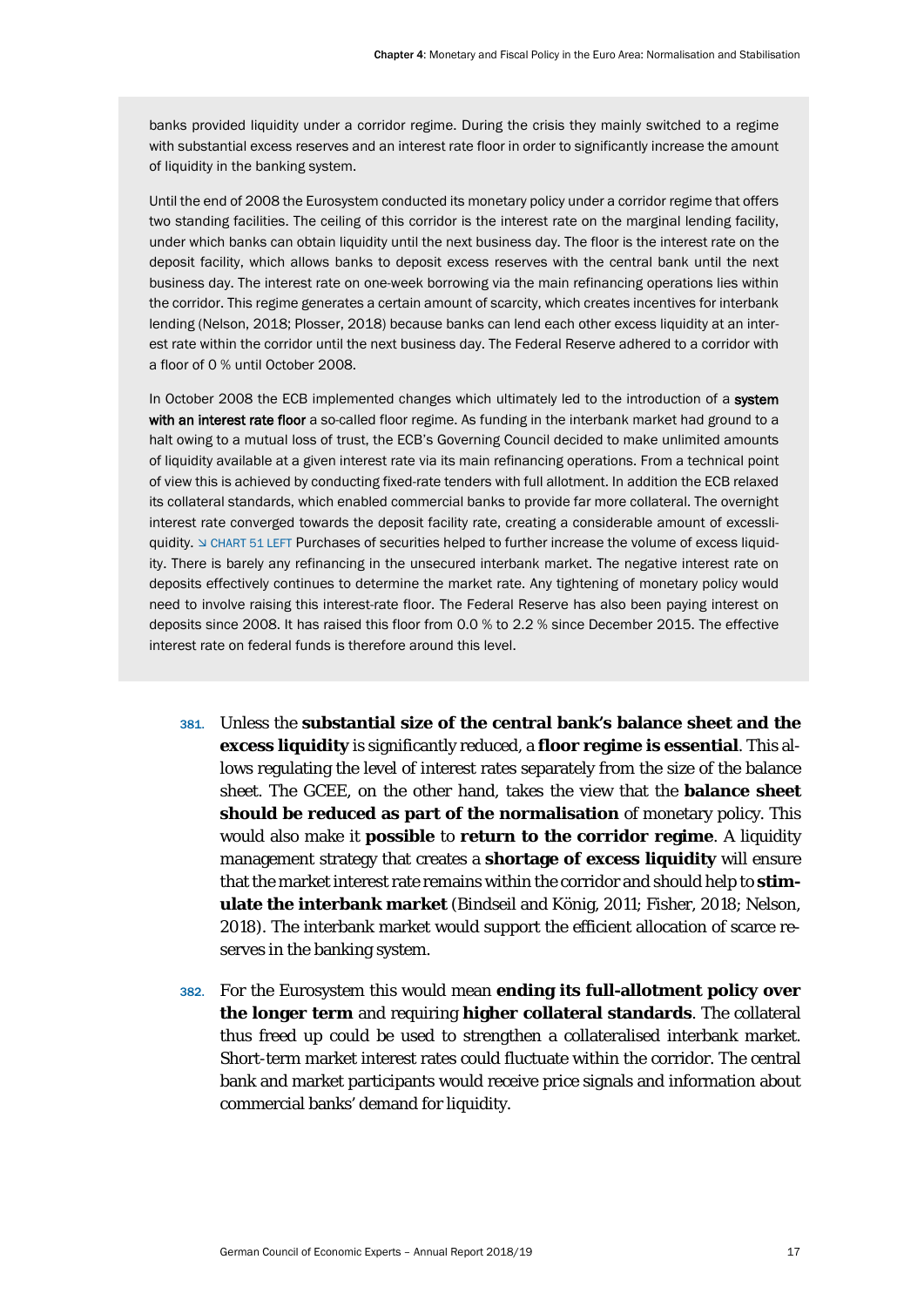## <span id="page-18-1"></span><span id="page-18-0"></span>III. NEW CHALLENGES

## 1. Balance sheet risks and central bank independence

- 383. The measures taken by the central banks to deal with the financial crisis have attracted vehement criticism from various political quarters. The fiscal consequences of these measures are also fuelling demands. The rising cost of interest on excess reserves as part of the normalisation process is causing central banks' profits to decline. The large size of balance sheets poses risks that can cause central banks' profits to become more volatile. In the United States fears are being expressed that Congress might curtail the **independence of the Federal Reserve** (Fisher, 2018; Nelson, 2018; Plosser, 2018). This would merely require a simple majority.
- 384. The **independence of the ECB**, however, can only be curtailed as a result of unanimous treaty changes by the member states. There are, nonetheless, ways of exerting influence, such as by appointing Governing Council members or bringing political pressure to bear. Moreover, the national **central banks in the euro area** are now **major creditors of the member states** as the Eurosystem's aggregate balance sheet has grown by more than 120 % since the autumn of 2014. CHART 51 RIGHT The central banks of the large member states hold a substantial proportion of government debt: 9.7 % of GDP in Germany, 13.2 % in Portugal, 14.4 % in France, 17.4 % in Spain and as much as 21.3 % in Italy. Total government debt held by domestic creditors amounts to some 30 % to 90 % of GDP: 32.2 % in

#### CHART 51

Liabilities of the Eurosystem and government debt of selected member states by creditors



1 – Under fixed rate full allotment counterparties have their bids fully satisfied, against adequate collateral, and on the condition of financial soundness. 2 – Expanded Asset Purchase Programme. 3 – Liabilities to euro area credit institutions, to other euro area residents and to noneuro area residents denominated in euro, liabilities to euro area and non-euro area residents denominated in foreign currency, counterpart of special drawing rights allocated by the IMF, other liabilities. 4 – Covering the minimum reserve system. 5 – According to the Maastricht definition. DE-Germany, FR-France, IT-Italy, PT-Portugal, ES-Spain.

Sources: Eurostat, ECB, own calculations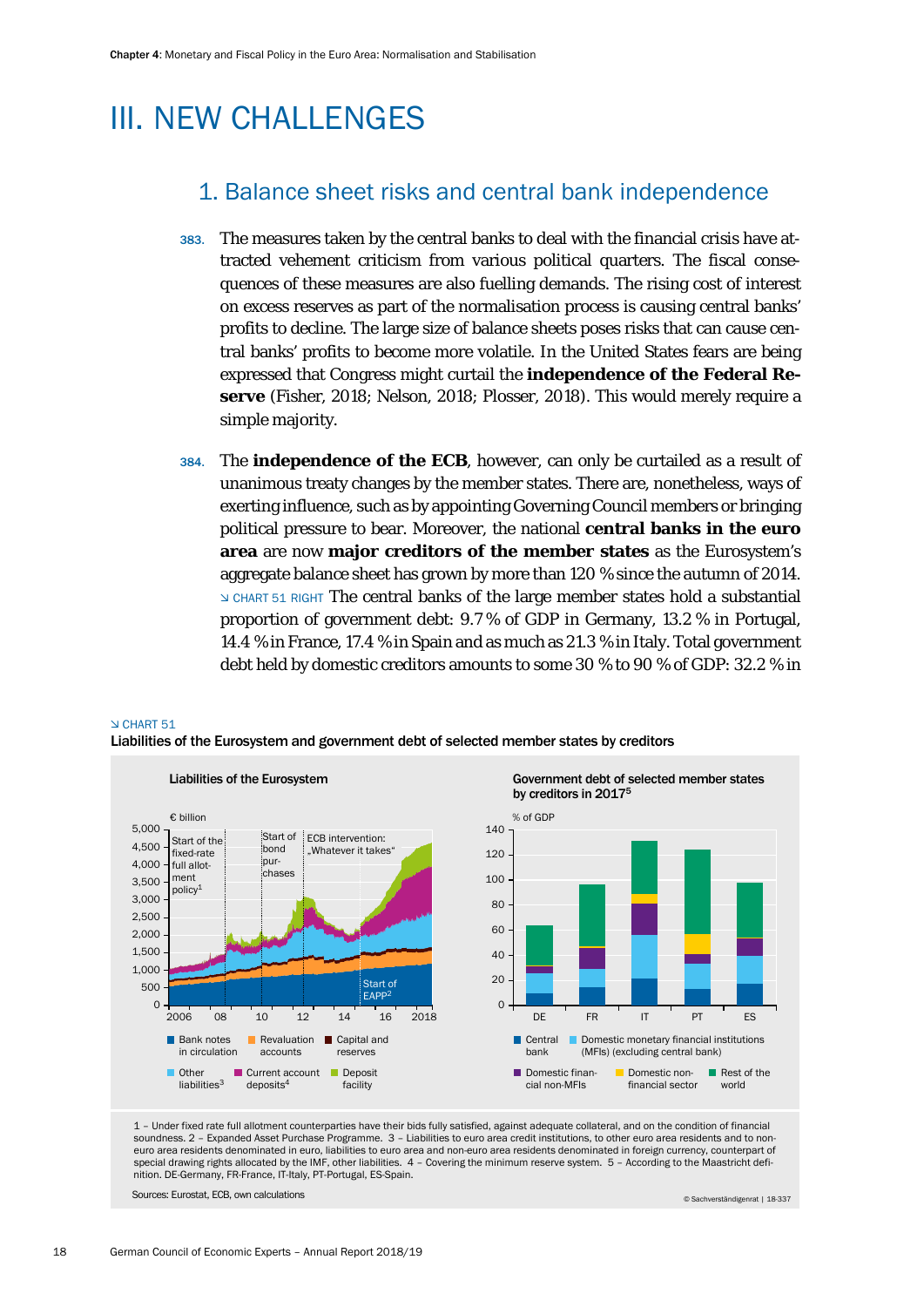Germany, 47.6 % in France, 53.9 % in Spain, 57.3 % in Portugal and 88.6 % in Italy.

#### Making provision for central banks' balance sheet risks

- <span id="page-19-0"></span>385. The task of a central bank is not to maximise its profits but to fulfil its statutory stability mandate. This gives rise to **balance sheet risks** that can lead to losses. The central bank can demand appropriate collateral in order to hedge the credit risk associated with refinancing operations. Such hedging options are not available for purchases of securities. It is **customary** to **make provision** for such risks. However, these risks have taken on a **new dimension** as balance sheets have grown significantly.
- 386. The central banks in the Eurosystem have set aside specific **provisions for balance sheet risks**, which have been constantly increased as their net asset purchases have been extended. At the end of 2017 the provisions set aside for general risks relative to the national volumes of assets purchased under the PSPP by the central banks of Germany, Spain, Italy and the Netherlands amounted to 3.6 %, 7.5 %, 7.7 % and 1.5 % respectively. Their financial buffers – which include revaluation accounts, share capital and reserves, and provisions – are 8.7, 1.9, 4.9 and 20.4 times the size of their provisions for balance sheet risks respectively.
- 387. Deutsche Bundesbank hedges the following risks, among others, by setting aside provisions: **exchange-rate risks**, **default risks arising from securities purchase programmes**, **credit risks** arising from refinancing facilities and, since 2017, **interest-rate risks**. The interest-rate risks have increased as a result of the continuation of the asset purchase programme. The open interest-rate position, it is claimed, increases the probability that future charges resulting from a potential rise in key interest rates might result in an annual net loss – possibly for several years (Deutsche Bundesbank, 2018). The high income earned from the negative interest rate on the deposit facility and current accounts that banks hold at Deutsche Bundesbank would disappear. The negative interest rates on outstanding long-term tenders could then give rise to losses.
- 388. The central bank's asset portfolio is exposed to **price movements**. Whether these result in losses depends on whether the bonds are held to maturity or are sold before then. The ECB Governing Council has decided value bonds held due to the asset purchase programmes at **amortised cost**. Provisions are made for **permanent impairment losses**. This has been the case for one security bought under the Corporate Sector Purchase Programme (CSPP) (Deutsche Bundesbank, 2018).

However, Deutsche Bundesbank has mainly bought government bonds above par, which means that the difference impacts negatively on the interest earned. Income and risks arising from the PSPP are not shared across the Eurosystem. No account is taken of risks arising from Deutsche Bundesbank's TARGET2 claim or from the issuance of banknotes that would lead to losses in the hypothetical case that a country were to leave the monetary union and also fail to settle its liabilities (Deutsche Bundesbank, 2018).  $\triangle$  BOX 6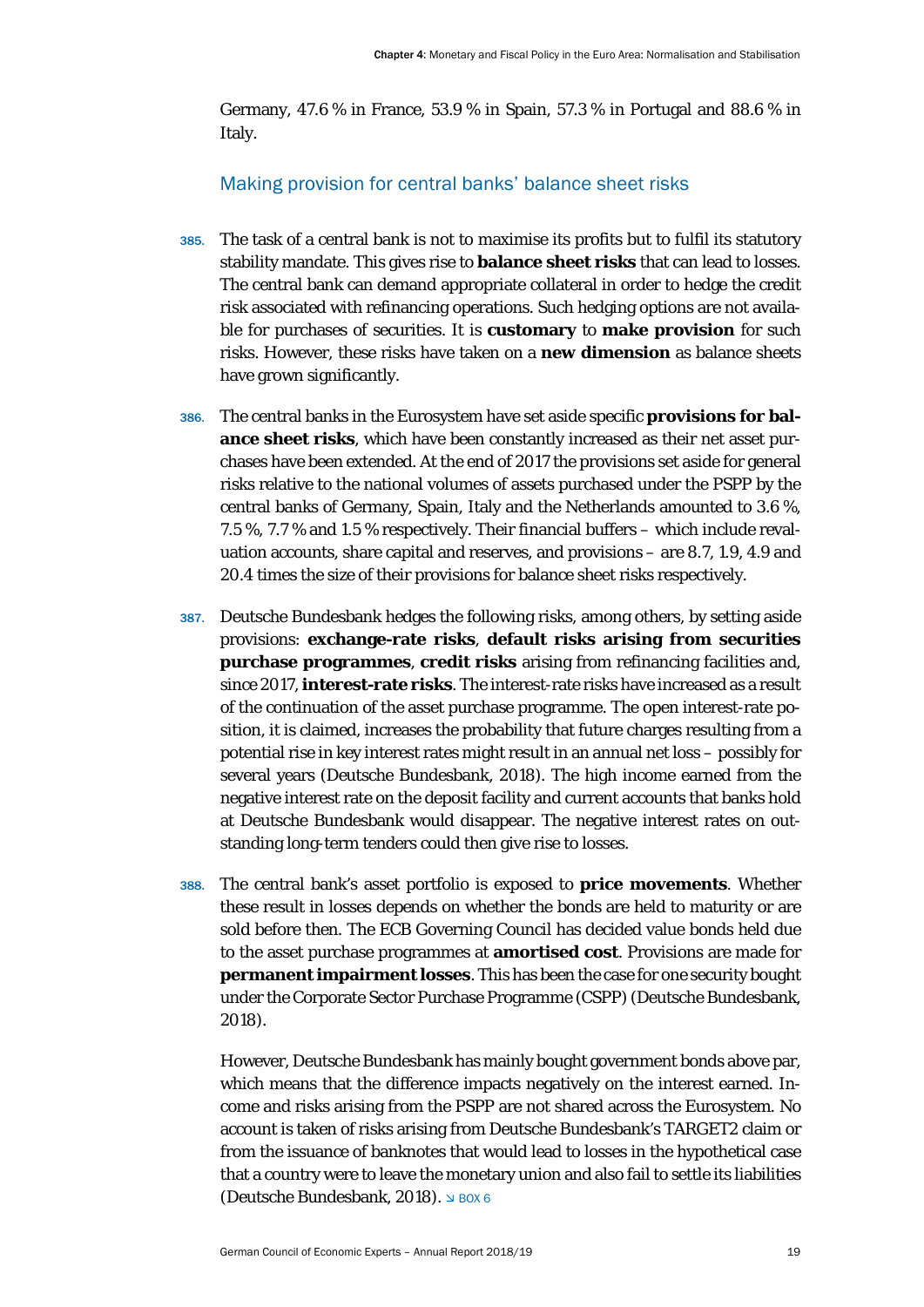389. Based on a survey of 57 central banks, Bunea et al. (2016) describe how they have **dealt with losses** in the past. Accordingly, central banks first of all apply specific risk provisions and then draw on general reserves. If this does not allow the loss to be fully absorbed, it is possible to transfer the loss to future years and then to offset it with future balance sheet surpluses. In this case, the central bank would operate with negative equity. Alternatively, the loss could be recognised as a claim on the government in order to avoid any negative equity. And, finally, the government could recapitalise the central bank by paying in a capital contribution. This would ensure that the government could not attach conditions to future monetary policy.

### Problematic debt reduction proposals at the expense of central banks' balance sheets

- <span id="page-20-0"></span>390. Given the high levels of government debt in some member states, it has been repeatedly proposed or demanded that **government debt be reduced at the central bank's expense**. Economists presented detailed proposals in this regard as far back as 2014. Their suggestion was that the ECB should purchase government bonds, convert them into zero-coupon perpetual bonds and **offset the losses against** the **national share of future ECB profits** (Pâris and Wyplosz, 2014).
- 391. At the beginning of 2015 the Greek government cast doubt on whether **Greece** would redeem matured bonds that the ECB had purchased as part of the support provided under the Securities Markets Programme (SMP) (Reuters, 2015). ESM bridge financing enabled the bonds maturing in July and August 2015 to be repaid before the third support package was finalised (GCEE Special Report 2015 item 20). In order to ensure the effectiveness of other programmes, the ECB decided to apply pari-passu treatment that would become relevant in the event of haircuts.

Reports in May of this year about a paper drafted during the formation of Italy's coalition government attracted considerable attention (Frankfurter Allgemeine, 2018; Handelsblatt, 2018). Accordingly, Italy should force through that the **Banca d'Italia waive debts of €250 billion** on its Italian bond portfolio. Most recently, Europe minister Savona called for a debt restructuring at the ECB's expense (Die Welt, 2018).

392. If, hypothetically, there were to be a debt reduction of  $\epsilon$ 250 billion at the expense of Banca d'Italia, this would incur substantial central bank losses, which in turn would result in negative equity. This would mean a default on more than twothirds of the €370 billion in government bonds held by the Italian central bank. This would constitute large-scale monetary financing, which is prohibited under European law. The rules of the PSPP would prevent this loss from being shared across the Eurosystem.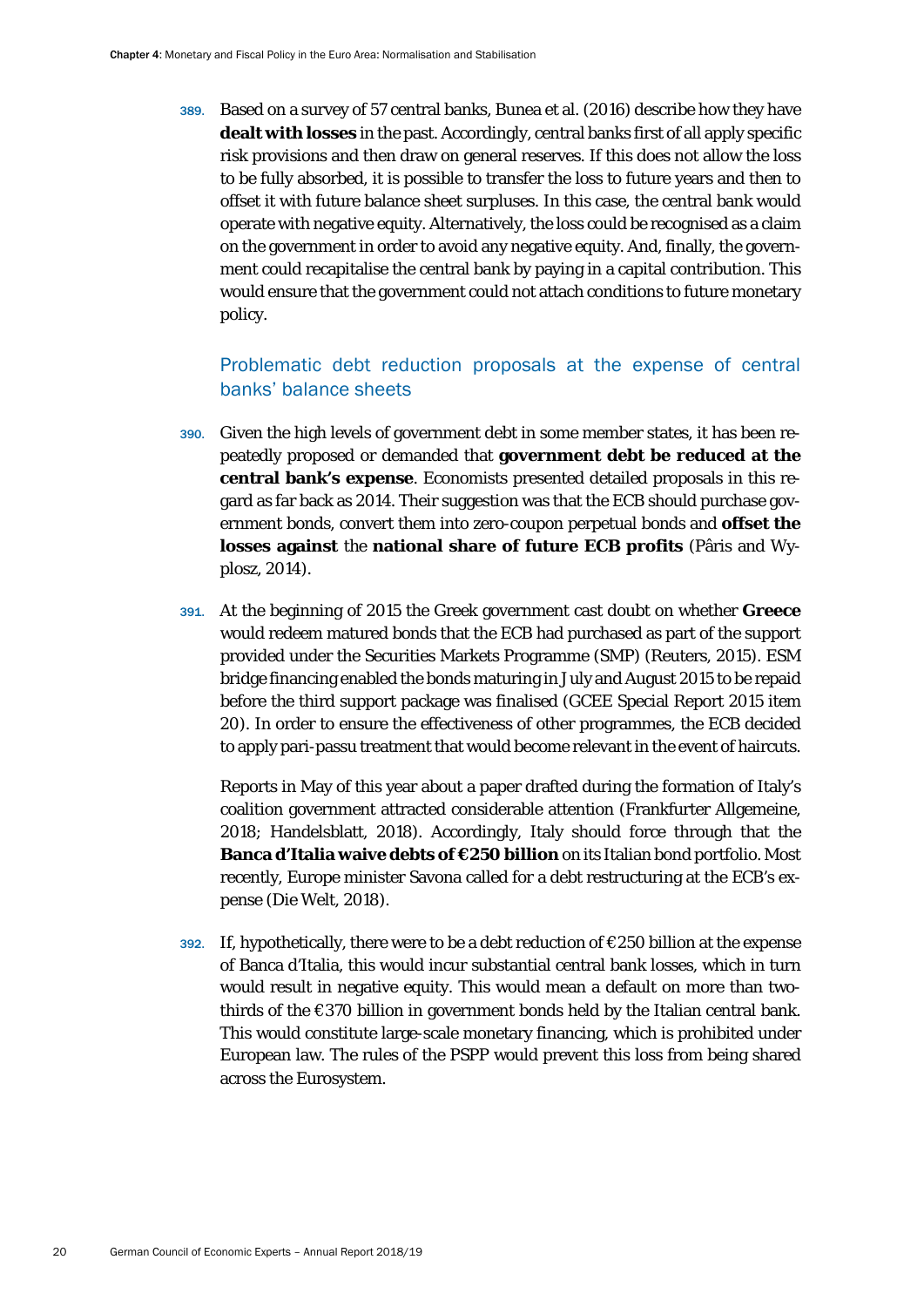#### CHART 52 Central Bank Profits in Italy



The financial buffers available to the Italian central bank for this purpose would consist of roughly  $E25.2$  billion from provisions for general risks and reserves, around  $\epsilon$ 25.6 billion from share capital ( $\epsilon$ 7.5 billion) and reserves ( $\epsilon$ 18.1 billion) as well as approximately  $\epsilon$ 73 billion from valuation reserves – a total of roughly €124 billion. Even if all financial buffers were used, the loss of €250 billion would result in negative equity of more than €126 billion at Banca d'Italia.

One option here would be to use future surpluses to reduce the central bank's **negative equity**. These surpluses are mainly derived from net interest income. The annual net profit for 2017 was €3.9 billion; Banca d'Italia's net surpluses during the pre-crisis years of 2005 to 2007 ranged between €50 million and €130 million.  $\triangle$  CHART 52 This means that it would take decades to reduce this negative equity to zero, let alone build up substantial reserves. In the past, after the budget deficit had grown, the Italian central bank appears to have loosened monetary policy to such an extent that revenue from seigniorage rose (Demopoulos et al., 1987). This is not possible within the monetary union.

#### Monetary policy when a central bank has negative equity

<span id="page-21-0"></span>393. **Central banks cannot become insolvent**. Because they themselves produce irredeemable legal tender, they can always meet their liabilities. They can therefore continue to conduct monetary policy operations even if they have negative equity. Examples of **successful stability-oriented monetary policy being conducted with negative equity** are provided by Archer and Moser-Boehm (2013), who cite case studies on the central banks of Chile (Restrepo et al., 2008), the Czech Republic (Cincibuch et al., 2008; Frait and Holub, 2011), Switzerland, Mexico and Israel. However, they also point to a number of cases in which losses arising from quasi-fiscal operations financed by money creation have led to **higher inflation**.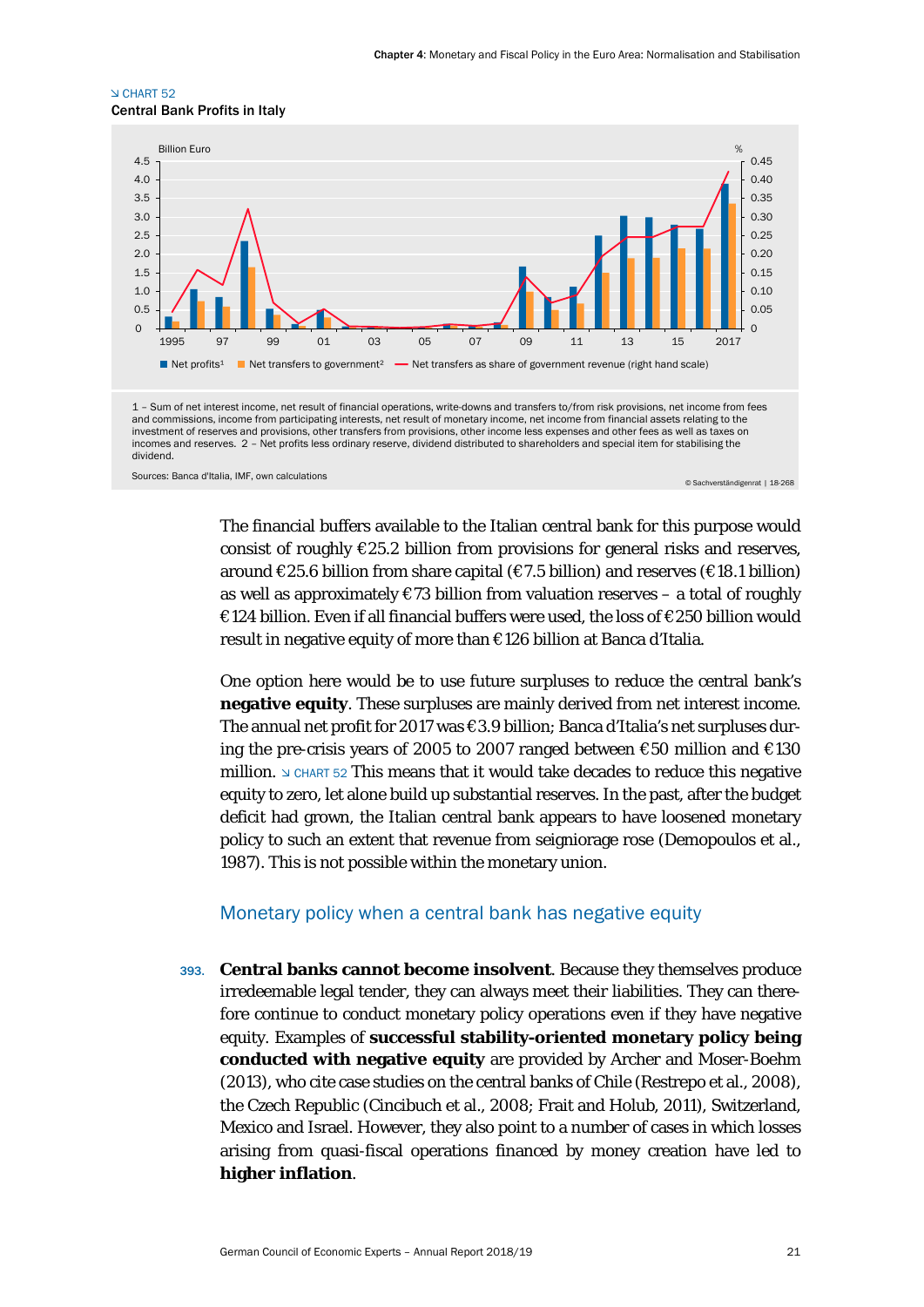394. **Empirical studies** show that central banks can achieve their monetary policy objectives despite having incurred losses, provided that their liabilities consist of liquid and reliable assets (Bindseil et al., 2004). However, they also point to a positive correlation between central bank losses and high inflation (Dalton and Dziobek, 2005; Stella, 2008). A **central bank's ability to generate real income** by creating money **is limited**. One limit is the net present value of seigniorage revenue, assuming that the level of inflation corresponds to the central bank's inflation target. A debt reduction programme, such as the one proposed by Pâris and Wyplosz (2014), would absorb this present value.

Furthermore, this gives rise to a conflict between generating income and achieving the inflation target, as noted by Reis, (2013) and Sims, (2016). Attempts to increase seigniorage by expanding money creation would push inflation above its target. Real seigniorage revenue actually decreases above a certain inflation rate. If the cumulative losses on the balance sheet were to exceed the net present value of the maximum seigniorage revenue, people would lose trust in their national currency and would refuse to hold it (Buiter, 2008). There is thus a significant correlation between excessive monetary financing and hyperinflation, which is almost always attributable to a regime of fiscal dominance (Sargent and Wallace, 1981; Sargent, 1982; King and Plosser, 1985).

- 395. Even before such extreme scenarios materialise, there are **political economy arguments** against tolerating substantial losses along with long periods of negative equity and **in favour of central banks being recapitalised** by the government. Central banks stand in the focus of the public. Heavy losses and negative equity are likely to cause **reputational damage** and increase the **risk of political influence**. Correspondingly, studies reveal a positive correlation between a central bank's credibility in terms of its ability to perform its monetary policy function, on the one hand, and the amount of its equity on the other (Bindseil et al., 2004; Jordan, 2011; Archer and Moser-Boehm, 2013). Del Negro and Sims (2014) show that ex-ante commitments to recapitalise central banks help these institutions to fulfil their price stability mandate.
- 396. **Several conclusions** can be drawn as far as the **monetary union** is concerned. The prohibition of direct monetary financing provides the basis for the Eurosystem's ability to fulfil its price stability mandate. Decisive action must be taken to block attempts to circumvent this prohibition. Proposals that anticipated future seigniorage revenue should be used already now to reduce government debt ignore the fact that one cannot rule out the possibility that a member state might leave the monetary union. The ECB's positive – albeit modest – equity is beneficial. This applies even more so to the national central banks' share capital, reserves and provisions, which are much larger.

The large holdings of government bonds could fuel demands from political quarters. Because the monetary union is a union of fiscally largely sovereign states, central banks' balance sheets should not be an instrument of redistribution. In this respect the ECB's Governing Council took the wise decision that the bond holdings purchased under the PSPP and the associated risks should remain with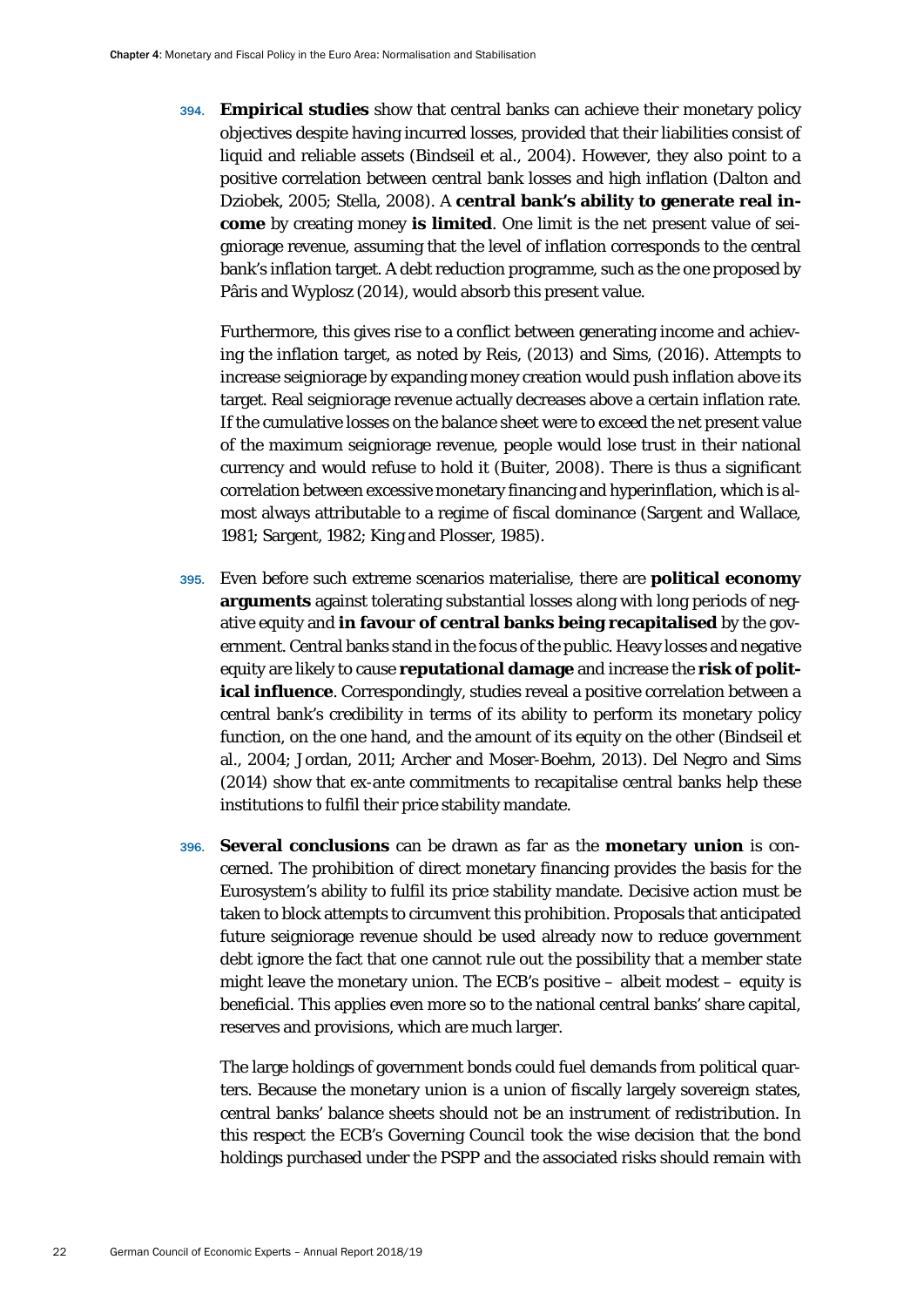the respective national central banks. These government bond holdings should be scaled back as part of the normalisation of monetary policy.

### 2. Cryptocurrencies: Competition in money creation

<span id="page-23-0"></span>397. Bitcoin and other cryptocurrencies have emerged as new private competitors for the revenue earned from money creation. The global financial crisis has supported their development. Their initiators wanted to create a decentralised payments system that manages without the guarantees provided by state institutions (Nakamoto, 2008; Diehl and Thiele, 2017). Cryptocurrencies are a digital form of payment that is created and transferred using cryptographic methods. They are mostly decentrally organised.

Private cryptocurrencies enable value to be transferred digitally from one participant to another ('peer-to-peer transfer of value'). They are mostly based on a decentrally maintained transaction database ('distributed-ledger technology'). Nodes in the network can keep a copy and can suggest and validate changes. In this case there is no need for a central, trusted authority as in conventional payments systems. Payment transactions are recorded in the publicly accessible distributed ledger. The network uses cryptographic methods to verify the transaction in order to reach consensus. To this end Bitcoin uses a protocol based on the provision of cryptographic computing power ('proof of work'). 'Miners' use massive computing power to solve algorithms. The right solution earns a 'block reward', which enables new Bitcoins to be created. The use of a blockchain is intended to prevent transactions from being copied, falsified or executed multiple times. However, temporary majority computing power could be misused for multiple transactions. The proof-of-work method potentially entails very high energy consumption, which limits Bitcoin's appeal. According to the Bitcoin Energy Consumption Index, the cryptocurrency's current energy consumption would be sufficient to supply approximately 6.5 million homes in the United States with electricity (Digiconomist, 2018). Besides, other cryptocurrencies use consensus algorithms that require far less energy and whose majority principle is not derived from computing power. There is a wide range of applications of distributed-ledger technology beyond the field of financial services (Bouveret and Haksar, 2018). Part of cryptocurrencies' appeal is that they enable participants to execute transactions without relying on banks or credit card companies.

> 398. At present, **cryptocurrencies perform the basic functions of money** as a medium of exchange, a means of payment, a unit of account, and a store of value only to **a very limited extent** (Diehl and Thiele, 2017). Euro cash is the legal tender in the euro area. In comparson with cash and demand deposits the transaction costs incurred by some cryptocurrencies such as Bitcoin are too high for them to function as a **means of payment**. Other cryptocurrencies appear to offer less expensive solutions. The high volatility of cryptocurrencies is a drawback if they are to function as a **unit of account**. The transaction volumes and networks of cryptocurrencies are still much too small for them to establish themselves as a widely accepted unit of account and a means of payment.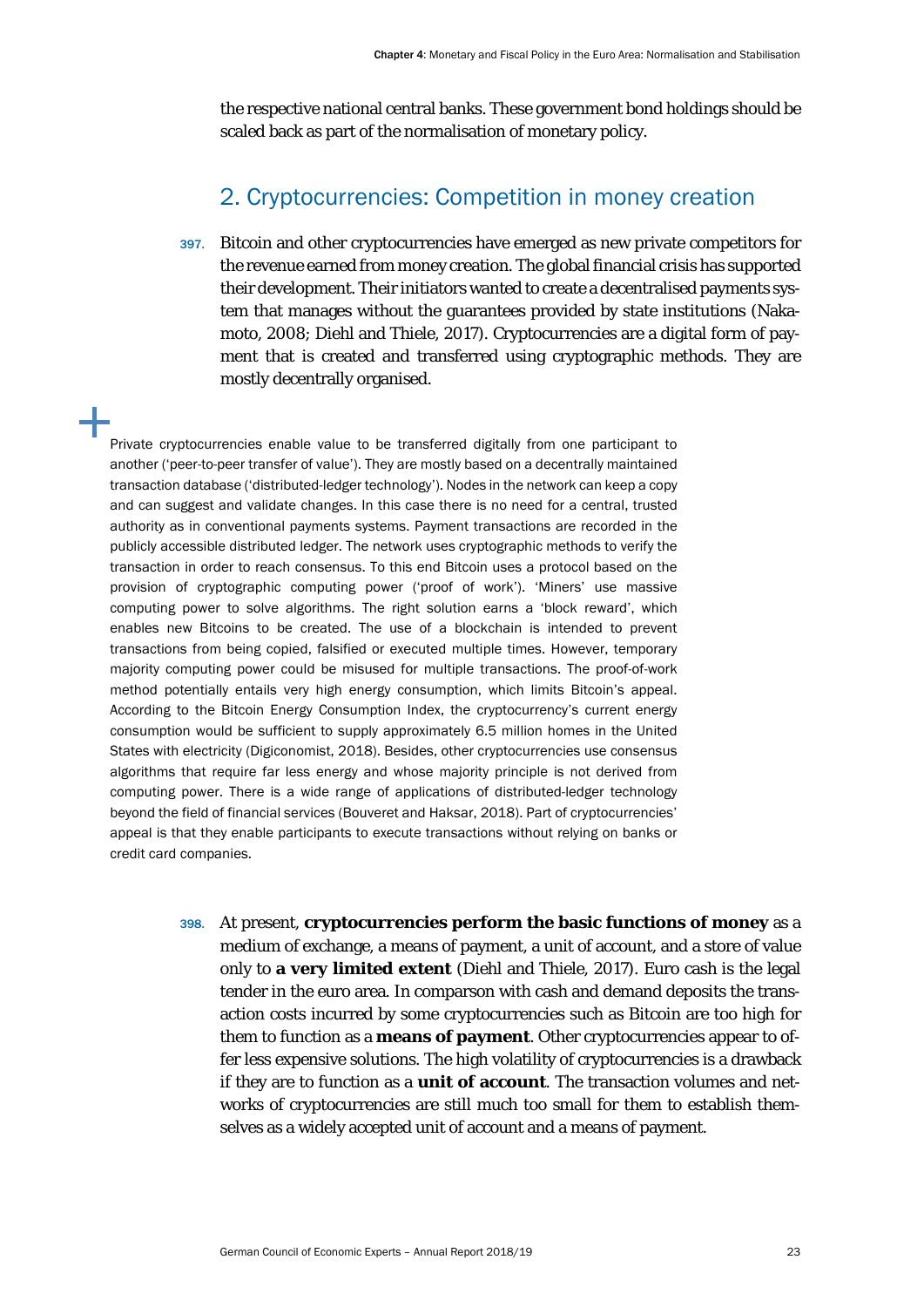- 399. Due to rapid price increases Bitcoin has gained a high profile as an **object of speculation**. Its volatility prevents it from functioning as a **store of value**. Consequently, a number of regulatory authorities and central banks define most cryptocurrencies as 'crypto assets' or 'crypto tokens' and warn about the risk of prices losses (ECB, 2015). 'Stable coins' such as Tether claim to offer a more stable alternative by pegging themselves to a fiat currency such as the US dollar. And, last but not least, the pseudonymity of many cryptocurrencies and the anonymity of some presents the intelligence services and financial regulators with challenges in terms of tax evasion, money laundering and terrorist financing.
- 400. Digital payment methods and cryptocurrencies have reignited the debate about **currency competition** and monetary policy in the absence of state monopoly on currency issuance (King, 1999; Woodford, 2000; BIS, 2018a, 2018b; Bofinger, 2018; He, 2018; Schilling and Uhlig, 2018). **Cash and demand deposits** could increasingly be replaced **by cryptocurrencies**. If the currency issued by the central bank were no longer to function as an unlimited unit of account, this might restrict its monetary policy options. The 'dollarisation' of various countries – especially as a result of crises, wars and dysfunctional state institutions – serves as an example of this effect. In order to move interest rates in cryptomarkets it might be necessary to buy and sell crypto assets as well as conducting traditional refinancing operations.
- 401. For some time now there has been a **wide range of electronic payment systems** available, which has been massively expanded by the spread of the internet and mobile commerce (such as Paypal and Tencent). In the member states of the euro area the amount of cash as a propotion of the M1 money supply has fallen from 23 % to 14 % since the 1980s (Bofinger, 2018). Nonetheless, the supply of cash is growing steadily and is generating seigniorage revenue.  $\triangle$  CHART 51 LEFT Cash's function as a store of value is a key factor driving the demand for larger banknotes, which is partially coming from abroad. This starts with the 50-euro banknote (Mersch, 2014; Wieland, 2016).
- 402. In Sweden the demand for cash has already fallen dramatically. Whereas in 2010 cash still accounted for 40 % of all payments made in the retail sector, by 2016 this proportion had fallen to only 15 %. The country's central bank is therefore exploring whether it might be possible and sensible to issue a generally available **digital central bank currency** (an 'e-krona') (Sveriges Riksbank, 2017). This could be introduced either as a state cryptocurrency or in the form of generally available accounts held centrally at the central bank. This would amount to a **significant change of the system**. If transactions in the digital central bank currency could be executed immediately, securely and virtually cost-free and interest were paid on deposits, they would probably offer an **attractive alternative to** cash, cryptocurrencies and, in particular, **bank deposits**.
- 403. Barrdear and Kumhof (2016) have calculated that there would be **potential growth** of up to 3 % of GDP in the case of the United States if it were to introduce a digital central bank currency. This gain would come from a reduction of transaction costs, lower equilibrium interest rates and additional government revenues, which would make it possible to reduce distortionary taxes. However, this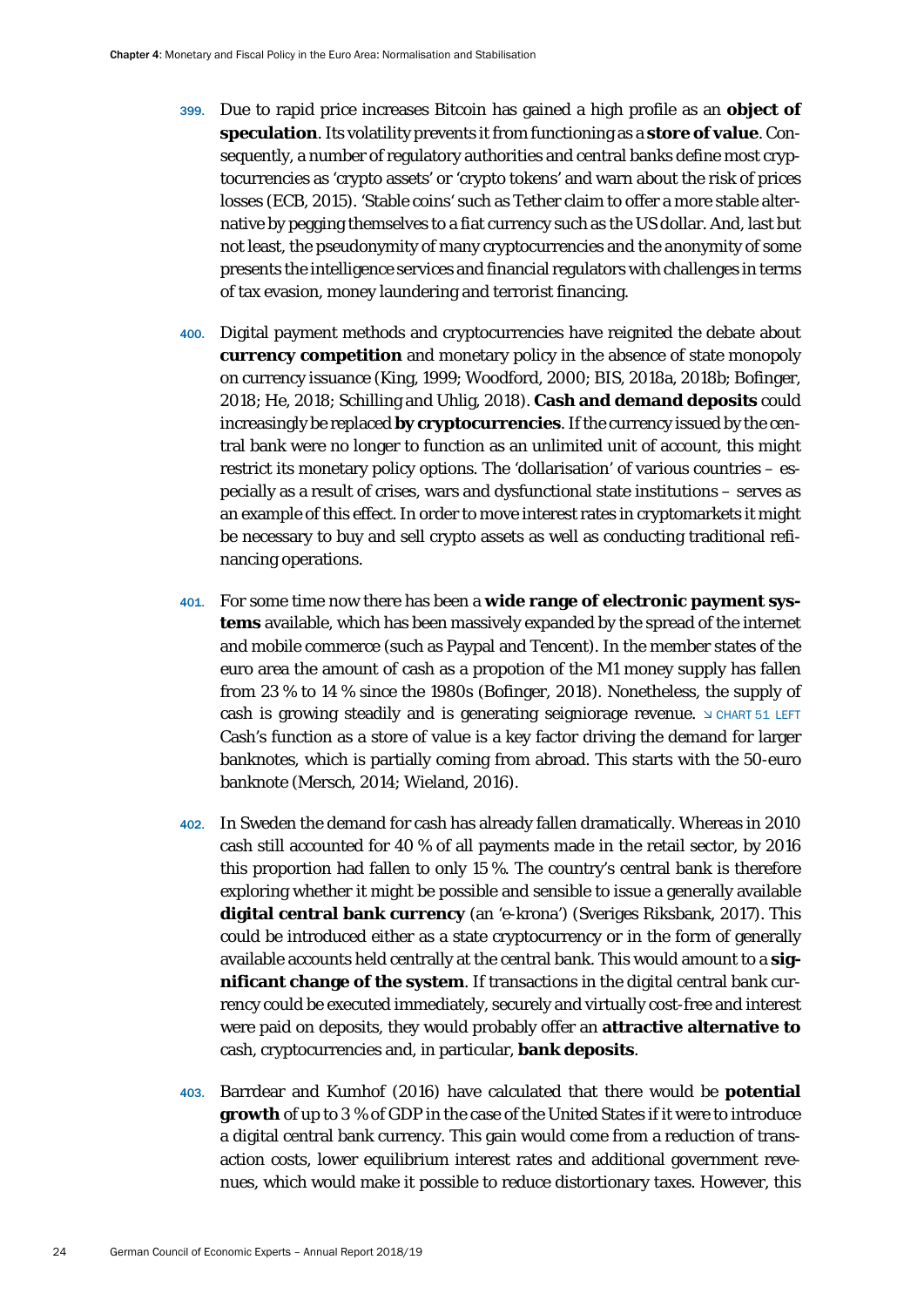change of the monetary system could have **disruptive consequences for banks' business models** (BIS, 2018b; Fatás and Weder di Mauro, 2018). Deposits held with the commercial banks would be increasingly likely to migrate to the central bank and influence the banks' funding options. Banks might try to compensate for their lower profitability by raising their deposit rates and charges. Services which in the past have been provided for free would need to be financed by additional charges. Deposits might suddenly flee to the central bank during crises. Bordo and Levin (2017) suggest that any digital currency should be issued as part of a public-private partnership involving the commercial banks in order to prevent any adverse impact on these financial institutions.

- 404. A generally available **digital central bank currency** would be likely to change **monetary policy**. If access to cash were made more difficult or if cash were totally abolished, the central bank could impose negative interest rates during recessions and deflationary periods. This would mean that negative interest rates would apply to demand deposits held at banks and, ultimately, to the loans provided by banks. This would improve the stabilising effect of monetary policy (Agarwal and Kimball, 2015; Bordo and Levin, 2017). It would no longer be necessary to significantly increase balance sheets. Balance sheet losses resulting from quantitative easing during periods of low interest rates could be avoided. Seigniorage, however, would be likely to decrease during phases when interest rates were positive (BIS, 2018b). In an environment of negative interest rates any restriction of access to cash would probably provoke a political backlash.
- 405. Central banks should thoroughly explore the technical options for introducing a generally available digital central bank currency as well as its potential impact on the financial sector. **At present**, however, the **GCEE** does **not consider it necessary to introduce** a **digital central bank currency** in the euro area. The cryptocurrencies currently available do not pose a threat to the central bank currency because they perform the functions of money as a medium of exchange, a means of payment, a unit of account, and a store of value to only a very limited extent. Consequently, their influence on the central bank's income from money creation is likely to remain small. **Cash** is a highly successful business model for the central banks that enhances their good reputation among the population and therefore – in the assessment of the GCEE – **should continue to be made available**. Although this limits the possibility of introducing negative nominal interest rates during crises, monetary policymakers can implement quantitative easing measures (Wieland, 2016; GCEE Annual Report 2014 items 234 ff.).

## <span id="page-25-1"></span><span id="page-25-0"></span>IV. STABILISATION POLICY IN A HETEROGENEOUS MONETARY UNION

## 1. Role of monetary and fiscal policy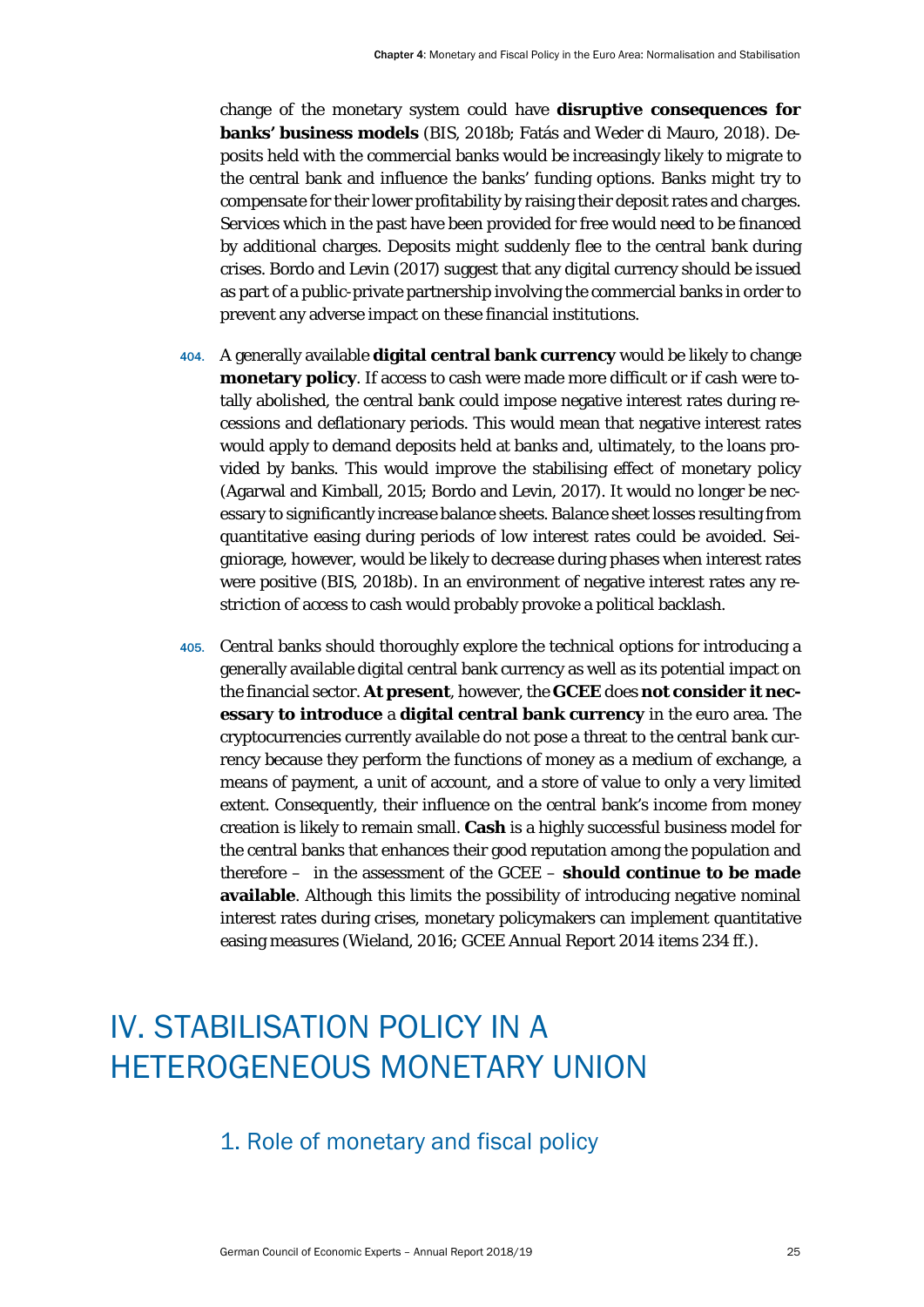- 406. With the start of European monetary union (EMU), responsibility for monetary policy was transferred to the European level. Responsibility for fiscal and economic policy remained with the governments of the member states. **Flexible exchange rates** enable countries to adjust swiftly to asymmetric shocks and allow them to conduct a **stabilising national monetary policy**. This option is not available in a **monetary union**. A common **monetary policy can only partially offset heterogeneous business cycle developments** in the member states.
- 407. An extensive economic **literature on optimal currency areas** examines the question of what **other mechanisms and instruments** can **compensate for** this **loss of flexibility**. It shows that improved international mobility of labour and capital (Mundell, 1961), greater openness and trade (McKinnon, 1963), more international risk sharing via the financial markets (Mundell, 1973) and greater flexibility of nominal prices and wages can compensate for the drawbacks of fixed exchange rates. Furthermore, the state can offset the loss of flexibility by using public spending, taxation or international transfers (Kenen, 1969; Gali and Monacelli, 2008; Adao et al., 2009; Farhi and Werning, 2017).
- 408. The **free movement** of goods, services, labour and capital belongs to the **basic pillars of the European Union**. The introduction of a single currency saw growing **integration of financial markets** and especially increased international **risk sharing in bank financing**. The monetary union includes TARGET, a **common payments system** that compensates sudden capital outflows with official inflows and helps to avert speculative attacks  $\triangle$  BOX 6. Additional **reform efforts** have been undertaken to increase the flexibility of wages and prices and improve the competitiveness of the member states (Lisbon Agenda).
- 409. In addition, **national fiscal policy** was given an important **stabilising function**. Stabilisation means building up fiscal buffers during good times in order to allow headroom for public borrowing during economic downturns. When the economy is weak this enables governments to provide additional public spending and to finance transfer systems such as unemployment benefits. **Sustainable fiscal policy** ensures that debt sustainability is not put at risk and market access is maintained. This is why the **Stability and Growth Pact** was introduced and monetary financing was explicitly prohibited. Furthermore, the risk premiums demanded by financial markets were seen as performing a disciplining function.
- 410. The sovereign debt crisis in the euro area emphasised the fact that a **crisis mechanism was needed** in case a member state was at risk of losing access to the markets. The **ESM was created** for this purpose. It allows a member state to obtain loans guaranteed by the other members. For the case that a member state is overindebted, the ESM should be supplemented with an orderly restructuring process that allows bailing in private creditors (GCEE Annual Report 2016 box 2).
- 411. There have been various calls for **additional fiscal policy instruments** to be created at **European level**. A **fiscal capacity** is intended to enable the European level to support member states by providing additional transfers in the event of asymmetric shocks and recessions. As the European Treaties stipulate that **individual member states are responsible for their own fiscal policies**,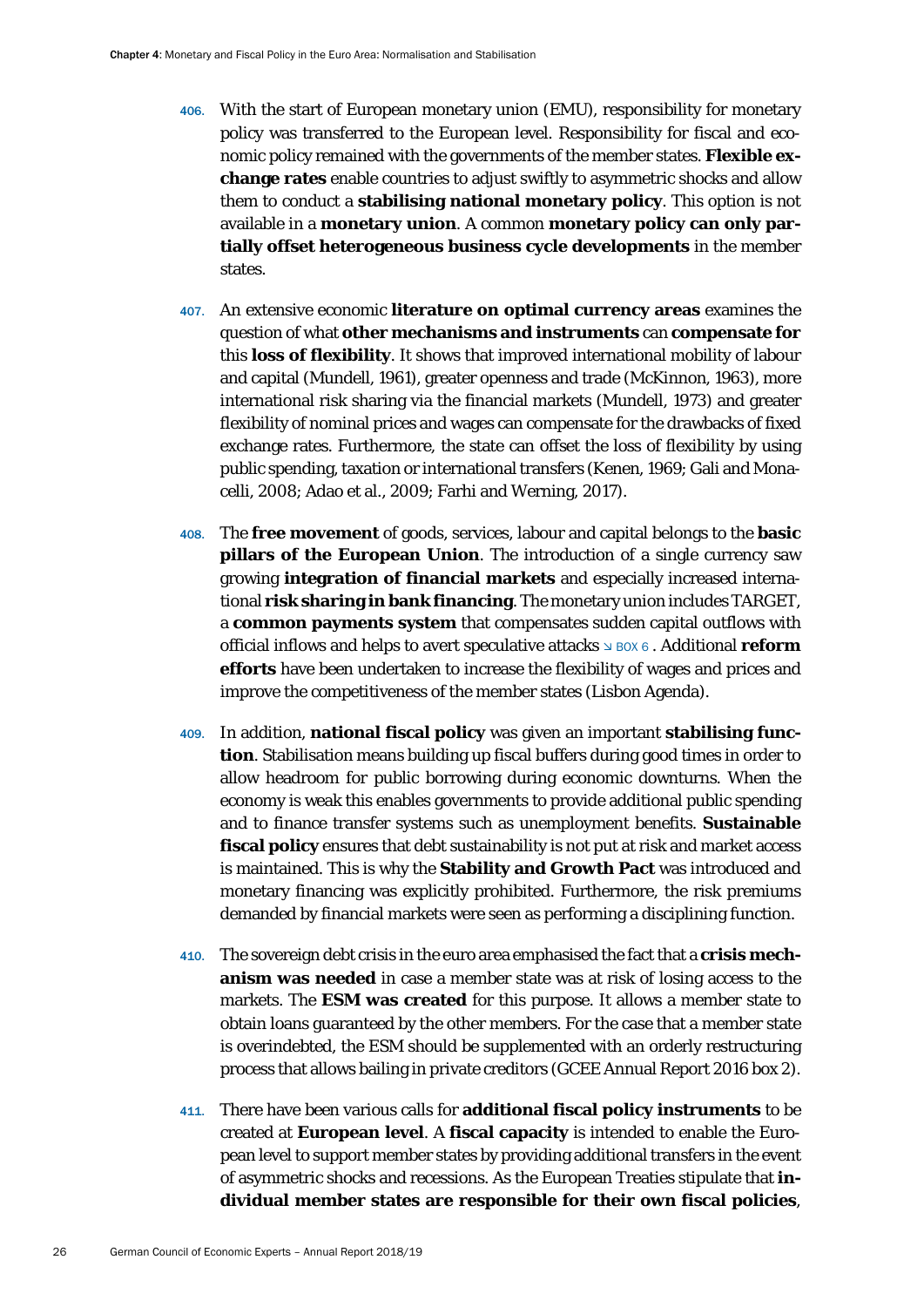one would expect to see a response at member state level to any asymmetric shocks. Unemployment benefits and the progressive tax system in particular act as automatic stabilisers.

However, high levels of debt are limiting several member states' fiscal space. It is therefore especially important to use the current recovery as an opportunity to complete the fiscal consolidation that has so far remained insufficient (GCEE Annual Report 2017 items 520 ff.). If a member state is at risk of losing access to the markets, however, the ESM is available. The introduction of a **fiscal capacity** in this framework **would be a paradigm shift** and would transfer fiscal policy responsibility to the European level (Feld, 2018). Thus, a **thorough examination**  is **in order**.

### 2. Degree of heterogeneity

<span id="page-27-0"></span>412. First of all it is necessary to define what is meant by an asymmetric shock. There are only a few examples that can be linked to a specific exogenous event. These include the German reunification and major natural disasters such as earthquakes, tsunamis and volcanic eruptions. A further example is the sudden collapse of a market-dominant company such as Finland's Nokia when smartphones were introduced. Such events are too rare to justify fundamental changes to the fiscal policy order of European union.

In addition, however, there are **further causes of heterogeneous developments.** Although the global financial crisis was a symmetric shock, its impact varied from one member state to another. This means that a **common shock can produce an asymmetric effect**. Asymmetric shock propagation results from differences in economic structure, institutional framework and economic policies, for which the member states are responsible. Differing initial conditions are also likely to play a role.

- 413. An initial indication of a high degree of **heterogeneity in the euro area** can be obtained by comparing the extent to which the national inflation rates diverge from the ECB's target and the national GDP figures differ from the European Commission's estimated potential output. This finding applies to the period before as well as after the relevant countries joined the monetary union.  $\Delta \text{ CHART 53}$
- 414. However, estimates of the **output gaps** depend to a large extent on the **method used to estimate potential output**. For example, calculations using the Hodrick-Prescott filter – a simple statistical method – reveal much greater differences between member states' structural trends and smaller differences in their cyclical volatility.  $\triangle$  CHART 54 Yet, policymakers should respond to adverse structural trends by implementing structural reforms, including reforms of the tax system and state activity. Fiscal stabilisation policies would be counterproductive because the problems have not been caused by a shortfall in demand.
- 415. In addition to univariate **time-series methods** such as the Hodrick-Prescott filter, structural vector autoregressive models (Bayoumi and Eichengreen, 1992a; Campos and Macchiarelli, 2016, 2018) and factor models (Kose et al., 2012; Lee,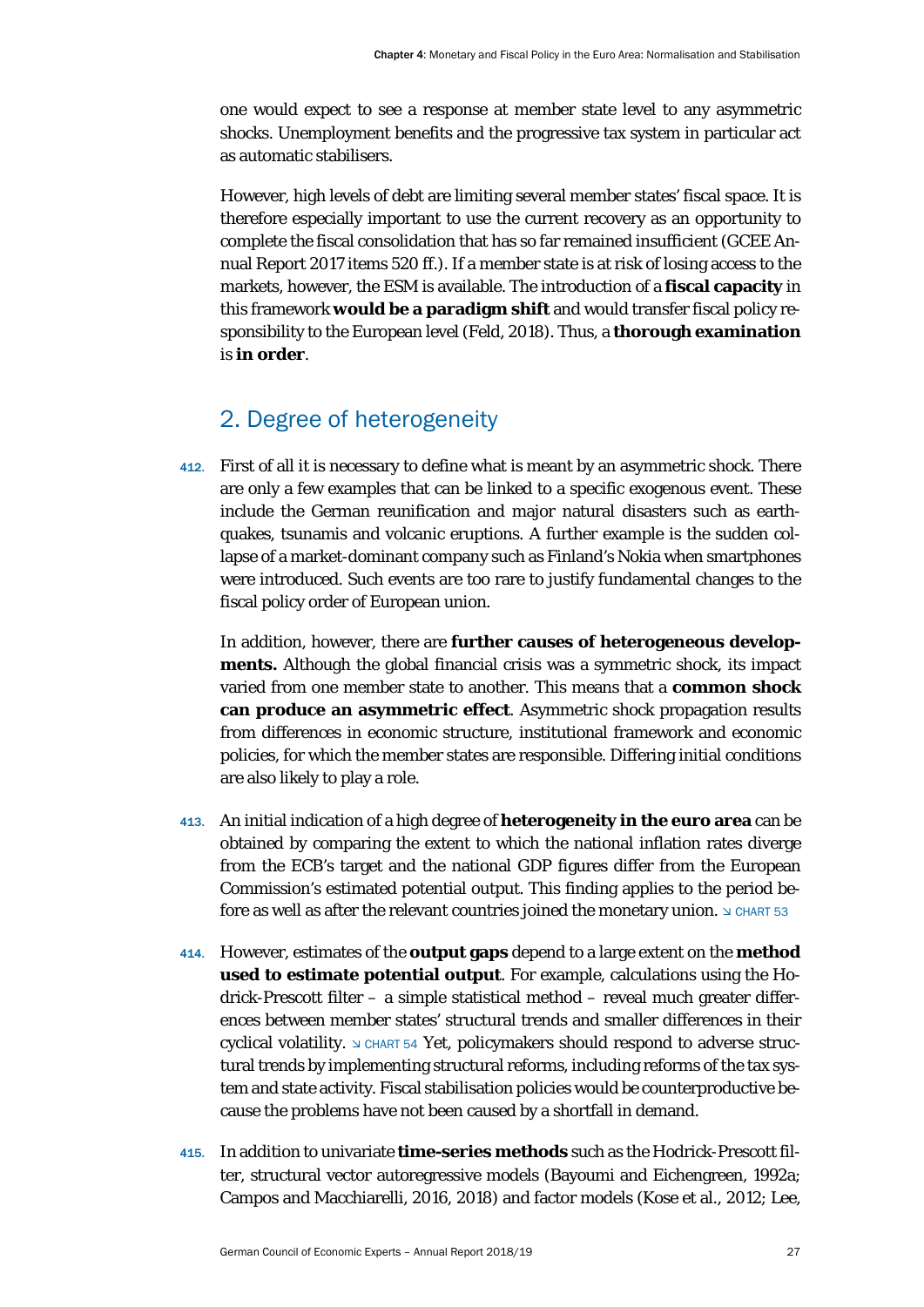#### CHART 53





(excluding Ireland and Luxembourg).

Sources: Eurostat, own calculations © Sachverständigenrat | 18-252

2013; Ferroni and Klaus, 2015) can provide evidence of the degree of cyclical **synchronisation**. These studies find a high degree of cyclical synchronisation. Southern European member states are, however, less strongly synchronised with the rest of the euro area. The degree of volatility within the euro area also varies from country to country (Belke et al., 2017).

And, finally, it shoud be noted that real-time estimates of **output gaps** are highly **uncertain** and are extremely prone to revision (Deutsche Bundesbank, 2014; GCEE Annual Report 2017 box 3). This significantly limits the ability to actively manage the economy (Elstner et al., 2016). International institutions have in the past mainly overestimated the degree of capacity underutilisation. More than three-quarters of the European Commission's estimates, for example, have had to be revised upwards.  $\triangle$  ITEM 260

- 416. An interest-rate rule such as the **Taylor rule** can be used to show what monetary policy implications differing inflation rates and output gaps would have had if the member states could have implemented their own monetary stabilisation policies. CHART 55 The calculations shown in the chart use estimates of the long-term real equilibrium interest rate and of the rate of potential growth for Germany, France, Italy and Spain, which have been calculated using different methods. Various measures of inflation have also been used. The coefficients for the monetary policy response to differing inflation deviations from target and output gaps are, according to Taylor (1993), set to 1.5 and 0.5 respectively. This produces a range of interest-rate prescriptions for each of the four member states (Michaelis and Wieland, 2018).
- 417. There are **four distinct phases** here. Between 2000 and 2007 the ECB's interest rate for its main refinancing operations was almost always too low for Spain, Italy and France compared with the Taylor rate. The Taylor rule would have recommended money market rates more than 3 percentage points higher for Spain,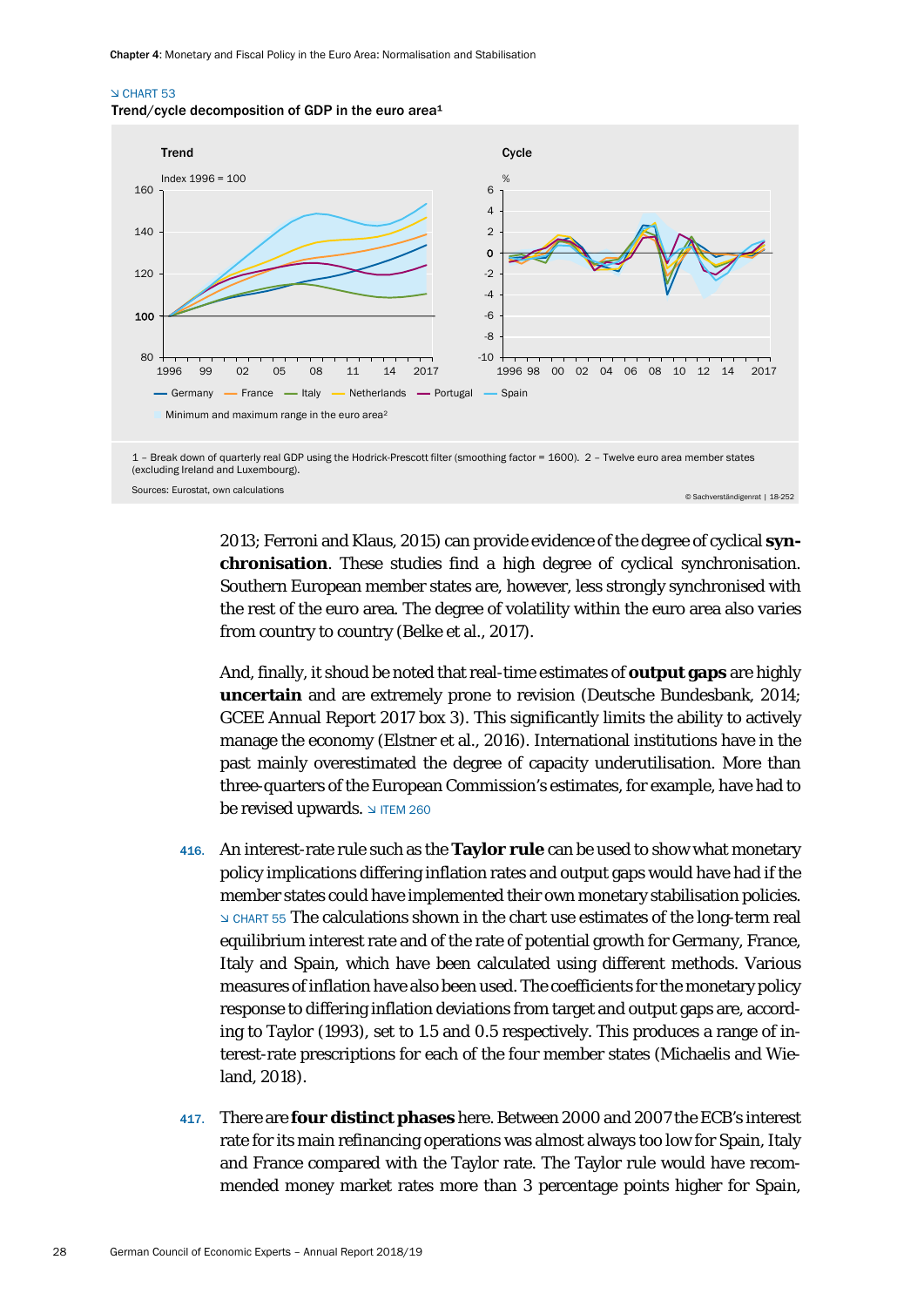which was undergoing a very strong real-estate boom at the time. The German economy was experiencing a recession from 2001 to 2003. The Taylor interest rate for Germany was therefore below the ECB rate. In 2008 and 2009 the ECB rate was comparatively high for all four countries. However, the ECB took additional unconventional and quantitative easing measures.

During the subsequent years up to 2016 the ECB rate was comparatively high for Spain and Italy, more or less appropriate for France and too low for Germany. Since 2017 the ECB's interest rate for all four countries and the euro area as a whole has been well below the range of Taylor rates. The Taylor rule thus indicates that monetary policy is currently too expansionary. During the periods in which the **Taylor rate diverges in different directions from the ECB rate** it indicates that there is a **role for member states to conduct stabilisation policies**.

## 3. National stabilization policy potential and options

<span id="page-29-0"></span>418. It is difficult to identify the sources of asymmetries and asynchronous economic cycles. This ultimately requires a **structural multi-country model** that takes account of the individual regions and mutual influences. This kind of model can identify structural shocks and structural parameters. The latter capture the various economic structures. These are determined, among other things, by national regulation and economic policy. Such a model also allows to assess to what extent the member states of a currency union **lose monetary policy stabilisation options** and can **compensate** for this **by using fiscal policy instruments**.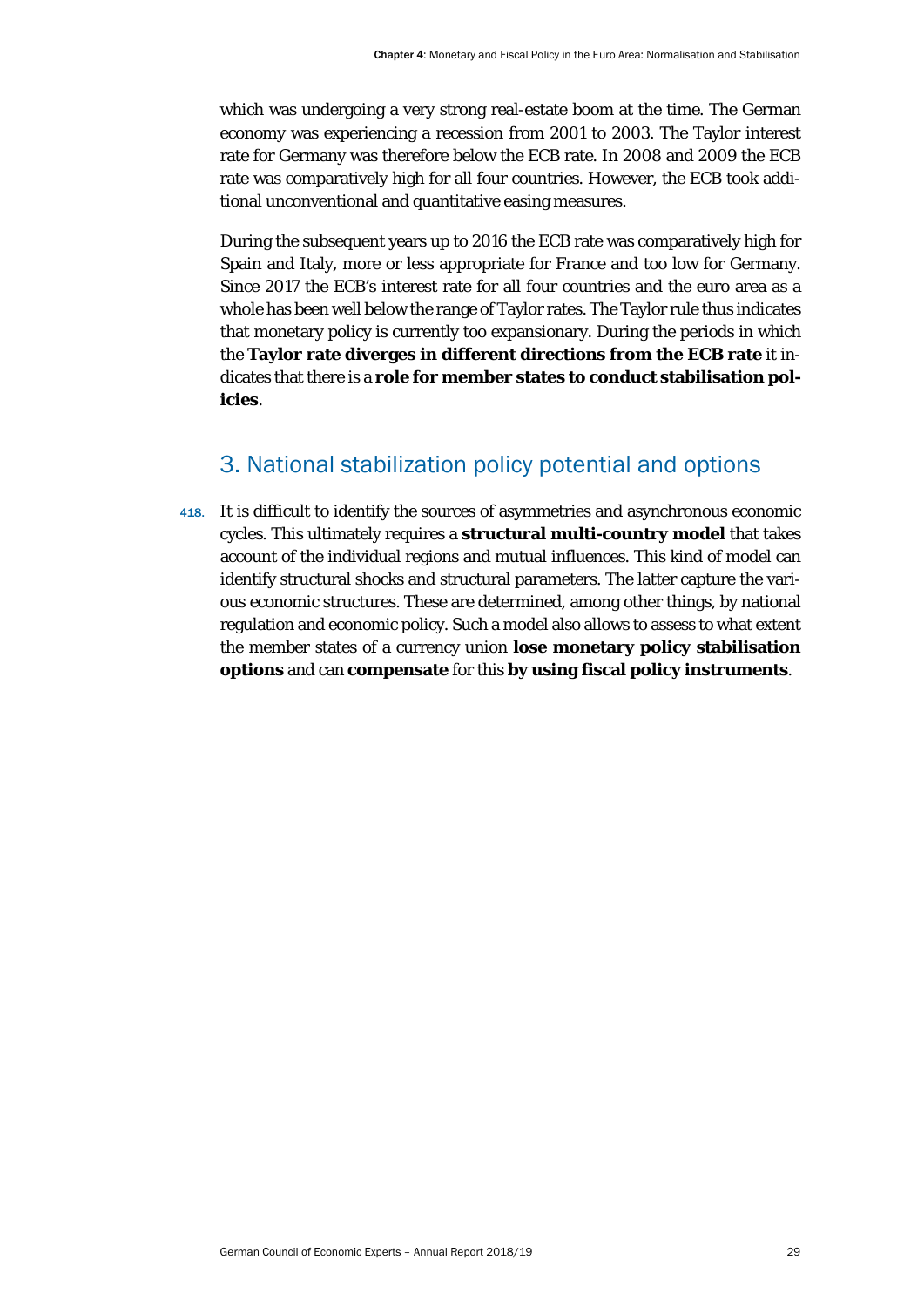419. A number of **academic studies** show that **various fiscal instruments** can, at least theoretically, compensate largely or even fully for the loss of exchange-rate flexibility. What these studies have in common is that they are based on the Keynesian **assumption of rigid prices**. This is because if the price level adjusts flexibly, the real exchange rate could react sufficiently quickly even in a currency union. Galí and Monacelli (2008) demonstrate, for example, that the optimum solution is if monetary policy stabilises inflation at the level of the currency union while fiscal policy performs a country-specific stabilisation role. The fiscal policy instrument considered in their New Keynesian model is national **government consumption**. Beetsma and Jensen (2005) come to a similar conclusion, but als show that coordination of national fiscal policy across member states can further improve economic outcomes.

Instead of government consumption, Ferrero (2009) uses **national income tax rates** in order to improve the stabilisation outcome. If **consumption taxes** are



#### 1 – The calculation is based on all combinations of four inflation measures (HICP, core HICP, GDP and consumption deflator) and four output gaps (AMECO, IMF, HP filter and segmented linear trend). Following Hofmann and Bogdanova (2012) and Taylor (1993), the respective longterm trend growth is used for the real equilibrium interest rate. This is estimated based on the respective output gaps (AMECO, IMF, HP filter and segmented linear trend). The segmented linear trend consists of a break-point during the financial crisis for each country which follows from a break-point unit root test based on Perron (1989). Following Hofmann and Bogdanova (2012), respective implicit inflation targets for the used inflation measures are calculated: The average deviation of each inflation measure from the HICP for the period between the first quarter 1999 and the second quarter 2018 is added to the 2 % inflation target of the ECB. 2 - Taylor rule equation: i =  $r^* + \pi + 0.5(\pi - \pi^*)$ 0.5(y). i is the implied Taylor rule interest rate for the money market; it is a function of the real equilibrium interest rate, r\*, of the current inflation rate,  $\pi$ , in deviation from the central bank target,  $\pi^*$ , and of the output gap, y.

Sources: ECB, European Commission, IMF, own calculations

© Sachverständigenrat | 18-120

 CHART 54 Taylor rules for selected euro area countries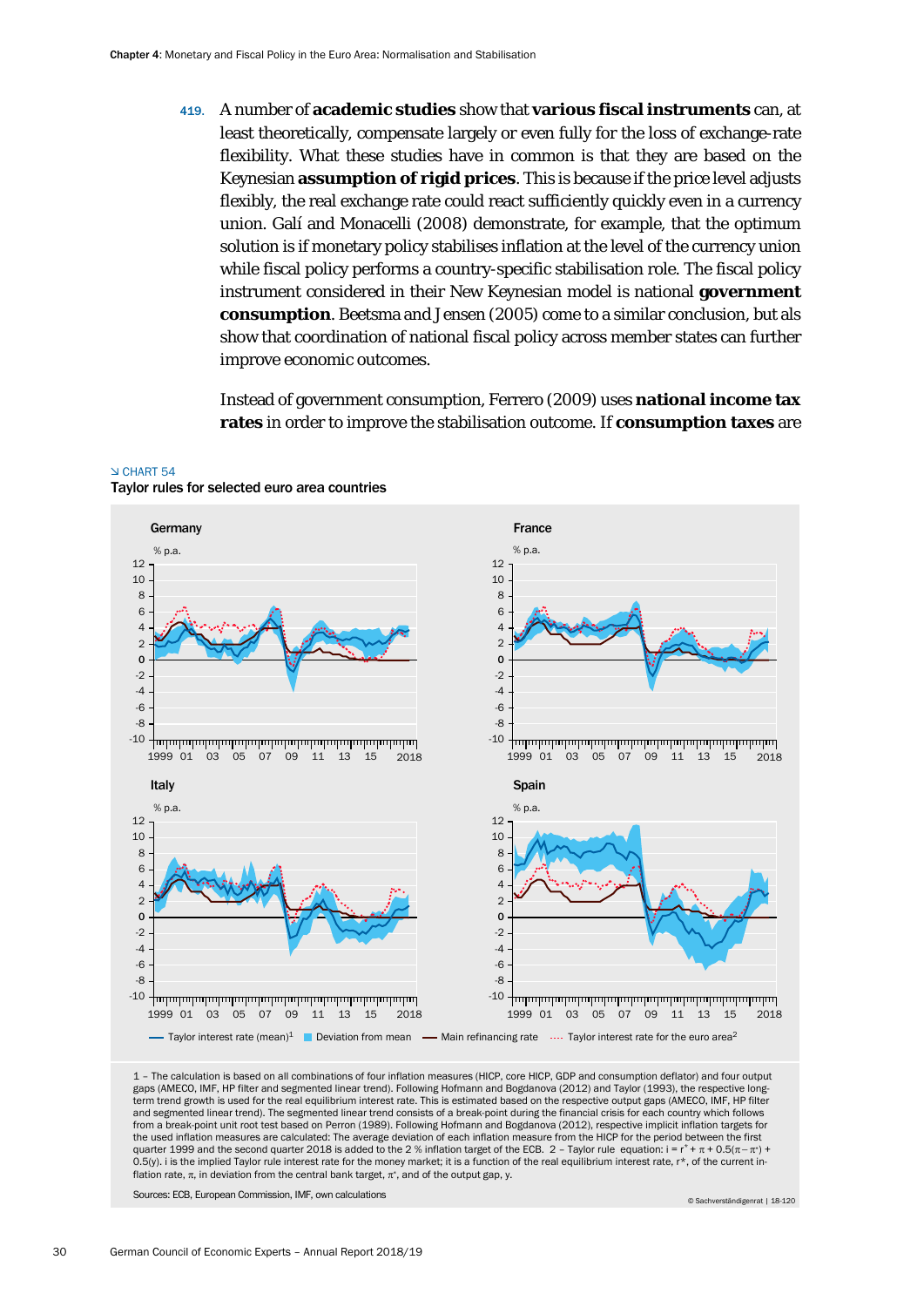taken into account, the loss of exchange-rate flexibility can actually be completely offset (Adao et al., 2009). Farhi and Werning (2017), on the other hand, show that **international fiscal transfers** are an effective instrument for sharing risk in a currency union. They compare international transfers, government consumption, capital controls, taxes and domestic transfers to households who consume all of their disposable income ('hand-to-mouth households'). The effectiveness of individual instruments here depends on structural parameters such as the degree of openness or price rigidity.

- 420. In order to **empirically investigate** member states' **stabilisation policy** options, Weiske and Wieland (2018) estimate a **structural model for two regions** in the euro area. The **model structure** is based on the ECB's New Area-Wide Model (Christoffel et al., 2008). It considers in particular how households and companies modify their behaviour in response to unexpected shocks and changes in monetary and fiscal policy. The model captures the extent to which actual economic developments deviate from the efficient equilibrium owing to wage and price rigidities. Monetary and fiscal stabilisation policy can therefore increase welfare. Empirically relevant frictions such as investment adjustment costs and behavioural economic assumptions such as habit formation are also considered.
- 421. The empirical model divides the euro area into **two regions: Region D** contains **Germany** as well as the Netherlands and Austria, whose currencies fluctuated only minimally against the deutschmark before the euro was introduced. **Region A** comprises **countries** which in the past had often **devalued their currencies against the deutschmark**. These include France, Italy, Spain, Belgium, Portugal, Greece and Finland.  $\trianglelefteq$  CHART 56 The French franc and the Italian lira, for example, lost roughly 31 % and 54 % of their value respectively compared with the deutschmark between 1979 and 1998. During the 1980s in particular many currencies in the European Monetary System (EMS) devalued against the deutschmark. Apart from the EMS crisis of 1992/1993, which triggered sharp devaluations in some countries (such as Italy), these countries managed in the 1990s to peg their currencies more closely to the deutschmark. This was accompanied by a convergence of inflation rates.  $\triangle$  CHART 53

The period from the late 1980s to the early 1990s can best be described as a **unilateral pegging of exchange rates** to the deutschmark (Bayoumi and Eichengreen, 1992b; McKinnon, 1993; Wieland, 1996). Under this regime, countries in Region A largely had to follow the monetary policies pursued by Deutsche Bundesbank, which was targeting price stability in Germany.

422. The potential and options for stabilisation policy can be illustrated by simulating an **asymmetric demand shock in Region A**. Weiske and Wieland (2018) consider an unexpected increase in risk premiums, which causes a shortfall of demand in Region A. This shock increases the rate of return that households expect to receive for holding risky investments. It replicates the sort of crisis situation that prevailed during the sovereign debt crisis in the early 2010s. The empirically estimated structural model makes it possible to investigate the conseqences for the macroeconomy under various, partly counterfactual policy regimes.  $\Delta$  CHART 57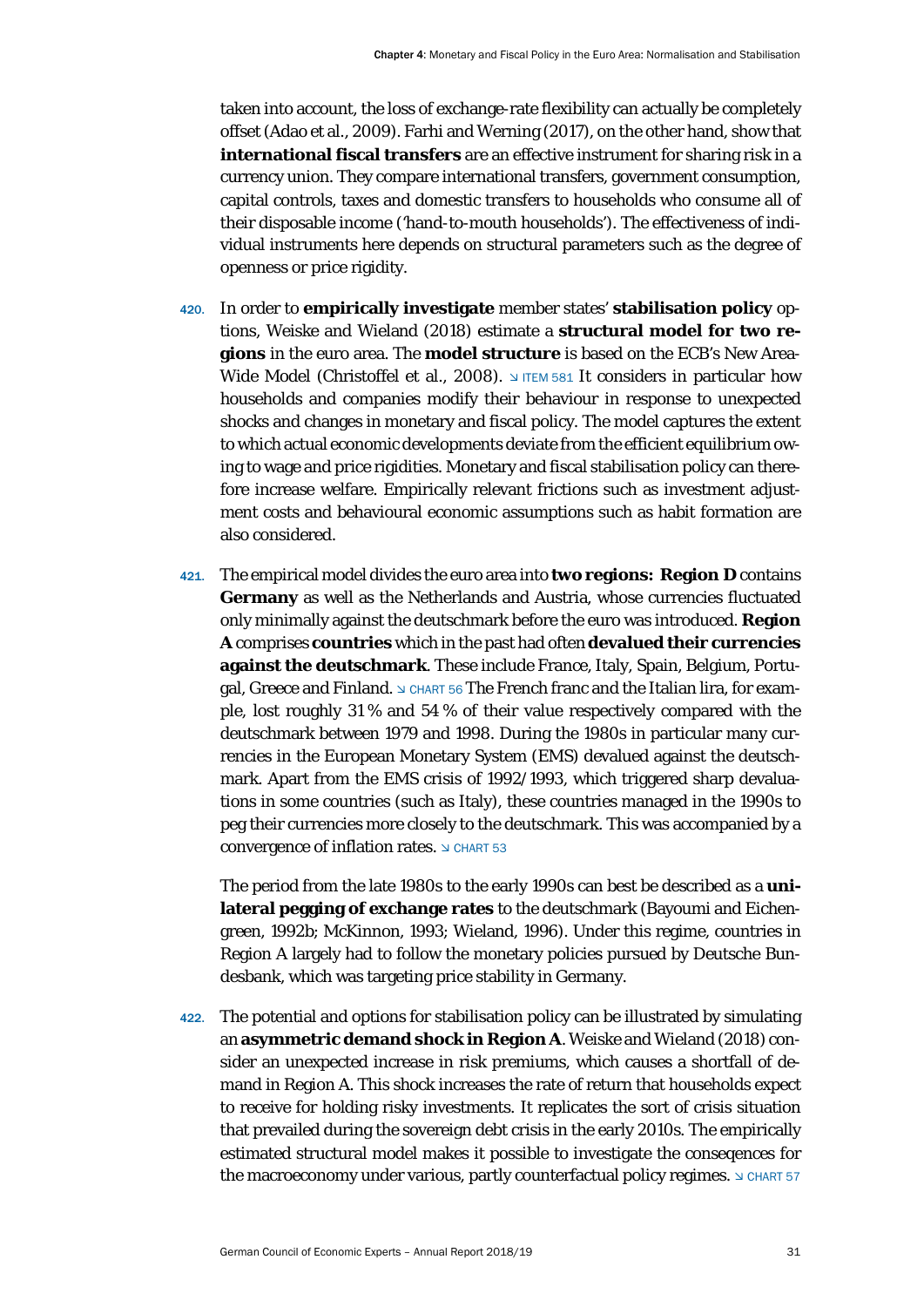#### CHART 55





Sources: Deutsche Bundesbank, own calculations © Sachverständigenrat | 18-276

- 423. In the counterfactual case with **flexible exchange rates** monetary policy in Region A responds by cutting interest rates significantly. The currency of Region A falls sharply, which leads to a real depreciation. This improves competitiveness and supports the net exports of Region A. The interest-rate and exchange-rate responses to the asymmetric shock mitigate the macroeconomic consequences of the shock in Region A. At the same time they largely insulate Region D against any adverse effects. Over the medium term monetary policy in Region A ensures that inflation returns to the target. The assumption is that policy makers do not succumb to the temptation to maintain competitiveness for longer by resorting to a lasting devaluation, because inflation would then be permanently higher.
- 424. This regime of flexible exchange rates does not correspond to the situation that countries such as France and Italy were in before joining monetary union. Their situation at the time could best be described as a **regime of unilaterally pegging their exchange rates** to the deutschmark. The task of monetary policy in Region A is then to maintain a stable exchange rate with Region D. The asymmetric shock in Region A therefore results in a **much lower output gap** than would be the case with flexible exchange rates. Monetary policy in Region A only reacts to the extent that monetary policy in Region D reacts to negative spillover effects. Price and wage rigidities prevent any significant real devaluation.
- 425. With the creation of a **currency union** Region A acquires a significant weight in the common monetary policy. In this case the interest rate therefore reacts much more strongly to the shock in Region A than in the original situation in which Region A's exchange rates were unilaterally pegged to the deutschmark. The recessionary effect in Region A is smaller than when its exchange rates were unilaterally pegged to the deutschmark, but it is still stronger than it would be with flexible exchange rates. This result is consistent with the findings of Wieland (1996), who has analysed the transition to monetary union by using a multi-country model of the G7 economies. This study reveals that major economies such as **France and Italy** have achieved **greater monetary policy stabilisation in**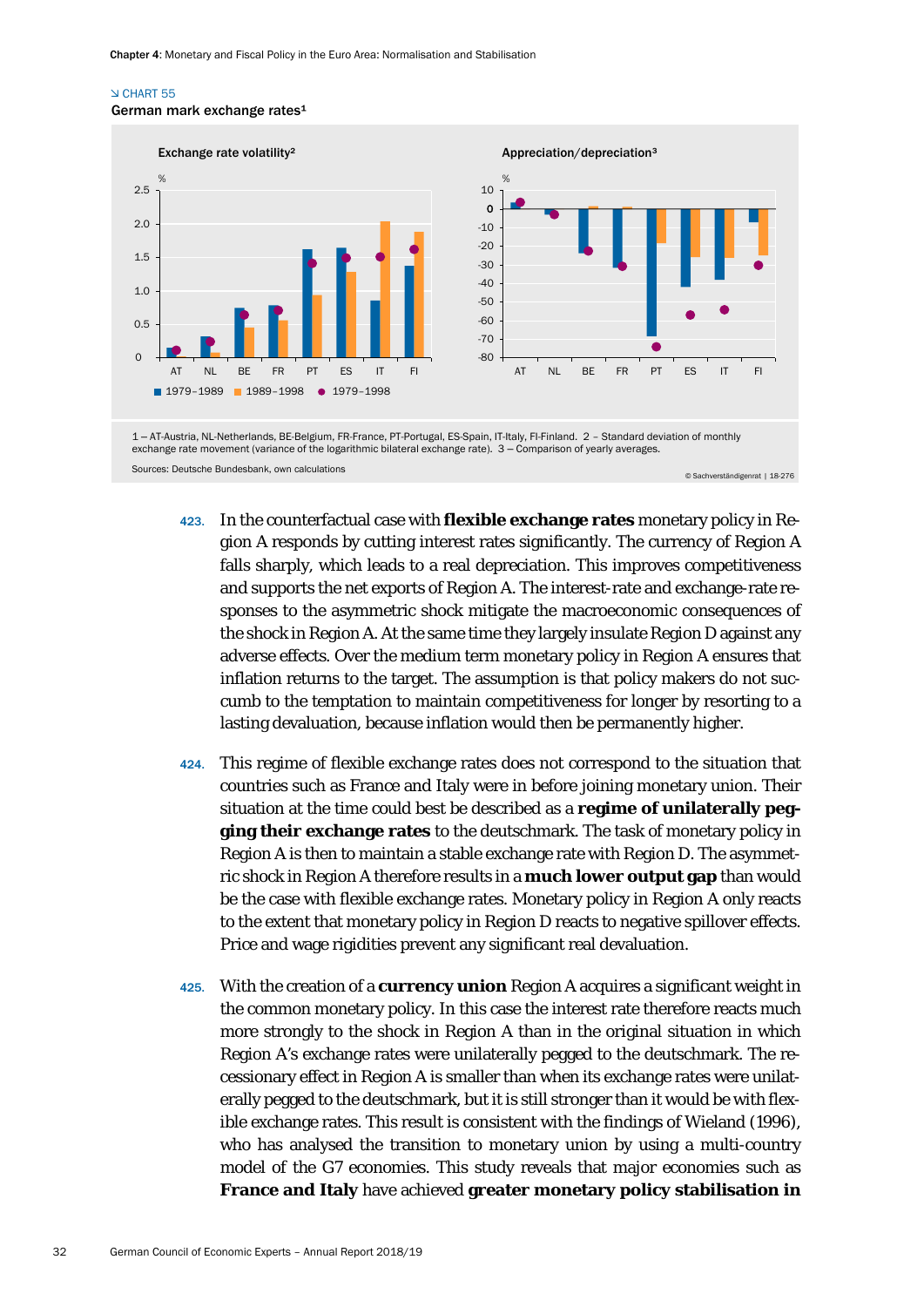**the currency union** than they had in the EMS when their exchange rates were unilaterally pegged to the deutschmark. This aspect is neglected in theoretical studies such as Farhi and Werning (2017), who argue in favour of international transfers for stabilisation purposes.

426. **National fiscal policy** can make an **additional, stabilising contribution**. Weiske and Wieland (2018) consider the option of countercyclical government consumption as in Galí and Monacelli (2008) as well as countercyclical government transfers to households who are constrained to consuming their disposable income. The latter is fairly similar to the redistribution provided at national level by a taxpayer-funded or contributory unemployment benefit scheme, which works as automatic stabiliser. The example of the asymmetric shock in Region A shows that these domestic transfers contribute to stabilisation. The output gap in Region A even turns out to be somewhat smaller than in the simulation based on

#### CHART 56

Asymmetrical demand shock in region A: differential political regimes<sup>1</sup>



D: Germany, Netherlands and Austria. Impulse-responses to a risk premium shock in region A. 2 – Deviation from the original equilibrium. Annualised interest rates. 3 – Flexible exchange between the two regions. 4 – Region A has a fixed exchange rate with region D. 5 – Transfers to non-ricardian households are increased by 0.5 percentage points of GDP in response to a reduction of 1 percentage point in the output gap.

Source: Weiske and Wieland (2018) © Sachverständigenrat | 18-250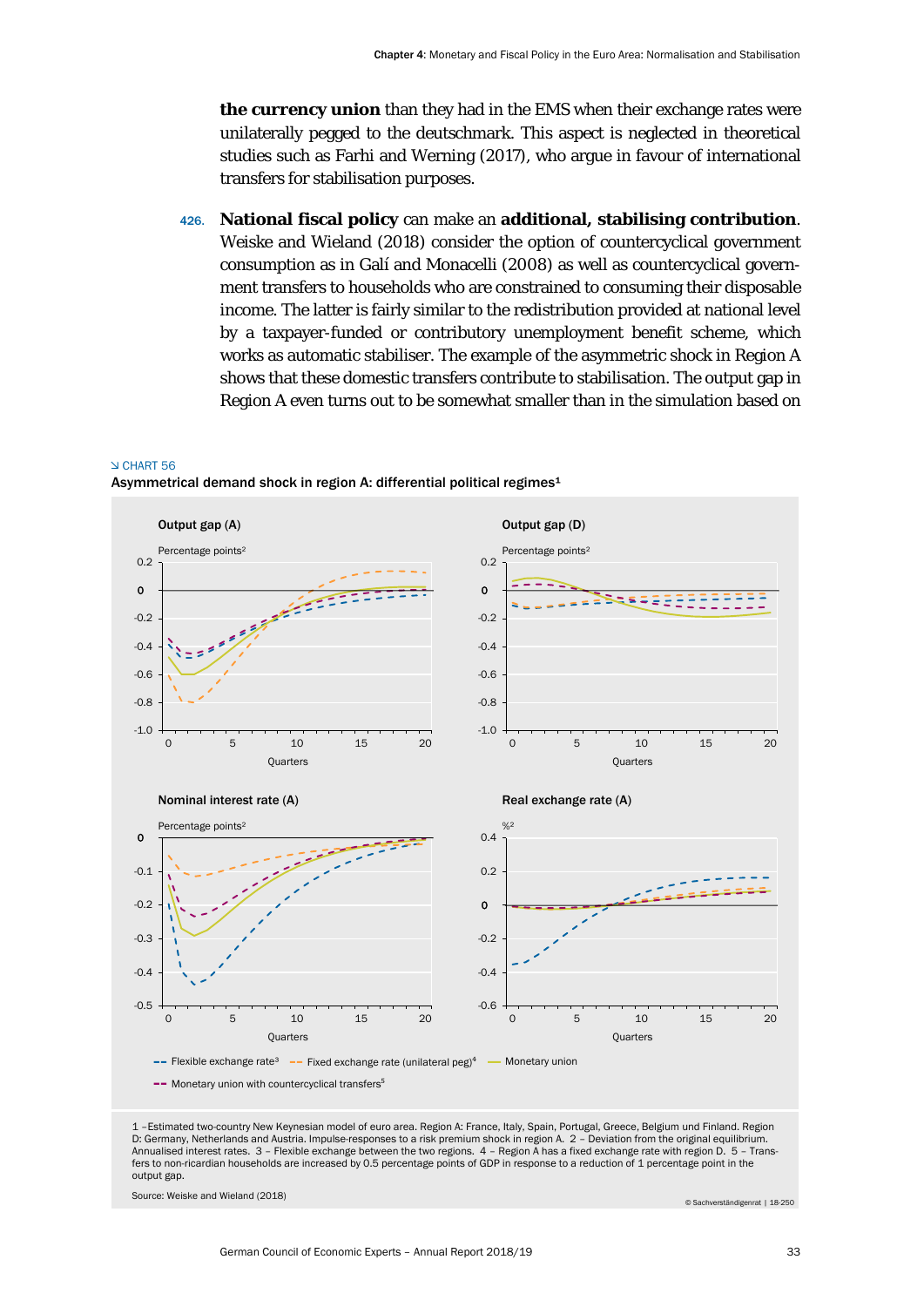#### $\sqrt{TARIF}$  14

Standard deviation of output gap, inflation and budget balance<sup>1</sup>

%

|                                                                    | Output gap |      |      | <b>Inflation</b> | <b>Budget balance</b> |                                                                                                          |
|--------------------------------------------------------------------|------------|------|------|------------------|-----------------------|----------------------------------------------------------------------------------------------------------|
|                                                                    |            |      |      |                  |                       | Region $A^2$ Region D <sup>3</sup> Region $A^2$ Region D <sup>3</sup> Region $A^2$ Region D <sup>3</sup> |
| Flexible exchange rate <sup>4</sup>                                | 2.38       | 2.61 | 0.96 | 0.70             | $\Omega$              | 0                                                                                                        |
| Fixed exchange rate (unilateral peg) <sup>3</sup>                  | 4.73       | 2.68 | 1.12 | 0.63             | $\Omega$              | $\Omega$                                                                                                 |
| Monetary union                                                     | 3.05       | 3.77 | 0.96 | 0.71             | $\Omega$              | O                                                                                                        |
| Monetary union with countercyclical transfer payments <sup>o</sup> | 2.46       | 2.92 | 0.91 | 0.67             | 0.83                  | 1.02                                                                                                     |

1 – Estimated two-country New Keynesian model of the euro area. Seven country-specific shocks (technology, risk premium, investment, government spending, external demand, price and wage rises) in each country and one shared monetary policy shock. Estimation period: Q1 1999 to Q1 2018. The simulations do not take fiscal and monetary shocks into account. Output gap and budget balance in percent of in % of GDP. Inflation rate compared to the same quarter of the previous year. Theoretical moments based on estimated variance/covariance matrix of the shocks. 2 – Region A: France, Italy, Spain, Belgium, Greece, Portugal und Finland. 3 – Region D: Germany, Netherlands und Austria. 4 – Flexible exchange rates between the two regions. 5 – Region A has a fixed exchange rate with region D. 6 – Transfers to non-ricardian households are increased by 0.5 percentage points of GDP in response to a reduction of 1 percentage point in the output gap.

Source: Weiske und Wieland (2018) © Sachverständigenrat | 18-249

flexible exchange rates, but without countercyclical, domestic redistribution. CHART 57

- 427. In estimating their model, Weiske and Wieland (2018) compute historical structural shocks, which they use for a **comprehensive evaluation of the policy regimes**. Based on the distribution of shocks, **standard deviations of the output gap and inflation** can be computed for different regimes. This involves using the estimated model parameters that reflect the empirical extent of wage and price rigidities as well as other frictions and behavioural assumptions.  $\Delta T A$ -BLE 14 The results confirm the example of the response to a shortfall in demand.
- 428. This shows, in particular, that a **countercyclical fiscal policy at national level** can **significantly reduce** the **consequences of asymmetric shocks**. Cyclical fluctuations of the output gap and inflation decreases substantially compared to a currency union without countercyclical fiscal policy. For Region A the standard deviation of its output gap has almost halved compared with the original situation prior to monetary union with a unilateral exchange rate peg to the deutschmark. The resulting standard deviation of the budget balance is below 1 %. This would **not call the sustainability of fiscal policy into question**.

Countercyclical government consumption and investment spending can in principle achieve a similar effect implemented automatically. In practice, timely introduction is impeded by delays in decision-making and implementation as well as by the fact that estimates of the output gap are prone to revision.

429. The **GCEE** concludes from the above that member states such as France and Italy have gained influence over monetary policy as a result of monetary union compared with the preceding situation with a unilateral exchange rate peg to the deutschmark. For Germany, on the other hand, this implies a constraint on policy because the policy pursued by Deutsche Bundesbank prior to the union was fully oriented towards stabilising national fluctuations. The literature on optimal currency areas shows that a variety of **fiscal policy instruments are available** to compensate for a loss of exchange-rate flexibility. Analyses indicate that **national**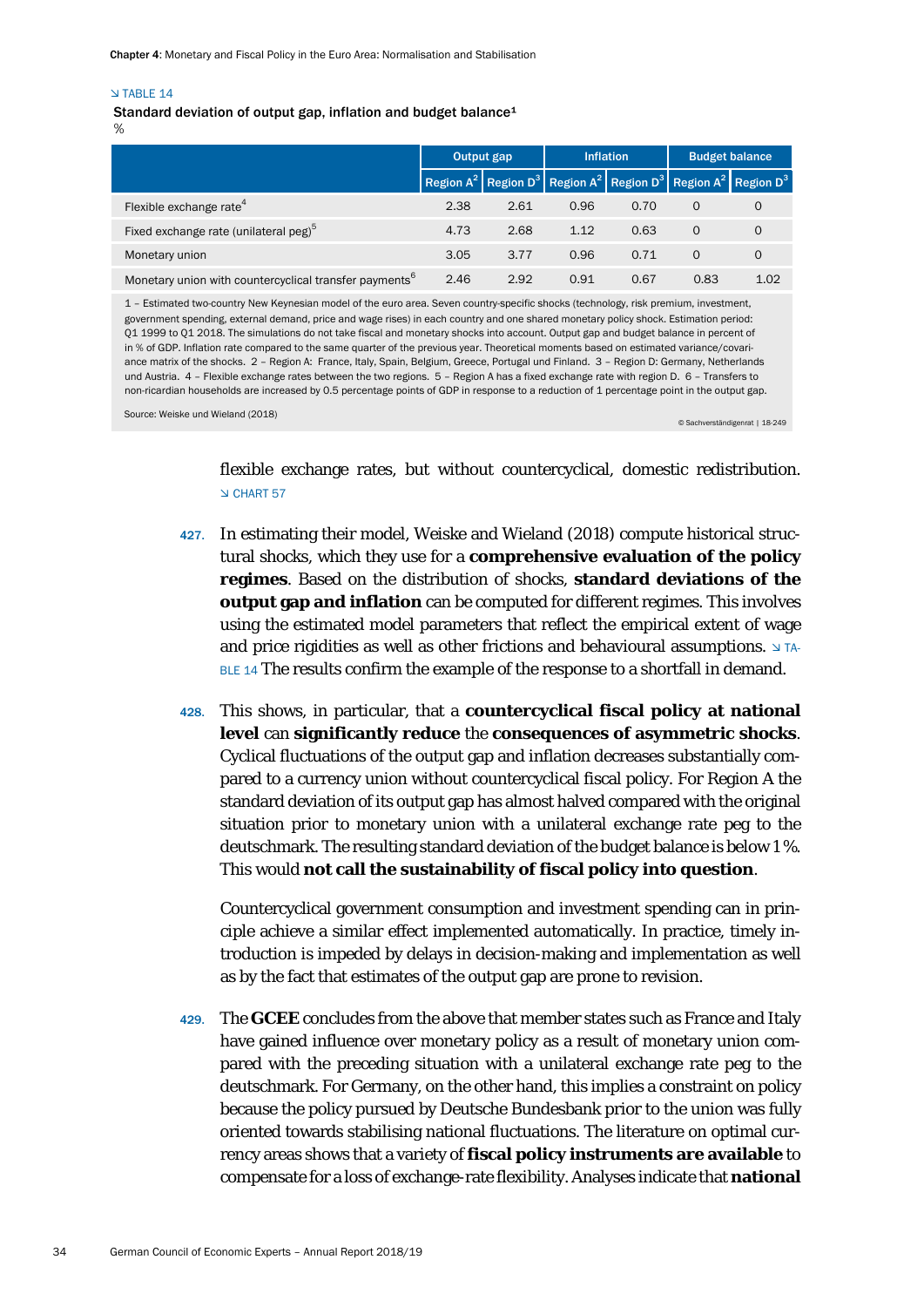fiscal policy can contribute effectively to stabilisation. Consequently, the Stability and Growth Pact and a policy of budgetary consolidation during good times are in every member state's own best interest. **International transfers** – for example in the form of a fiscal capacity at monetary union level – are, however, **not needed** as a stabilisation device.

## <span id="page-35-1"></span><span id="page-35-0"></span>V. ON A FISCAL CAPACITY FOR THE EURO AREA

## 1. Concrete proposals for a fiscal capacity

- 430. The French president Emmanuel Macron's calls for an additional budget at the level of the monetary union have placed the role of transfers between member states for stabilisation purposes firmly on the political agenda. The fiscal leeway of each member state is limited by the requirement of sustainability of its public debt. It could be increased by intergovernmental **transfers** if these do not have to be repaid or redeemed otherwise. Such transfers, however, would result in permanent redistribution between member states and are rightly not part of the institutional framework of the monetary union. A **transfer union** would **require** a comprehensive **relinquishment of national sovereignty** with respect to fiscal policy. Federal states such as the United States exhibit higher fiscal transfers between states, however debt issuance at the state level is very much constrained.
- 431. There are a number of concrete **proposals for a fiscal capacity**, which could, for example, take the form of a 'rainy day' fund or a European unemployment insurance, which intend to provide **insurance based on only temporary transfers.** I TABLE 15 These include, among others, proposals by the International Monetary Fund (IMF) and the European Commission.  $\triangle$  BOX 8 Most of these proposals neither call for a concrete repayment of transfer payments, such that permanent transfers would be effectively precluded, nor do they demand an interest payment. Instead, they rely on the balancing effects of randomness. An exception is the proposal by the European Commission which provides loans rather than transfers, but where the Commission can decide on the conditions of the loan.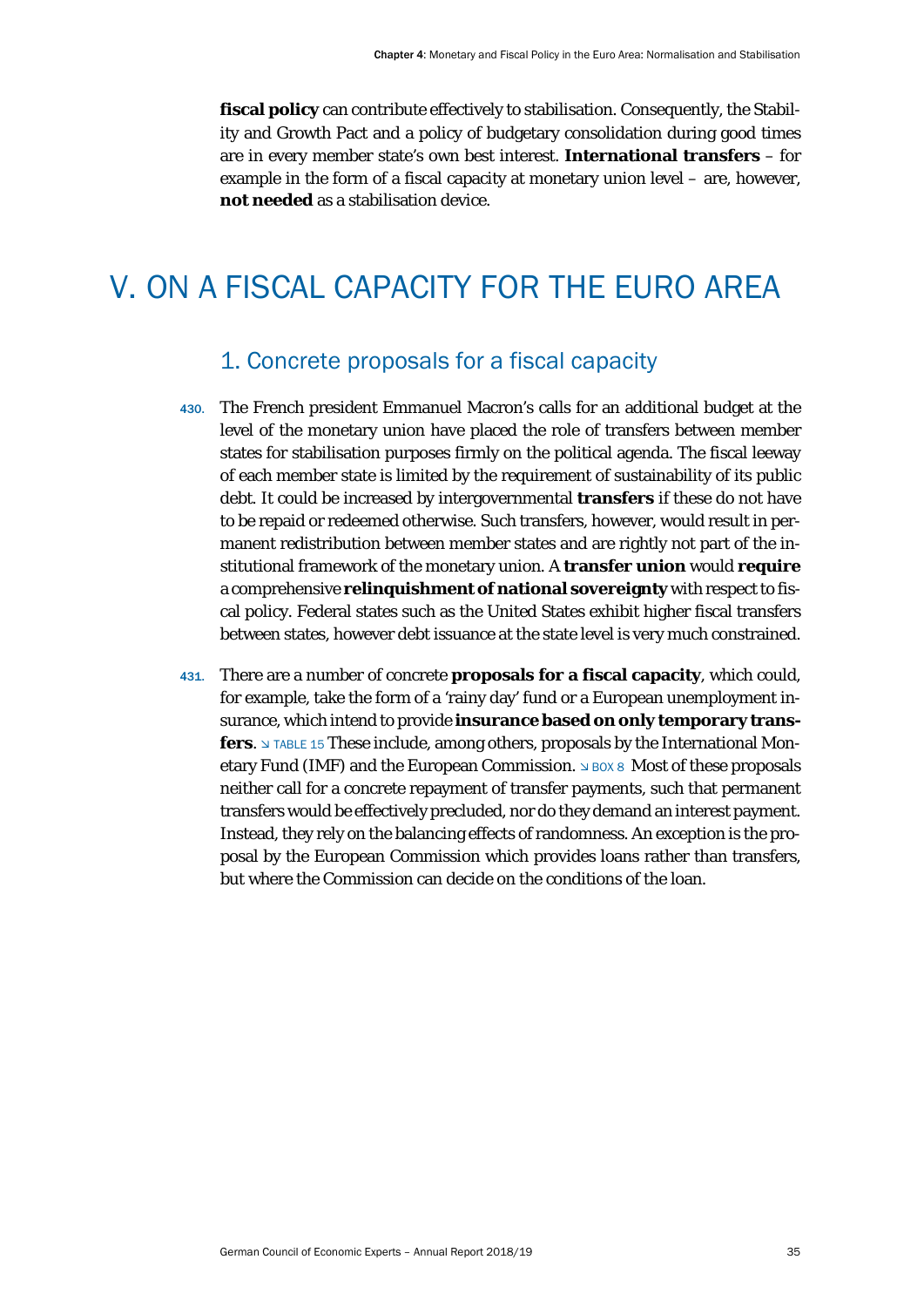#### TABLE 15

### Existing proposals for a fiscal capacity $^1$

|                                          | <b>Contributions</b>                                                                                                                                                                                              | <b>Payout conditions</b>                                                                                                                                                                                                                                                                        | Scope of payouts                                                                                                                                                                                                                                                                                       | <b>Borrowing</b> | <b>Avoidance of moral</b><br>hazard                                                                                                                                                                                      |
|------------------------------------------|-------------------------------------------------------------------------------------------------------------------------------------------------------------------------------------------------------------------|-------------------------------------------------------------------------------------------------------------------------------------------------------------------------------------------------------------------------------------------------------------------------------------------------|--------------------------------------------------------------------------------------------------------------------------------------------------------------------------------------------------------------------------------------------------------------------------------------------------------|------------------|--------------------------------------------------------------------------------------------------------------------------------------------------------------------------------------------------------------------------|
| Arnold et al.<br>(2018)                  | Annual; 0.35 % of GDP                                                                                                                                                                                             | Deviation of the UR from<br>its 7-year moving average                                                                                                                                                                                                                                           | Proportional to deviation<br>from moving average; 0.5 %<br>of GDP for each pp above<br>the moving average                                                                                                                                                                                              | Yes              | Compliance with fiscal<br>rules; optional: increased<br>contributions after repeated<br>payouts; cap to cumulated<br>net transfers                                                                                       |
| European<br>Commission<br>(2018)         | Annual, 6 % of previous<br>year's seigniorage                                                                                                                                                                     | On application, once per<br>year and country; quarterly<br>UR exceeds 15-year average<br>and rises by at least 1 pp in<br>comparison to the previous<br>quarter; funds earmarked<br>for public investment                                                                                       | Payouts to member states<br>limited to 30 % of available<br>funds; proportional to devia-<br>tion from thresholds for UR<br>multiplied by eligible public<br>investment, conditions for<br>repayment of the loan set<br>discretionary; exemption for<br>interest payments possible                     | Yes              | <b>Compliance with Stability</b><br>and Growth Pact and<br>Macroeconomic Imbalance<br>Procedure in the previous<br>2 years                                                                                               |
| et al. (2018)                            | Bénassy-Quéré Annual; depending on the<br>volatility of the trigger<br>variable; volatility measured (e.g., exceeding 2 pp);<br>by a multiannual rolling<br>window; contributions in<br>the order of 0.1 % of GDP | Large changes in UR,<br>employment or wage bill<br>earmarking of funds<br>(e.g., for public investment<br>or UE)                                                                                                                                                                                | Single payout proportional<br>to deviation from threshold<br>(e.g., 0.25 % of GDP for<br>each pp); transfers reduced<br>proportionally if available<br>funds are depleted                                                                                                                              | No               | Re-insurance; earmarking;<br>experience rating; increased<br>contributions subsequent<br>to repeated payouts; com-<br>pliance with fiscal rules and<br>country-specific recommen-<br>dations of the European<br>Semester |
| Beetsma et al.<br>(2018)                 | Triggered by growth of<br>exports in a specific sector<br>relative to the euro area<br>combined with a high ex-<br>port exposure in that sector export exposure in that                                           | Triggered by contraction<br>of exports in a specific<br>sector relative to the euro<br>area combined with a high<br>sector                                                                                                                                                                      | Proportional to export ex-<br>posure in the sectors and<br>the change in the euro<br>area's exports in those<br>sectors                                                                                                                                                                                | No               | Based on observable fi-<br>gures in world trade which<br>are not under direct control<br>of individual member states:<br>transfers must add up to<br>zero in each period                                                 |
| Dullien und<br>Pérez del<br>Prado (2018) | Annual; 0.1 % of GDP; of<br>which 80 % in national<br>and 20 % in common com-<br>partment; cap of 1 % of<br>GDP for national com-<br>partment                                                                     | National compartment:<br>UR exceeds 5-year average<br>by more than 0.2pp; no<br>obligation to withdraw<br>funds; common compart-<br>ment: UR exceeds average<br>by more than 2pp                                                                                                                | National compartment: e.g.,<br>25 % of average wage per<br>employee; common compart-<br>ment: progressively raising<br>payouts; national compart-<br>ments may run deficits up<br>to 2 % of GDP; financed by<br>loans from other national<br>compartments and by bor-<br>rowing from financial markets | Yes              | Risk-based, progressively<br>rising contributions once<br>national compartments<br>accumulated a deficit of<br>0.5 % of GDP; adjustment<br>of contributions                                                              |
| Dolls et al.<br>(2016)                   | Annual, standardised<br>contribution rate on<br>revenues from social<br>security contributions                                                                                                                    | National UE-insurance has<br>to meet minimum standards; unemployment benefit of<br>co-financing of payouts; only<br>to short-term unemployed<br>are targeted; national UE<br>rate must be raising at a<br>faster rate than that of the<br>euro area; UE spell must be<br>between 2 to 12 months | No more than 50 % of the<br>short-term unemployed                                                                                                                                                                                                                                                      | No               | Co-financing with national<br>funds; exclusion of seaso-<br>nal and frictional unemploy-<br>ment by means of a 2 month<br>waiting period                                                                                 |
| Artus et al.<br>(2013)                   | In the amount of 20 %<br>of the aggregate payroll<br>multiplied by the structural<br><b>UR</b><br>1 - UR-unemployment rate; pp-percentage points; UE-unemployment                                                 | ÷,                                                                                                                                                                                                                                                                                              | Replacement rate is set to<br>20 % of a worker's salary<br>(roughly equal to 20 % of<br>the aggregate payroll multi-<br>plied by the UR)                                                                                                                                                               | No               |                                                                                                                                                                                                                          |

Sources: Specified sources © Sachverständigenrat | 18-352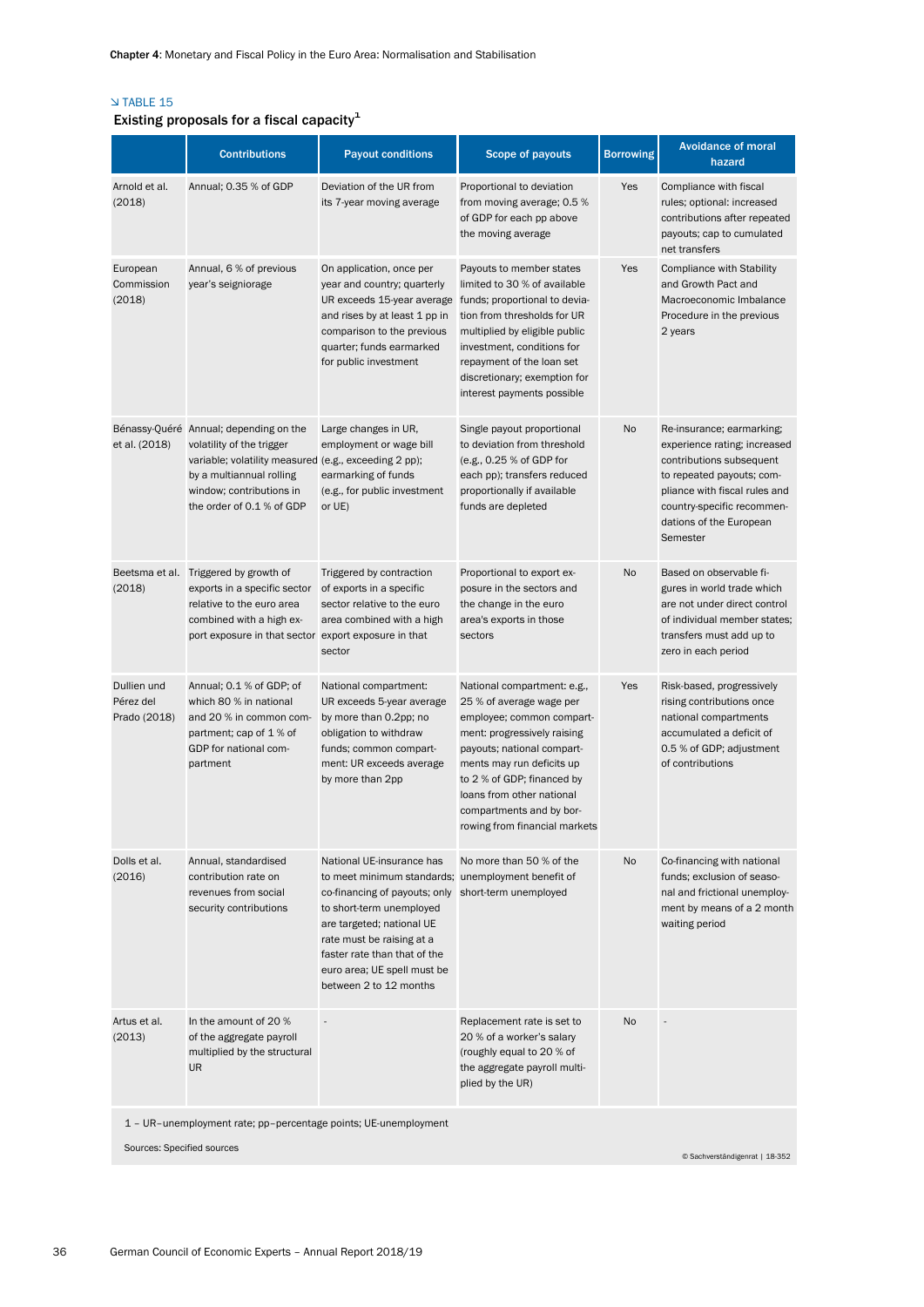432. The aim of the proposals for a fiscal capacity is to insure against random shocks with asymmetric effects on member states. If these shocks are symmetrically distributed over a long time period, contributions and receipts triggered by such shocks would balance each other. Shocks represent exogenous events, which are independent from government policy. However, it is very difficiult to identify them empirically. For example, this would require a model-based analysis. ITEM 418,422 This is the reason why proposals are not directly linked to concrete shocks, but rather to observable macroeconomic data. Relying on the output gap would ensure countercyclicality. Yet, due to its frequent revisions, most proposals rather rely on the unemployment gap. For an evaluation of a specific proposal, it is necessary to test whether it fulfils the following technical conditions: transfers should have a **countercyclical** effect, **permanent net transfers** or **very heterogeneous net burden** should be precluded.

#### $BOX 8$

#### The European Commission's (2018) proposal for an Investment Stabilisation Function

The Investment Stabilisation Function proposed by the European Commission can lend to member states affected by asymmetric shocks if they apply for such loans. The EU would be allowed to borrow for this purpose. A guarantee of €30 billion is to be made available from the EU budget. The proposal would allow for loans to be granted to EMU member states affected by asymmetric shocks as well as Denmark (Exchange Rate Mechanism II). The European Commission would be able to decide at its discretion on the terms and conditions applicable to the loan, such as its duration and the interest rate. The amount of the loan is determined by the maximum level of eligible public investment and by the severity of the shock.

A member state meets the criteria for obtaining a loan if its unemployment rate in any one quarter exceeds the 15-year average and has risen by at least one percentage point compared with the corresponding quarter of the previous year. In addition, the country must have complied with the Stability and Growth Pact and with the Macroeconomic Imbalance Procedure in the previous two years. Member states can apply for these funds once a year. The amount of any one loan is limited to 30 % of the funds still available in the Investment Stabilisation Function. The funds must be used for public investment, which must not fall below the five-year average. Up to 100 % of the capital cost of a loan can be covered by a stabilisation fund. The fund is financed by the member states' payment of annual contributions amounting to 6 % of their seigniorage. The European Commission is responsible for approving and distributing loans as well as monitoring and imposing sanctions. The sanctions imposed can take the form of reductions of reimbursed interest payments or the early repayment of loans.

#### Temporary or permanent net transfers

<span id="page-37-0"></span>433. Calculations for the IMF's proposal (Arnold et al., 2018) based on the development of the unemployment rate for the years 1990 to 2017 reveal – not least as a result of the capacity to borrow – **substantial, long-term net transfers** in total and between member states. These calculations are based on past data. They do not take into account the possible feedback effects of international transfers for overall economic activity.

The German Council of Economic Experts employs the method of Arnold et al. (2018) to check whether extending the period of time considered to 1970 to 2017,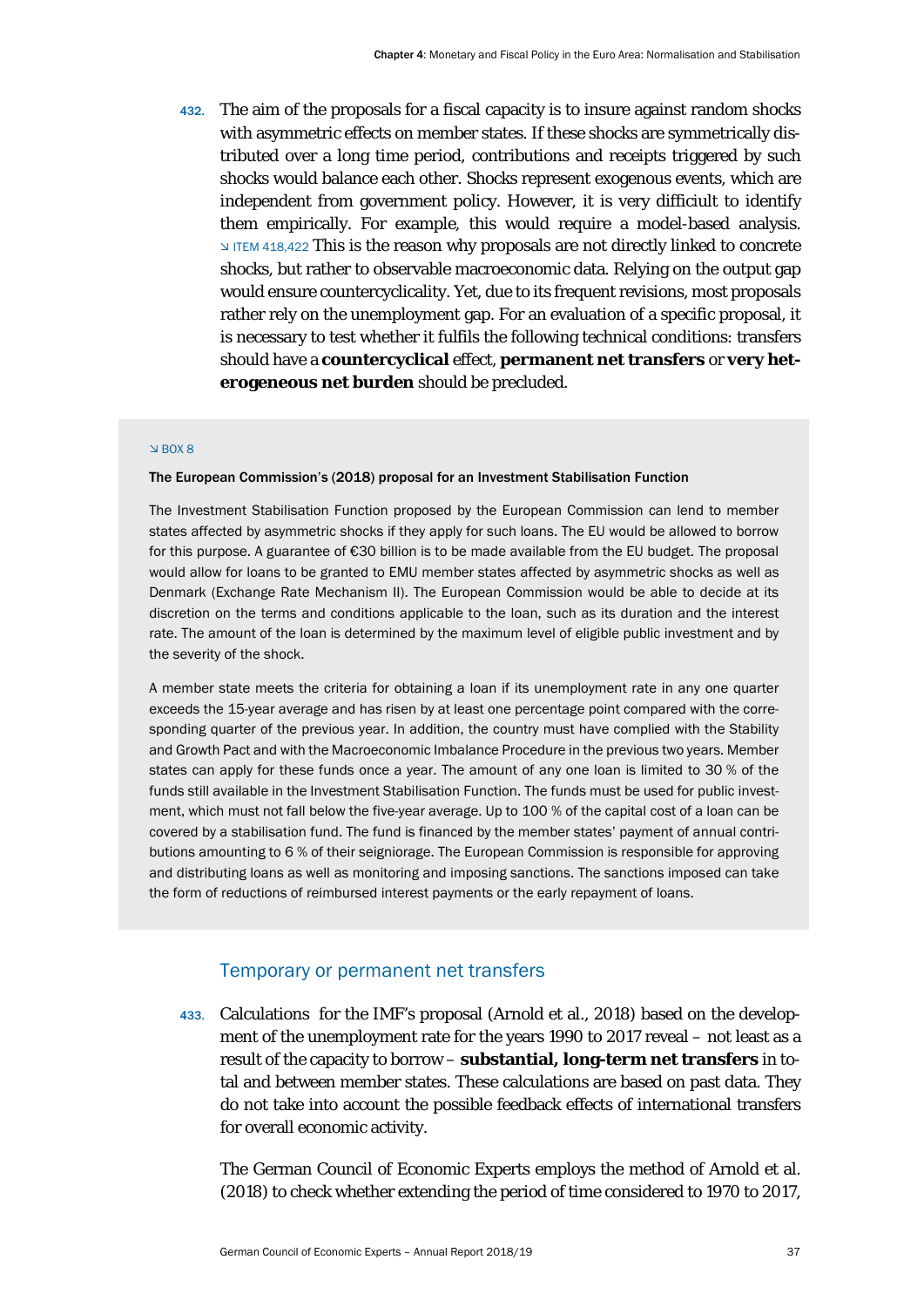#### **NTABLE 16**

% Cumulative net transfers to the twelve euro area member states as part of a fiscal capacity<sup>1</sup>

|                                                                                                      |  |  |  |  |  | AT BE DE ES FI FR GR IE IT LU NL PT |  |
|------------------------------------------------------------------------------------------------------|--|--|--|--|--|-------------------------------------|--|
| Arnold et al. $(2018)^2$ 1990 - 2017 - 2.8 - 3.1 - 0.7 20.7 3.5 - 1.4 29.0 5.8 3.3 0.1 - 1.1 9.0     |  |  |  |  |  |                                     |  |
| Arnold et al. (2018) <sup>2</sup> 1970 - 2017 - 2.6 - 0.8 0.7 25.2 3.3 0.7 30.8 7.3 4.2 0.3 0.6 10.0 |  |  |  |  |  |                                     |  |
| Beetsma et al. (2018) 1995 - 2014 - 0.1 - 1.2 0.2 0.1 2.3 - 0.3 1.7 - 5.5 1.1 - 10.9 - 0.9 1.6       |  |  |  |  |  |                                     |  |
|                                                                                                      |  |  |  |  |  |                                     |  |

1 – As a percentage of nominal GDP. Time period under investigation determined by availability of data. AT-Austria, BE-Belgium, DE-Germany, ES-Spain, FI-Finland, FR-France, GR-Greece, IE-Ireland, IT-Italy, LU-Luxembourg, NL-Netherlands, PT-Portugal. 2 – Proposal of the International Monetary Fund. Cumulative payouts at the start of each year. Based on the assumption that the fiscal capacity can borrow and lend money on an interest-free basis..

Sources: European Commission, OECD, own calculations © Sachverständigenrat | 18-350

results in more balanced payments and a reduction in the overall extent of redistribution resulting from the proposal. However, it still leads to substantial longterm net transfers. Greece and Spain would have received cumulative net transfer payments of up to 31 % and 25 % of GDP respectively.  $\triangle$  TABLE 16 It would take several decades to reduce these net positions to zero. This is a multiple of any politically relevant time horizon, such as the duration of a legislative term. From this, it is clear that any **insurance function** performed by a fiscal capacity can, in practice, **hardly be distinguished from quasi-permanent transfers**. If such large and long-lasting net transfers cannot be avoided, this is likely to create **strong adverse incentives.**  $\vee$  ITEM 441

Although calculations for an alternative proposal made by Beetsma et al. (2018) result in lower net transfer receipts, individual member states such as Luxembourg and Ireland would still make substantial net transfer payments of 10.9 % of GDP and 5.5 % of GDP respectively.  $\vee$  TABLE 16 These would probably reduce the willingness to share risks in this way and would create incentives for countries to increase their own transfer receipts.

- 434. Calculating the net positions under the baseline scenario of the IMF's proposal for the period from 1970 to 2017, reveals that this would have led to **persistent positive net transfers** at the aggregate level (scenario 1). In CHART 58 LEFT The **fiscal capacity** would have had to **borrow considerable sums** amounting to 4 % to 5 % of the member states' GDP. Arnold et al. (2018) consider several strategies to reduce long-term net transfer receipts. For instance, such recipient countries could have paid higher contributions during economic upturns in line with so called "experience ratings" (scenario 2). However, these contributions would have had to be substantial in order to compensate for the payments received during cyclical downturns.
- 435. Other proposals only specify transfers if the rise in the unemployment rate exceeds a certain level (scenario 3). This might help to trigger payments only in the event of evident crises and to avoid any borrowing by the fiscal capacity. Nonetheless, countries such as Spain and Greece would still have received **very high net transfer payments**. Finally, it would be possible to prohibit any borrowing by the fiscal capacity, but without modifying the other parameters of the proposal (scenario 4). The stabilisation effect would then vary considerably, depending on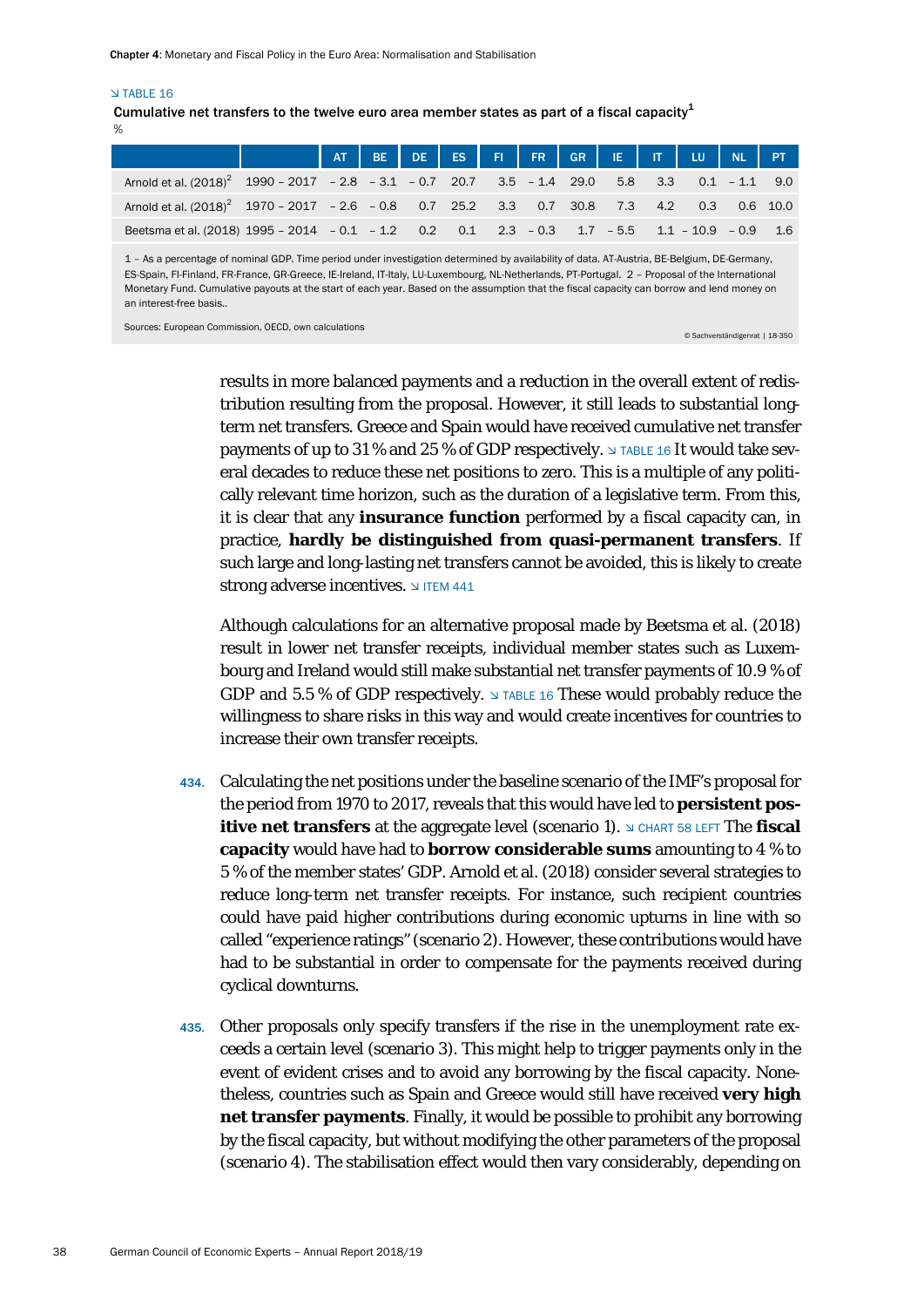#### **N CHART 57**

Payouts from a fiscal capacity for the euro area based on the IMF proposal<sup>1</sup>



annual contribution to be paid if the sum of net transfers were positive and the unemployment gap in that year was negative. Contribution (as a percentage of GDP) amounts to 1/20 of the cumulative net transfers. 5 – Transfer in the event of a positive unemployment gap and increase in the unemployment rate by more than 1 percentage point on the previous year. 6 – Fiscal capacity cannot take on any debt. If gross transfers exceed contributions, reserves are utilised. Once these have been exhausted, the contributions from all countries increase.<br>7 – The cumulative contributions and payouts (net) are capped at 2 % of GDP. 8 – output gap by the European Commission. 9 – Range between the minimum and maximum of the country-specific correlations.

Sources: European Commission, own calculations © Sachverständigenrat | 18-251

whether other countries had received payments in previous years. A further option would be to limit the cumulative disbursements and contributions paid per country (scenario 5). This would also tend to limit the stabilisation effect. This illustrates the trade-off between stabilisation and redistribution.

#### Countercyclical transfers between member states

- <span id="page-39-0"></span>436. **Measurement errors and revisions** of GDP and uncertainty about its potential level make it difficult to organise **transfers** between states in the form of a European fiscal capacity in such a way that they have a **timely and countercyclical** effect. ITEM 259 Consequently, most proposals use the unemployment rate as the trigger for transfer payments. However, the 'natural' or structural unemployment rate, which was to serve as the reference point, is just as difficult to determine as the potential GDP. Moreover, it changes over time owing to structural changes and economic policy measures. The IMF's proposal (Arnold et al., 2018; Lagarde, 2018) thus uses a purely statistical measure, namely a seven-year moving average. The size of the payments is determined by this **unemployment gap**.
- 437. Calculations show that the **payments** under the IMF's proposal would at least have been **negatively correlated with** the **output gaps** that the European Commission estimates (scenario 1). CHART 58 RIGHT There are also **differences between the different countries**. The statistical correlation for Germany has been very weak over the past 15 years. During the severe recession of the years 2008 and 2009, for example, Germany would have received payments if the fiscal capacity had been determined by the capacity underutilisation of roughly 5 %, but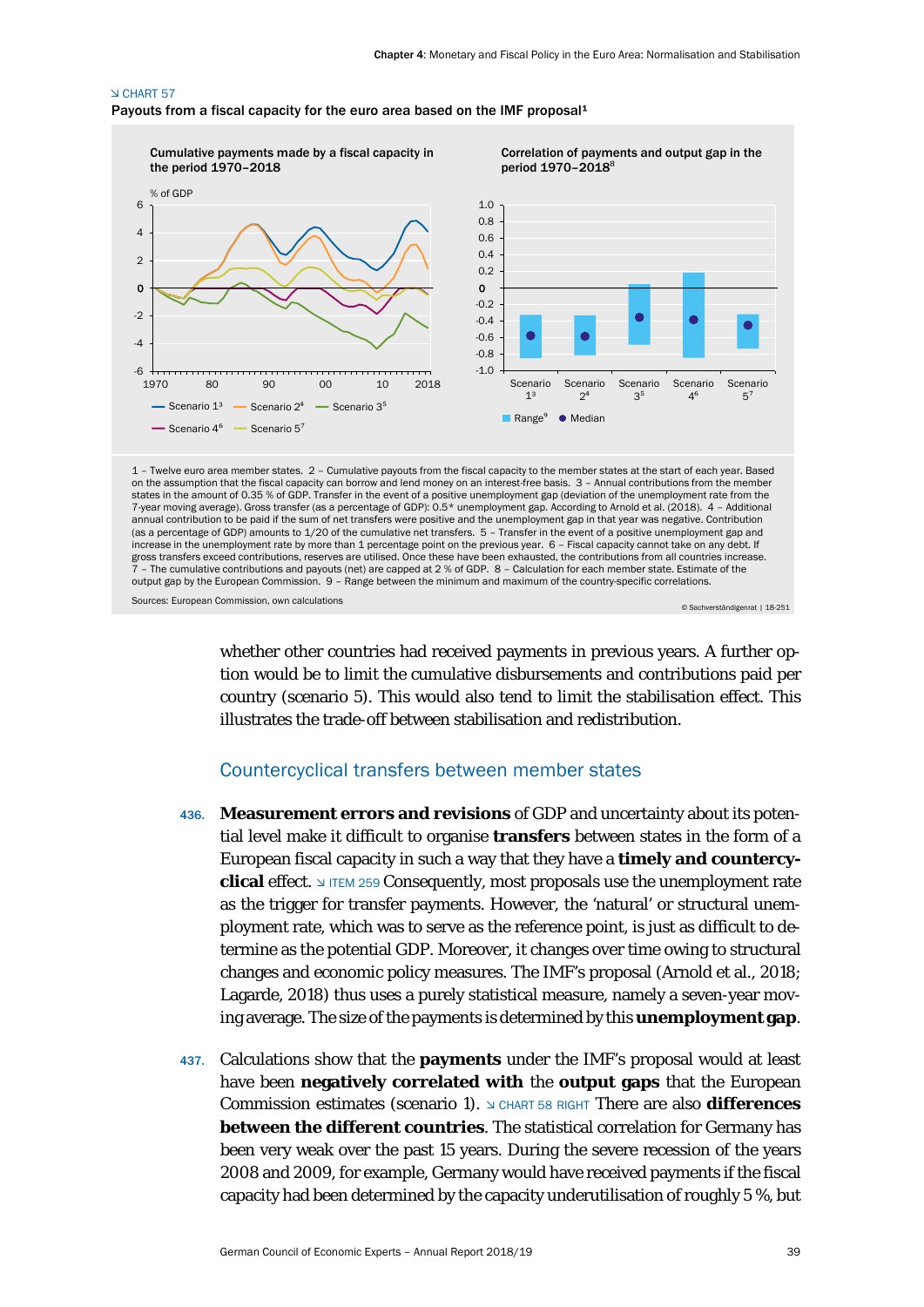not if it had been based on the unemployment gap. The unemployment gap rose only marginally and had already begun to fall again by 2010.

- 438. This provides a good example of the **problem of using a one-sided filter** to calculate the unemployment gap. In particular if the natural unemployment rate falls, the moving average can remain above the unemployment rate for years. The labour market reforms carried out in Germany in the early 2000s, for example, were among the factors that caused the unemployment rate to fall (GCEE Annual Report 2017 box 5). The unemployment rate in Spain is also currently more than seven percentage points below the moving average. The fall in unemployment here is likely to be partly of a structural nature. At any rate, it is difficult to distinguish between structural and cyclical fluctuations in unemployment.
- 439. Beetsma et al. (2018) therefore link the transfer payments to **export income volatility** resulting from changes in global trade. A member state receives transfers if the euro area's exports fall especially sharply in those sectors in which the country accounts for a comparatively high proportion of the euro area's total exports. For most member states this results in countercyclical transfer payments in line with the European Commission's output gap estimates. However, the average correlation with the output gap between 1995 and 2011 is only -0.12. Spain and Ireland, which were both subject to an ESM programme, would in aggregate have actually had to make net payments to the fiscal capacity during the period from 2009 to 2012.
- 440. The practical **implementation** of these two proposals poses further **problems**. If the payments are not triggered until the data on unemployment and exports is available for the year as a whole, this might reduce the desired countercyclical effect of the transfers. One alternative would be to use forecasts. However, these are subject to forecast errors and are prone to revision. They would also be easier to manipulate than published data.

### 2. Transfers, risk sharing and adverse incentives

- <span id="page-40-0"></span>441. It is argued that there is a need for transfers between member states because of the particularly **low level of international risk diversification**. This is the flipside of the widespread 'home bias' found in households' investment behaviour. Given the loss of exchange-rate flexibility within the euro area, it is claimed that it is especially important to increase fiscal risk sharing by means of transfers (Farhi and Werning, 2017; Berger et al., 2018). Studies that follow the method used by Asdrubali et al. (1996) show that the **contribution made by fiscal transfers to international risk sharing is modest**.
- 442. The **main contribution** to consumption smoothing in the euro area **comes from the savings channel**. This channel includes private and public savings which equal domestic savings and private and public international net borrowing. Although the contribution from international factor income – which is usually subsumed under the factor income or capital channel – is larger than the contribution made by fiscal transfers, it is still small (Asdrubali and Kim, 2004; Kalemli-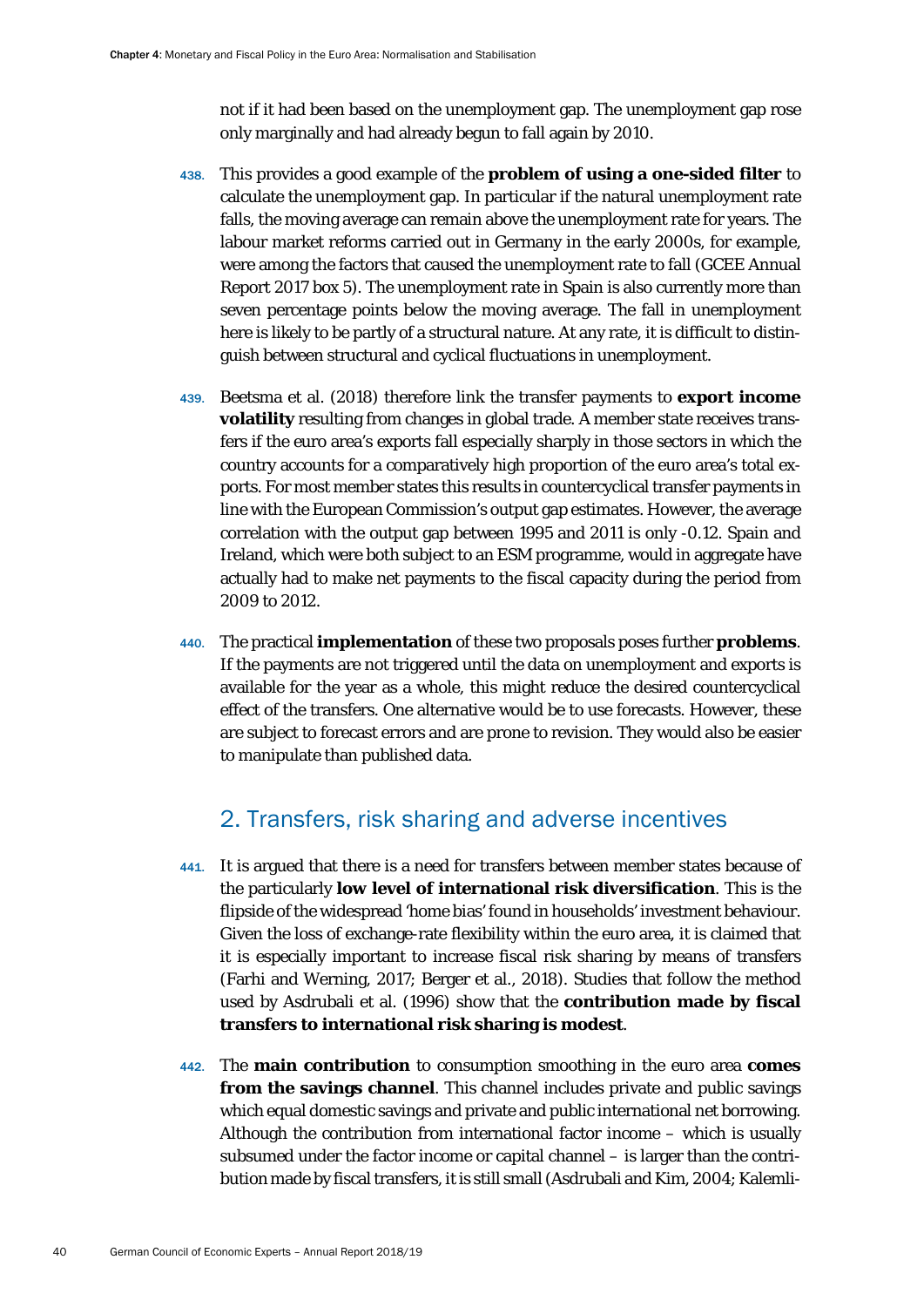Özcan et al., 2014; Alcidi et al., 2017; Milano and Reichlin, 2017a; Hoffmann et al., 2018).

In the **United States factor income** in particular but also **government transfers** to and between the federal states play a **greater role** than in the euro area (Asdrubali and Kim, 2004). Although the findings for other federal states are fairly mixed, they mainly indicate a larger role for the savings or factor income channel (see the overview in Feld et al. 2018). After all, it is claimed, financial markets provide **less risk sharing in times of crisis** – just when it is most needed. This is seen as an argument in favour of more fiscal transfers within the euro area because, in conjunction with an enhanced banking union, they would make it easier for member states to comply with fiscal rules (Berger et al., 2018).

- 443. There are **substantial differences** in average **per-capita income** between the EMU member states. This is also true of the **degree of domestic redistribution** between households with higher and lower incomes by the national tax and transfer system. Currently, at least, there is no the political support for any substantial redistribution of income between member states. It is for this reason that existing **proposals for a fiscal capacity** usually pursue an **insurance function**. This would merely involve providing temporary transfers between member states so that there would be no permanent net transfers. Furthermore, no member state should be able to expect to receive transfer payments in advance. A fiscal capacity at the European level would therefore differ fundamentally from transfer mechanisms such as the German fiscal equalisation scheme, which is explicitly intended to provide systematic and long-term redistribution (GCEE Annual Report 2014 items 606 ff.).
- 444. In order to achieve this objective, some of the proposals stipulate **ex-ante conditionality** (Arnold et al., 2018). This approach is often adopted for private insurance solutions that wish to avoid moral hazard. One theoretically ideal solution would be to make transfers contingent on the occurrence of an asymmetric shock (Persson and Tabellini, 1996a). However, in practice it is not possible to implement this because shocks are unobservable and difficult to estimate. Instead, the ex-ante conditionality would make the **receipt of transfers** from the fiscal capacity contingent on preconditions. These would include **compliance with European fiscal rules**, as called for by the proposals of the European Commission (2018) or Bénassy-Quéré et al. (2018). It might also be possible to introduce a deductible for member states in order to reduce the adverse incentives arising from a fiscal capacity. This fiscal capacity would then take the form of **reinsurance**.
- 445. The **GCEE** is of the view, however, that there are a **number of good reasons** not to introduce a fiscal capacity at the European level. The literature on optimal currency areas shows that there are already **sufficient**fiscal and economic policy **instruments at the level of the member states** to compensate for the loss of exchange-rate flexibility.  $\vee$  ITEM 406 F. Furthermore, a fiscal capacity that pays purely temporary transfers does not increase borrowing capacity (Advisory Board to Germany's Federal Ministry of Finance, 2016). The **decisive step towards more solidarity** was the **introduction of the ESM**, which supports member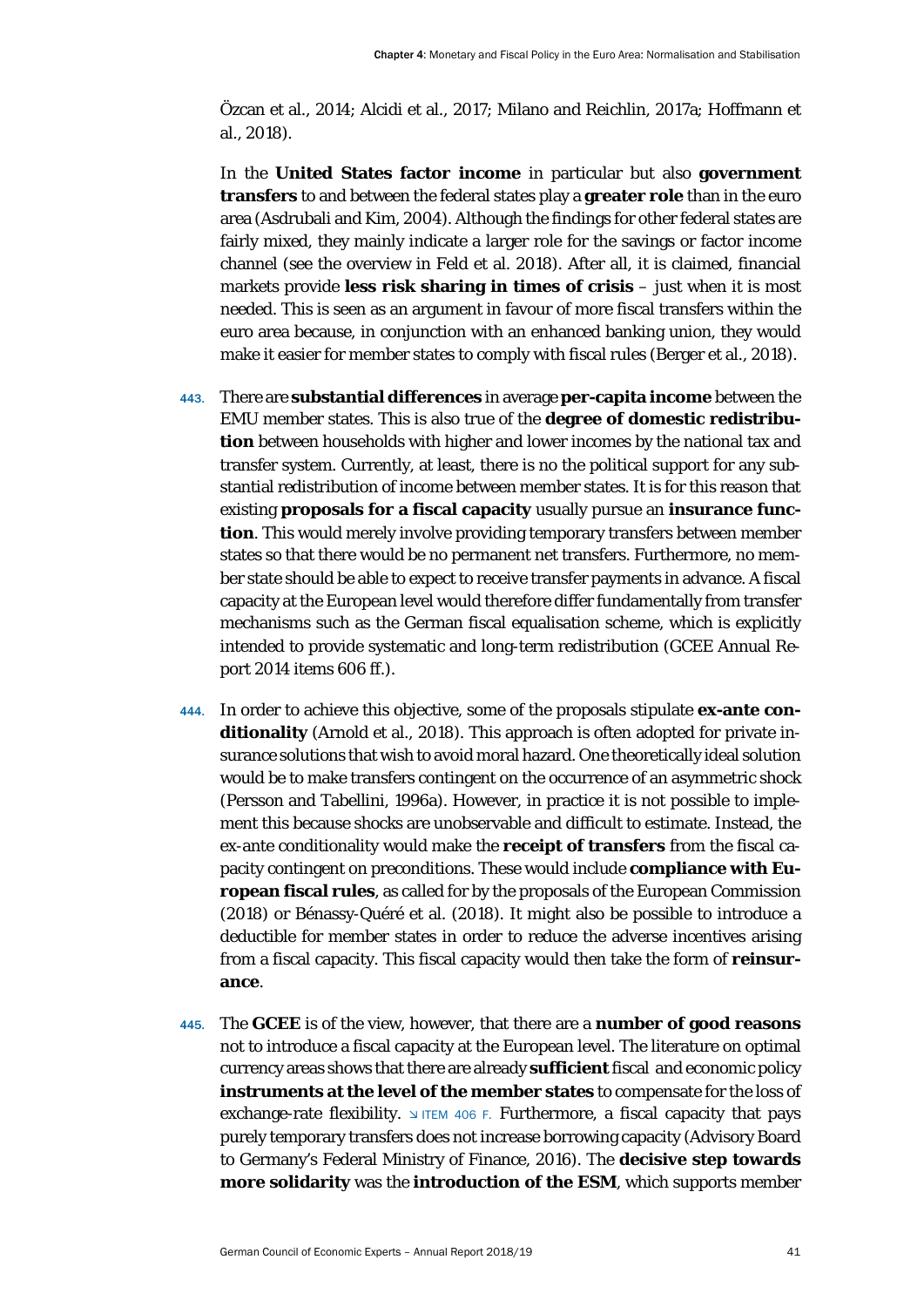states at risk of losing access to the markets. The lending that it provides with policy conditions attached helps to ensure that reforms needed to secure fiscal sustainability are implemented.

- 446. Also for these reasons, the **degree** of **international risk sharing via the public sector** has **grown significantly** since the financial crisis and the sovereign debt crisis in the euro area. Milano (2017) and Milano and Reichlin (2017b), for example, have documented a sharp rise in risk sharing in the form of public lending. While international transfers continue to play only a minor role in the euro area, there has been much more risk sharing via the credit channel involving public institutions than in the United States. While there are significant public transfers between states there, there is hardly any public borrowing by the federal states because they have to balance their budgets. Milano and Reichlin (2017) estimate that the contribution to risk sharing between member states made by public institutions is 38 % in the euro area compared to 22 % in the United States. The establishment of the European Financial Stability Facility (EFSF), the European Financial Stabilisation Mechanism (EFSM) and the ESM as well as their lending have made a decisive contribution to risk sharing in the euro area.
- 447. The estimate by Milano and Reichlin (2017) does not even include the **ECB's credit facilities**, which have supplied national commercial banks with loans at below the market interest rate. The **TARGET2 payments system** actually enables private capital outflows to be replaced by public capital inflows.  $\frac{1}{2}$  ITEM 408 The crisis-hit countries in the euro area have been spared the type of sudden stop observed in emerging markets. The relaxation of the Euro system's collateral standards played an important role here. Furthermore, the provision of unlimited amounts of liquidity may encourage an tendency to borrow excessively and to more frequent incidents of sudden capital outflows. This, in turn, is an argument for **strengthening prudential regulation** to **prevent excessive borrowing** (Schmitt-Grohé and Uribe, 2016).
- 448. Strengthening the banking union is the best way to reduce banks' much-lamented preference for their home markets. There should a greater push to break the statebank-nexus, and the privileged status conferred on government bonds in banking regulation should be ended.  $\sqrt{15}$  ITEM 488 Instead of expanding risk sharing via the public sector in the form of international transfers, the appropriate strategy would be to strengthen the capital market union in order to improve risk sharing via the financial markets. If ITEM 521 Also, political measures taken to **strengthen one channel** – in this case public risk sharing – might **weaken other risk-sharing channels** (Poncela et al., 2016; Roeger and Vogel, 2017).
- 449. Moreover, proposals for a fiscal capacity suffer from the aforementioned **implementation problems**. **Output gaps and natural unemployment rates are unobservable**. Estimates are very uncertain and frequently subject to revisions for some time. The selection of certain trigger variables is arbitrary and could create incentives to use the leeway in interpretating and evaluating data and empirical estimates in a distorting way or to modify the procedure retroactively. As demonstrated for the proposals by the IMF (Arnold et al., 2018) and Beetsma et al. (2018), this is likely to result in individual countries receiving net transfer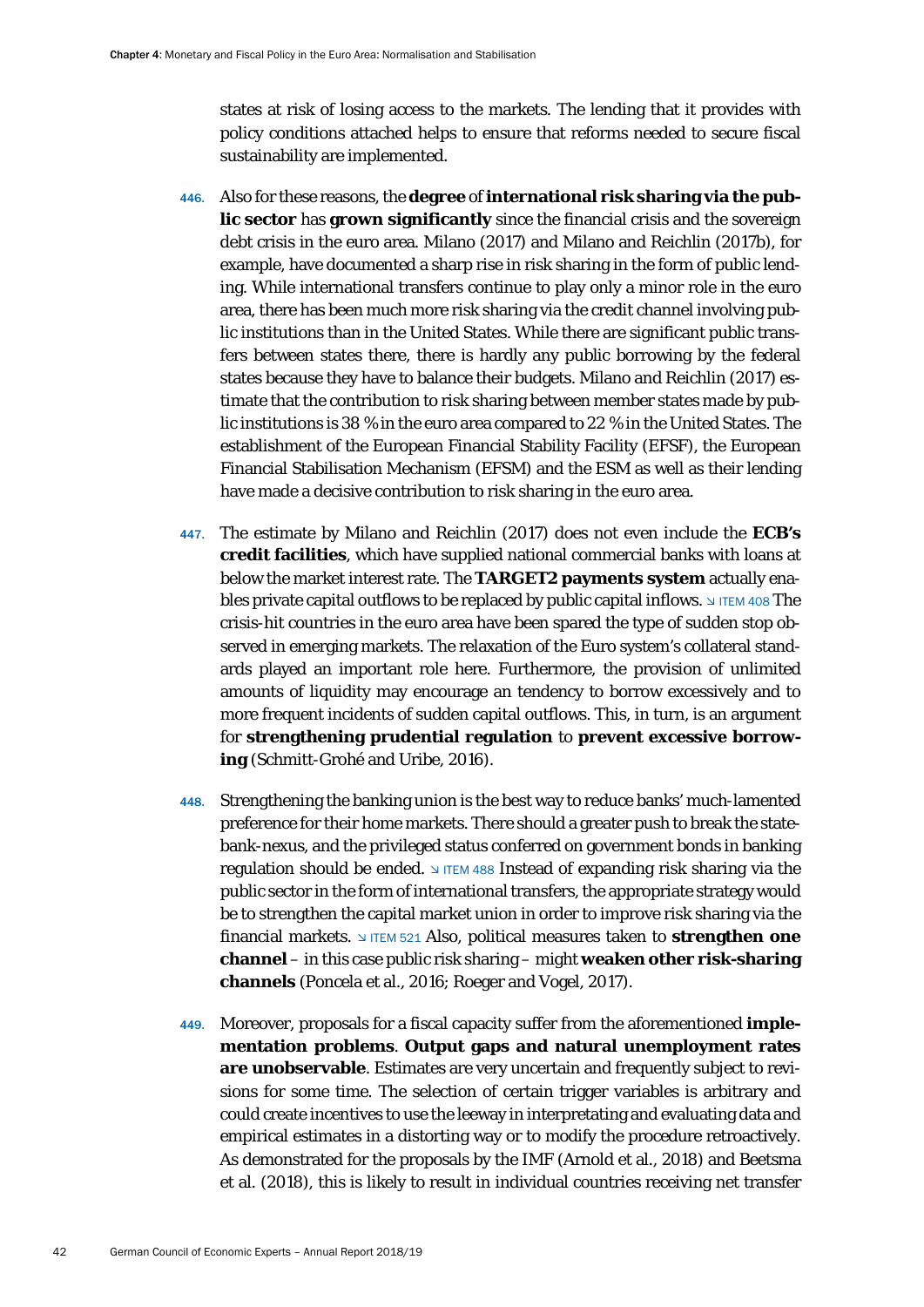payments for a long period of time. The intended **insurance function** can, in practice, **hardly be distinguished from quasi-permanent transfers**. As in other fiscal transfer systems, this gives rise to political-economy type adverse incentives (Feld and Osterloh, 2013).

450. A fiscal capacity that performs an insurance function should really only be called upon if the insured event – an asymmetric shock – occurs. However, this event is very difficult to distinguish from other causes of asymmetric developments, such as sclerotic economic structures or economic policy measures that hurt competitiveness. This situation creates substantial **moral hazard with respect to** member states' **consolidation efforts** and their willingness to implement **structural reforms** (Persson and Tabellini, 1996b; Bucovetsky, 1997; Lockwood, 1999; Beetsma and Bovenberg, 2001), evidence of which is available for several federations (Rodden, 2006, Baskaran et al. 2017).

In addition, Fernández-Villaverde et al. (2013) find that the **improvement in financing conditions** has led to **fewer structural reforms** being implemented by the EU's periphery countries. The less a member state has increased its fiscal policy leeway in the past, the larger the transfer payments it would be able to expect to receive from a fiscal capacity. The transfer payment then constitutes a reward for earlier misconduct. Economides et al. (2016) investigate the welfare effects of fiscal transfers in a currency union by using the example of a model for Germany and Italy. The welfare effects of a pure insurance solution are very small. Redistribution has a significant positive impact on the recipient country. However, this results in a loss if moral hazard lead to misconduct. Perotti (2001) also points out the inefficiency of centralised transfers in a currency union for political economy reasons.

- 451. There are also **adverse incentives** in connection with the **trigger variables**. These create an incentive to produce a **distorted estimate of the output gap**. Many proposals therefore relate to the level of, or change in, the unemployment rate following an asymmetric shock. But the greater the price and wage rigidities, the more sharply the unemployment rate reacts to shocks (Blanchard and Wolfers 2000). This significantly reduces the **incentives to implement structural reforms** in product and labour markets.
- 452. **Ex-ante conditionality** intended to prevent moral hazard **cannot be implemented** between sovereign states in the same effective way as in the case of insurers and private individuals or companies. The credibility of these preconditions and their implementation would be crucial to mitigate possible moral hazard. Compliance with European fiscal rules as a potential precondition would appear to lack credibility in the light of past experience. There is a time-inconsistency problem here: following a lack of compliance there is an **incentive to change the rules governing the disbursement of transfers** so that payment can be made to a member state affected by a shock.

Goodspeed and Haughwout (2012) use a political-economy model to demonstrate this effect. They analyse transfers made by the US government to the country's federal states in response to natural disasters. The federal states themselves can invest in preventive measures that would reduce the likelihood of a shock. After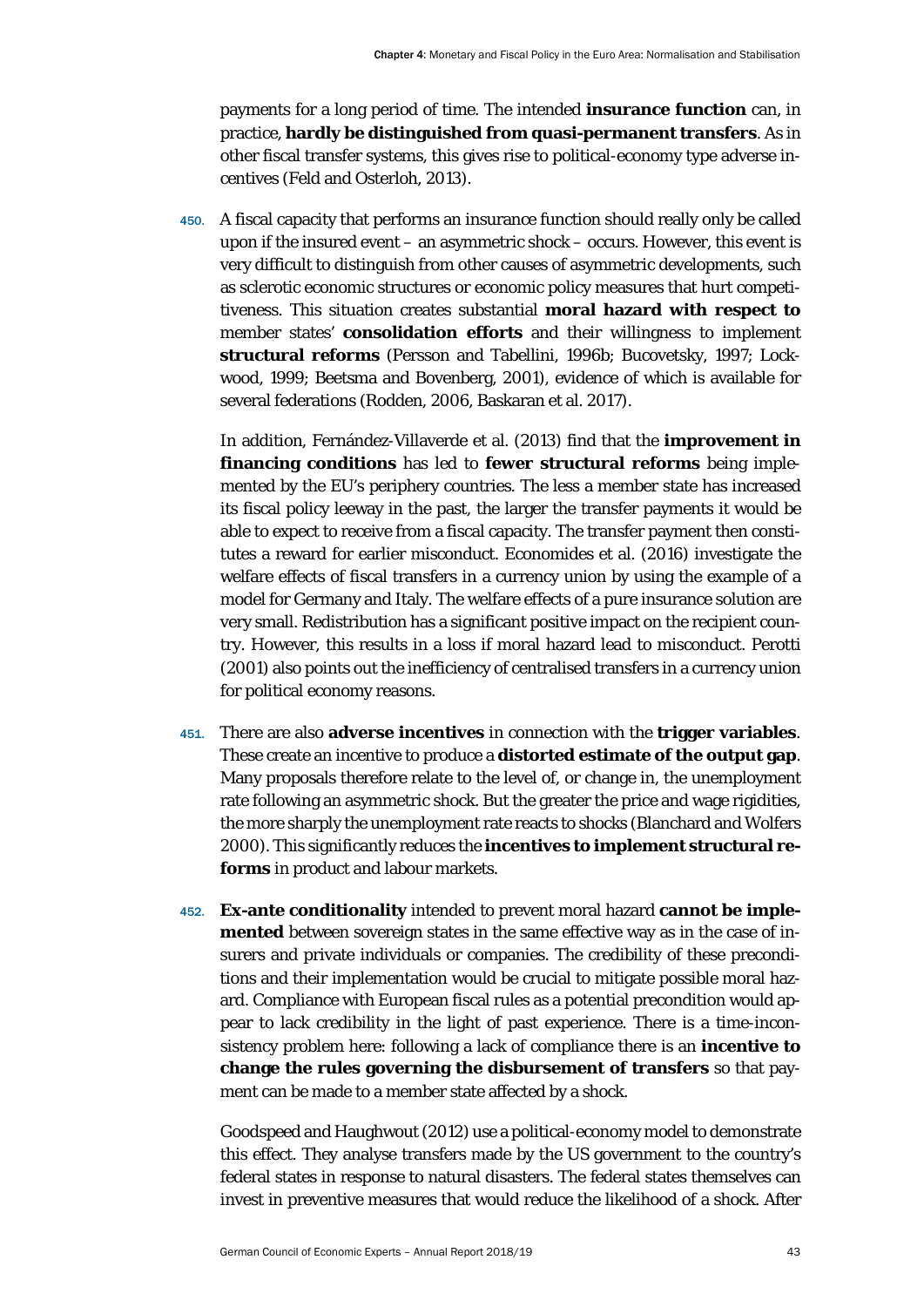the event the political-economy equilibrium ensures that federal states with low levels of investment receive larger transfer payments. A deductible does not fundamentally alter the time-inconsistency problem or the political-economy incentives here either because in this case the federal level is also under political pressure to provide full insurance.

- 453. In principle, proposals for a fiscal capacity must be formulate precisely enough such that they can be evaluated systematically. There is a lack of such **comprehensive evaluations** with multiple methods including empirically estimated structural models. They would be needed to show that existing proposals can effectively preclude long-term net transfers, procyclical effects and moral hazard for fiscal and economic policy making by member states.
- 454. Given all of the above, the GCEE concludes that a **fiscal capacity** to stabilise macroeconomic shocks at European level **should not be introduced**. It is not necessary. Firstly, suitable instruments are already available at the national level and offer potential avenues for stabilising shocks within the framework of the Stability and Growth Pact. And, secondly, any country that loses access to markets can avail itself of the financing facilities provided by the ESM. To the extent that a member state meets the country-specific recommendations, access to these facilities is not likely to be subject to onerous policy conditions. Since the financial crisis we have already seen a massive expansion of risk sharing through public institutions.

Transfers between member states that perform an insurance function in a purely temporary and targeted countercyclical form are nearly impossible to implement, especially given the measurement problems involved. Moreover, they create substantial **moral hazard** likely to lead to misconduct which undermines the institutional framework of the monetary union and the sustainability of sovereign debt in the member states. The establishment of such a fiscal capacity is associated with significant risks. It could be used to **circumvent** the **ESM** which could otherwise ensure the unity of liability and control by providing loans subject to conditionality following misguided economic policy. Ultimately, it could mean the introduction of a transfer union via the backdoor.

## **REFERENCES**

Acharya, V.V., T. Eisert, C. Eufinger and C.W. Hirsch (2016), Whatever it takes: The real effects of unconventional monetary policy, SAFE Working Paper, No. 152, Frankfurt am Main.

Adao, B., I. Correiaa and P. Telesa (2009), On the relevance of exchange rate regimes for stabilization policy, Journal of Economic Theory, 144, 1468–1488.

Agarwal, R. and M. Kimball (2015), Breaking through the zero lower bound, IMF Working Paper, No. 15/224, International Monetary Fund, Washington, DC.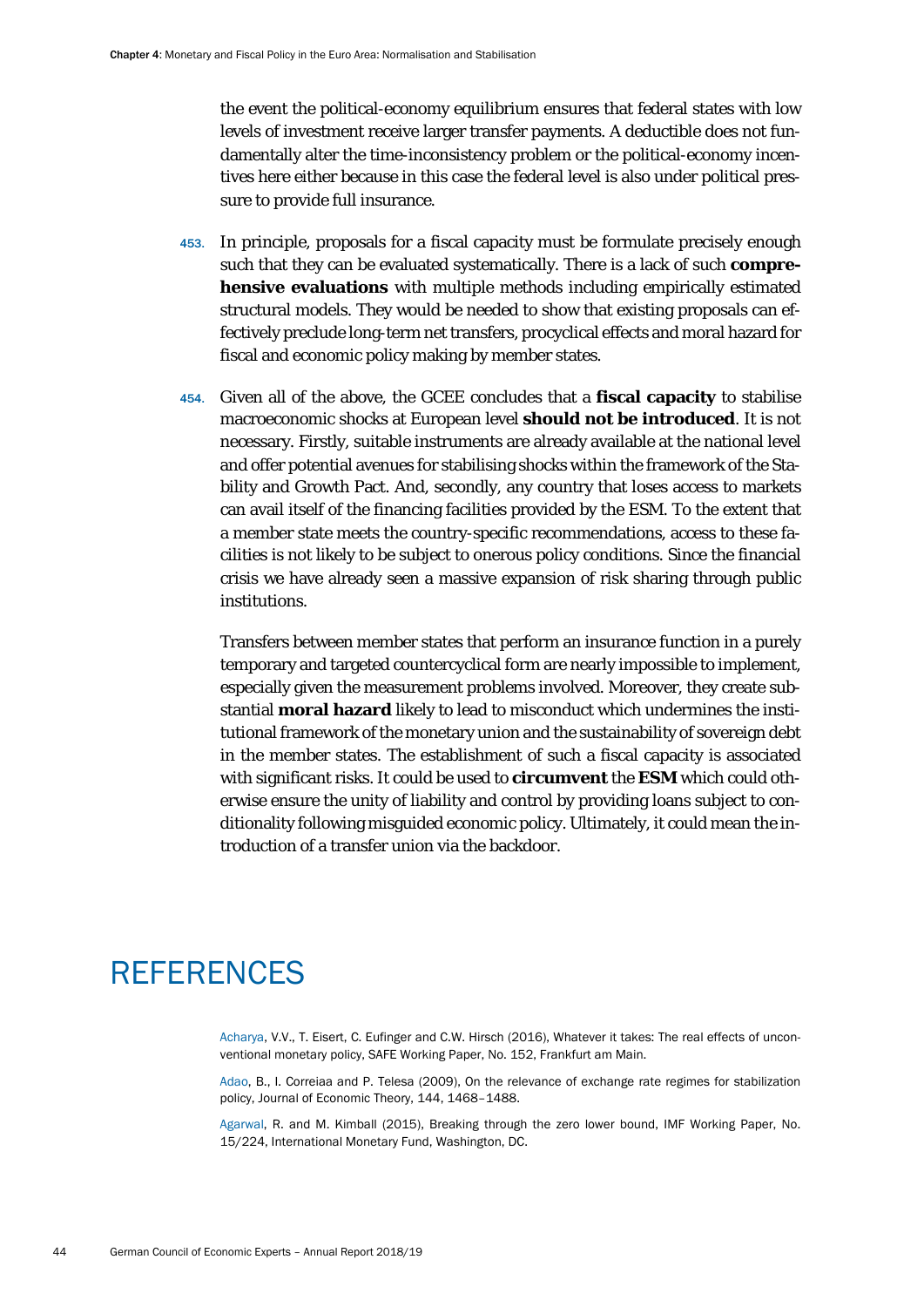Alcidi, C., P. D'Imperio and G. Thirion (2017), Risk-sharing and consumption-smoothing patterns in the US and the Euro Area: A comprehensive comparison, CEPS Papers, No 2017/04, Centre for European Policy Studies, Brussels.

Archer, D. and P. Moser-Boehm (2013), Central bank finances, BIS Papers, No 71, Bank for International Settlements, Basel.

Arnold, N.G., B.B. Barkbu, H.E. Ture, H. Wang and J. Yao (2018), A central fiscal stabilization capacity for the Euro Area, IMF Staff Discussion Notes, 18/03, International Monetary Fund, Washington, DC.

Artus, P. et al. (2013), Completing the Euro, Les notes du conseil d'analyse économique, No. 3, Paris.

Asdrubali, P. and S. Kim (2004), Dynamic risksharing in the United States and Europe, Journal of Monetary Economics, 51 (4), 809–836.

Asdrubali, P., B.E. Sørensen and O. Yosha (1996), Channels of Interstate Risk Sharing: United States 1963–1990, The Quarterly Journal of Economics, 111 (4), 1081–1110.

Barrdear, J. and M. Kumhof (2016), The macroeconomics of central bank issued digital currencies, Staff Working Paper, No. 605, Bank of England, London.

Bayoumi, T. and B. Eichengreen (1992a), Shocking Aspects of European Monetary Unification, NBER Working Papers, 3949, National Bureau of Economic Research, Inc, Januar.

Bayoumi, T. and B. Eichengreen (1992b), Shocking aspects of European Monetary Unification, NBER Working Paper, 3949, National Bureau of Economic Research, Cambridge, MA.

Beetsma, R.M. and A.L. Bovenberg (2001), The optimality of a monetary union without a fiscal union, Journal of Money, Credit and Banking, 33 (2), 179–204.

Beetsma, R.M. and H. Jensen (2005), Monetary and fiscal policy interactions in a micro-founded model of a monetary union, Journal of international Economics, 67 (2), 320–352.

Beetsma, R.M.W.J., S. Cima and J. Cimadomo (2018), A minimal moral hazard central stabilisation capacity for the EMU based on world trade, ECB Working Paper, 2137, European Central Bank, Frankfurt am Main.

Belke, A., C. Domnick and D. Gros (2017), Business Cycle Synchronization in the EMU: Core vs. Periphery, Open Economies Review, 28 (5), 863–892.

Bénassy-Quéré, A. et al. (2018), Reconciling risk sharing with market discipline: a constructive approach to euro area reform, CEPR Policy Insight, No. 91, Centre for Economic Policy Research, London.

Berger, H., G. Dell'Ariccia and M. Obstfeld (2018), Revisiting the economic case for fiscal union in the Euro Area, IMF Departmental Paper, No. 18/03, International Monetary Fund, Washington, DC.

Bernanke, B. (2002), Deflation: making sure "it" doesn't happen here, Speech, The National Economists Club, Washington, DC, 21 November.

Bindseil, U. and P.J. König (2011), The economics of TARGET2 balances, SFB 649 Discussion Paper, 2011–035, Sonderforschungsbereich 649, Humboldt Universität, Berlin.

Bindseil, U., A. Manzanares and B. Weller (2004), The role of central bank capital revisited, ECB Working Paper, No. 392, European Central Bank, Frankfurt am Main.

BIS (2018a), 88. Jahresbericht, 1. April 2017 - 31. März 2018, Bank for International Settlements, Basel.

BIS (2018b), Central bank digital currencies, Committee on Payments and Market Infrastructures, Bank for International Settlements, Basel.

Bletzinger, T. and V. Wieland (2017), Lower for longer: The case of the ECB, Economics Letters, 159, 123– 127.

Board of Academic Advisors to the BMF (2016), Zwischen Fiskalunion und fiskalpolitischer Eigenverantwortung: Zum Vorschlag einer europäischen Arbeitslosenversicherung, Gutachten No. 03/2016 des Wissenschaftlichen Beirats beim Bundesministerium der Finanzen, Berlin.

Bofinger, P. (2018), Digitalisation of money and the future of monetary policy, https://voxeu.org/article/digitalisation-money-and-future-monetary-policy, retrieved 12 June 2018.

Bordo, M.D. and A.T. Levin (2017), Central bank digital currency and the future of monetary policy, Economics Working Paper, 17104, Hoover Institution, Stanford University, Stanford.

Bouveret, A. and V. Haksar (2018), What are cryptocurrencies?, Finance and Development, 55 (2), 26– 27.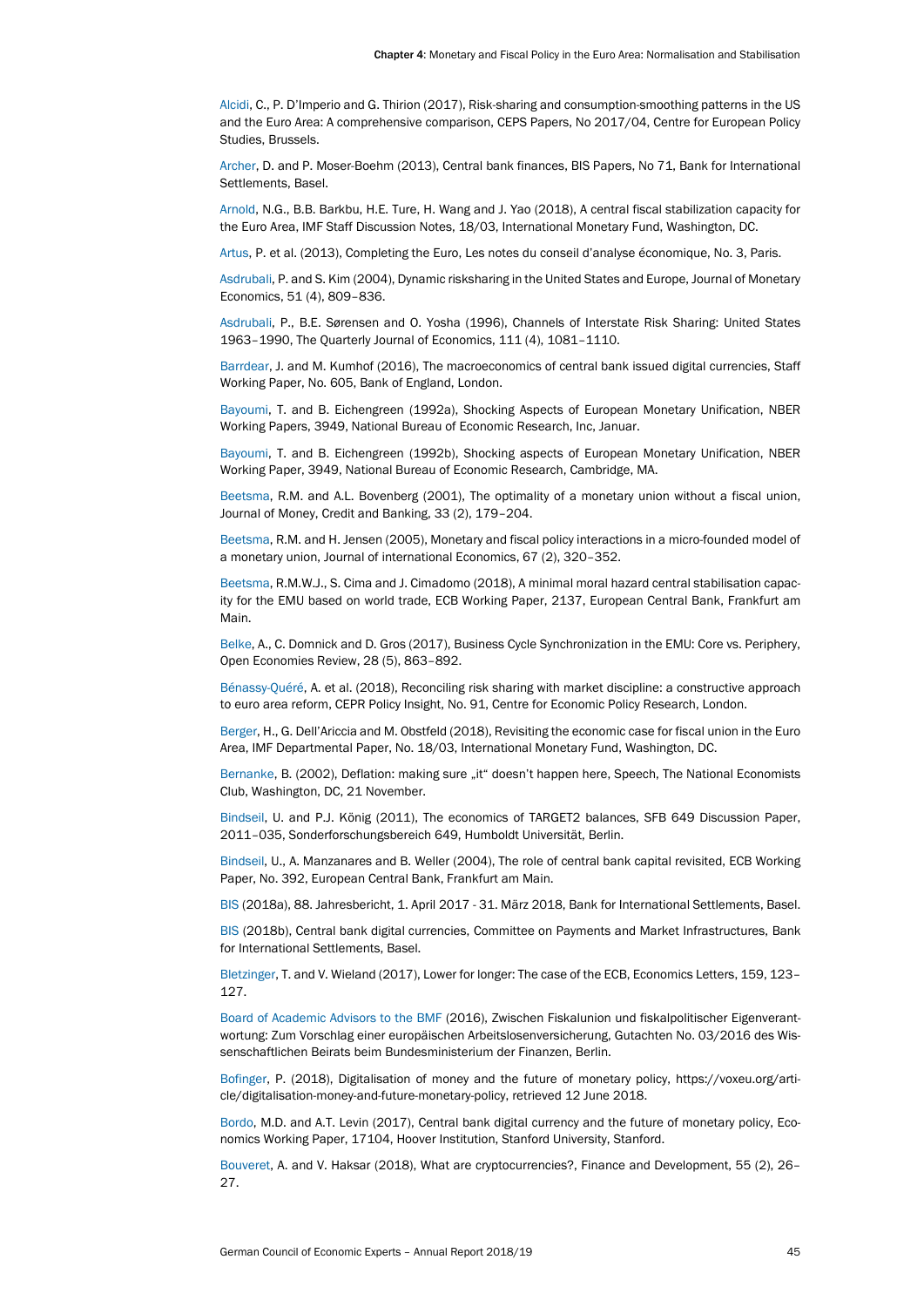Bucovetsky, S. (1997), Insurance and incentive effects of transfers among regions: equity and efficiency, International Tax and Public Finance, 4 (4), 463–483.

Buiter, W.H. (2008), Can central banks go broke?, CEPR Policy Insight, No. 24, Centre for Economic Policy Research, London, Mai.

Bunea, D., P. Karakitsos, N. Merriman and W. Studener (2016), Profit distribution and loss coverage rules for central banks, ECB Occasional Paper, 169, European Central Bank, Frankfurt am Main.

Campos, N.F. and C. Macchiarelli (2018), Symmetry and Convergence in Monetary Unions, LEQS – LSE "Europe in Question" Discussion Paper Series, 131, European Institute, LSE, März.

Campos, N.F. and C. Macchiarelli (2016), Core and Periphery in the European Monetary Union: Bayoumi and Eichengreen 25 years later, Economics Letters, 147 (C), 127–130.

Christoffel, K., G. Coenen and A. Warne (2008), The new area-wide model of the euro area: a microfounded open-economy model for forecasting and policy analysis, Working Paper Series, 944, European Central Bank, Oktober.

Cincibuch, M., T. Holub and J. Hurnik (2008), Central bank losses and economic convergence, Working Paper, No 3, Czech National Bank, Research Department, Prag.

Clouse, J., D. Henderson, A. Orphanides, D.H. Small and P.A. Tinsley (2003), Monetary policy when the nominal short-term interest rate is zero, The B.E. Journal of Macroeconomics, 3 (1), 91-125.

Cúrdia, V., A. Ferrero, G.C. Ng and A. Tambalotti (2015), Has U.S. monetary policy tracked the efficient interest rate?, Journal of Monetary Economics, 70, 72–83.

Dalton, J.W. and C.H. Dziobek (2005), Central bank losses and experiences in selected countries, IMF Working Paper, 05/72, International Monetary Fund, Washington, DC.

Danske Bank (2018), ECB PSPP holdings model, Investment Research – General market conditions, 13 July.

Del Negro, M. and C.A. Sims (2014), When does a central bank's balance sheet require fiscal support?, Staff Report, 701, Federal Reserve Bank of New York.

Demopoulos, G.D., G.M. Katsimbris and S.M. Miller (1987), Monetary policy and central-bank financing of government budget deficits: a cross-country comparison, European Economic Review, 31 (5), 1023– 1050.

Deutsche Bundesbank (2018), Geschäftsbericht 2017, Frankfurt am Main.

Deutsche Bundesbank (2014), Zur Verlässlichkeit der Schätzungen internationaler Organisationen zur Produktionslücke, Monatsbericht April 2014, Frankfurt am Main, 13–38.

Die Welt (2018), Italien plant ein Europa auf Pump, Die Welt, 10 October.

Diehl, M. and C.-L. Thiele (2017), Stabiles Geld braucht eine stabilitätsorientierte Geldpolitik, ifo Schnelldienst, 70 (22), 3–6.

Digiconomist (2018), Bitcoin Energy Consumption Index, https://digiconomist.net/bitcoin-energy-consumption, retrieved 12 June 2018.

Dolls, M., C. Fuest, F. Heinemann and A. Peichl (2016), Reconciling insurance with market discipline: a blueprint for a European fiscal union, CESifo Economic Studies, 62 (2), 210–231.

Draghi, M. (2018a), Rede von EZB-Präsident Mario Draghi anlässlich des 37. Treffens des International Monetary and Financial Committee (IMFC), Speech, Washington, DC, 20 April.

Draghi, M. (2018b), Introductory statement to the press conference (with Q & A), Speech, Pressekonferenz der Europäischen Zentralbank, Frankfurt am Main, 26 July.

Draghi, M. (2018c), Introductory statement to the press conference (with Q & A), Speech, Pressekonferenz der Europäischen Zentralbank, Frankfurt am Main, 13 September.

Draghi, M. (2016), The international dimension of monetary policy, Speech, ECB Forum on Central Banking, Sintra, 28 June.

Dullien, S. and D.P. del Prado (2018), How to stabilize the Euro Area economy without creating political discord: A compromise proposal for a European unemployment insurance scheme, Friedrich-Ebert-Stiftung, Madrid.

Economides, G., A. Philippopoulos and P. Varthalitis (2016), Monetary union, even higher integration, or back to national currencies?, CESifo Economic Studies, 62 (2), 232–255.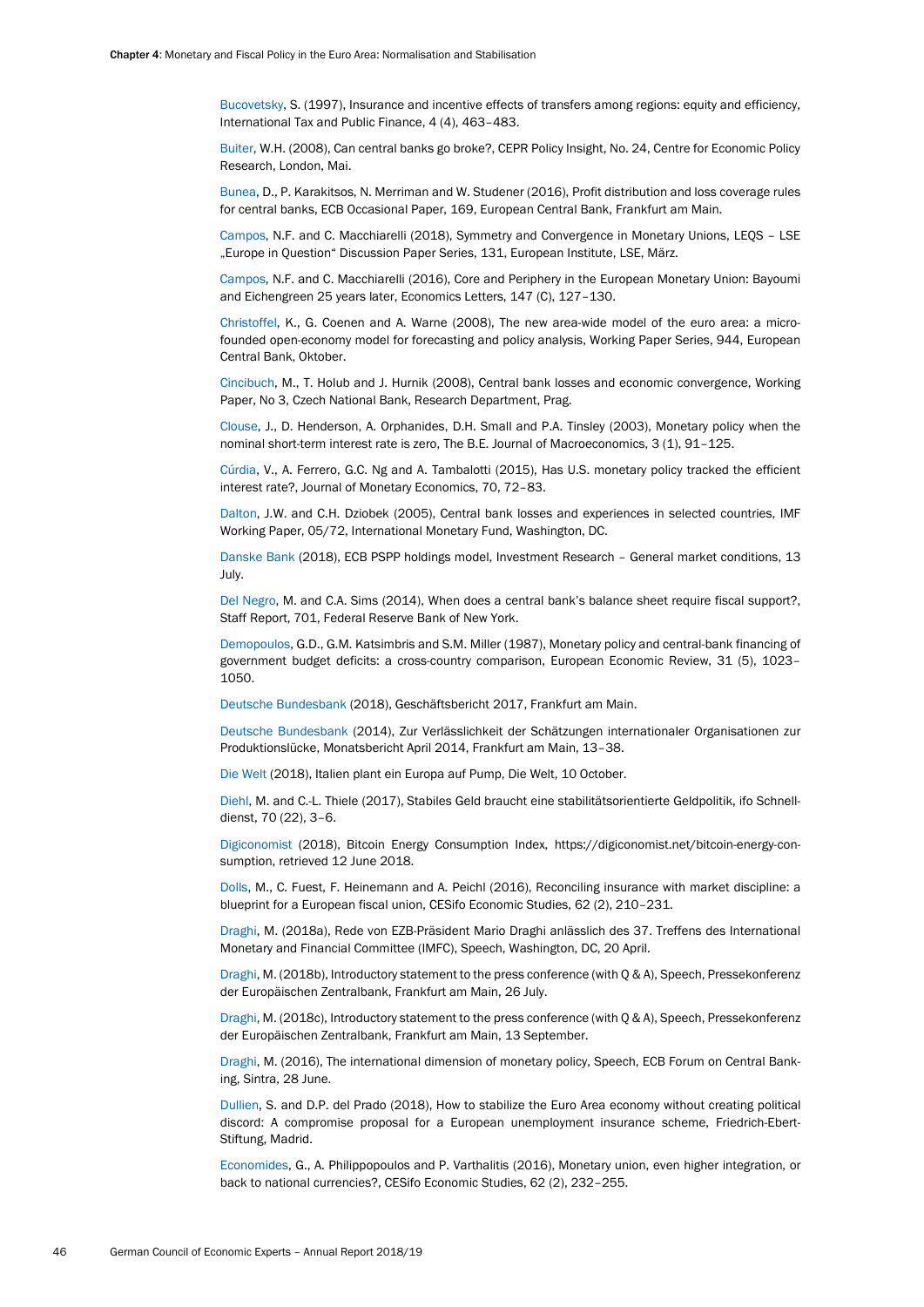Eisenschmidt, J., D. Kedan, M. Schmitz, R. Adalid and P. Papsdorf (2017), The Eurosystem's asset purchase programme and target balances, ECB Occasional Paper, 196, European Central Bank, Frankfurt am Main.

Ellison, M. and A. Tischbirek (2014), Unconventional government debt purchases as a supplement to conventional monetary policy, Journal of Economic Dynamics and Control, 43 (C), 199–217.

Elstner, S., H. Michaelis and C.M. Schmidt (2016), Das leere Versprechen der aktiven Konjunktursteuerung, Wirtschaftsdienst, 96 (8), 534–540.

European Commission (2018), Proposal for a regulation of the European Parliament and of the Council on the establishment of a European Investment Stabilisation Function, COM(2018) 387 final, Brussels, 31 May.

Evans, C., J. Fisher, F. Gourio and S. Krane (2016), Risk management for monetary policy near the zero lower bound, Brookings Papers on Economic Activity, 2015 (1), 141–219.

ECB (2015), Virtual currency schemes – a further analysis, European Central Bank, Frankfurt am Main.

Fagan, G. and P. McNelis (2014), TARGET balances and macroeconomic adjustment to sudden stops in the Euro Area, The Institute for International Integration Studies Discussion Paper, No. 465, Dublin.

Farhi, E. and I. Werning (2017), Fiscal unions, American Economic Review, 107 (12), 3788–3834.

Fatás, A. and B. Weder di Mauro (2018), Making (some) sense of cryptocurrencies: When payments systems redefine money, https://voxeu.org/article/making-some-sense-cryptocurrencies, retrieved 7 May 2018.

FAZ (2018), 5 Sterne und Lega wollen 250 Milliarden Euro Schuldenerlass von der EZB, http://www.faz.net/aktuell/wirtschaft/eurokrise/italien-5-sterne-und-lega-wollen-milliarden-schuldenerlass-15592535.html, retrieved 3 September 2018.

FED (2018), Monatsbericht Juli 2018, Board of Governors of the Federal Reserve System, Washington, DC.

Feld, L.P. (2018), Whither a fiscal capacity in EMU, https://voxeu.org/article/whither-fiscal-capacity-emu, retrieved 31 July 2018.

Feld, L.P. and S. Osterloh (2013), Is a fiscal capacity really necessary to complete EMU?, Freiburger Diskussionspapiere zur Ordnungsökonomik, 13/5, Walter Eucken Institut, Freiburg.

Fernández-Villaverde, J., L. Garicano and T. Santos (2013), Political credit cycles: the case of the Eurozone, Journal of Economic Perspectives, 27 (3), 145–166.

Ferrero, A. (2009), Fiscal and monetary rules for a currency union, Journal of International Economics, 77  $(1), 1-10.$ 

Ferroni, F. and B. Klaus (2015), Euro Area business cycles in turbulent times: convergence or decoupling?, Applied Economics, 47 (34–35), 3791–3815.

Fisher, P.R. (2018), Should the Fed "Stay Big" or "Slim Down"? Remarks by Peter R. Fisher Tuck School of Business at Dartmouth, Conference paper, Currencies, Capital, And Central Bank Balance Sheets: A Policy Conference, Stanford, 4 May.

Frait, J. and T. Holub (2011), Exchange rate appreciation and negative central bank capital: is there a problem?, in: Milton, S. and P. Sinclair (Eds.), The Capital Needs of Central Banks, Routledge, New York, 107–131.

Gali, J. and T. Monacelli (2008), Optimal monetary and fiscal policy in a currency union, Journal of International Economics, 76 (1), 116–132.

Garber, P.M. (1999), The TARGET mechanism: will it propagate or stifle a Stage III crisis?, Carnegie-Rochester Conference Series on Public Policy, 51 (1), 195–220.

Garber, P.M. (1998), Notes on the role of target in a stage III crisis, NBER Working Paper, No. 6619, National Bureau of Economic Research, Cambridge, MA.

Generali Investment (2018), ECB: End of QE brings reinvestment policy into focus, Generali Investments – Focal Point, Cologne.

Gertler, M. and P. Karadi (2013), QE 1 vs. 2 vs. 3...: A framework for analyzing large-scale asset purchases as a monetary policy tool, International Journal of Central Banking, 9 (1), 5–53.

Goodspeed, T.J. and A.F. Haughwout (2012), On the optimal design of disaster insurance in a federation, Economics of Governance, 13 (1), 1–27.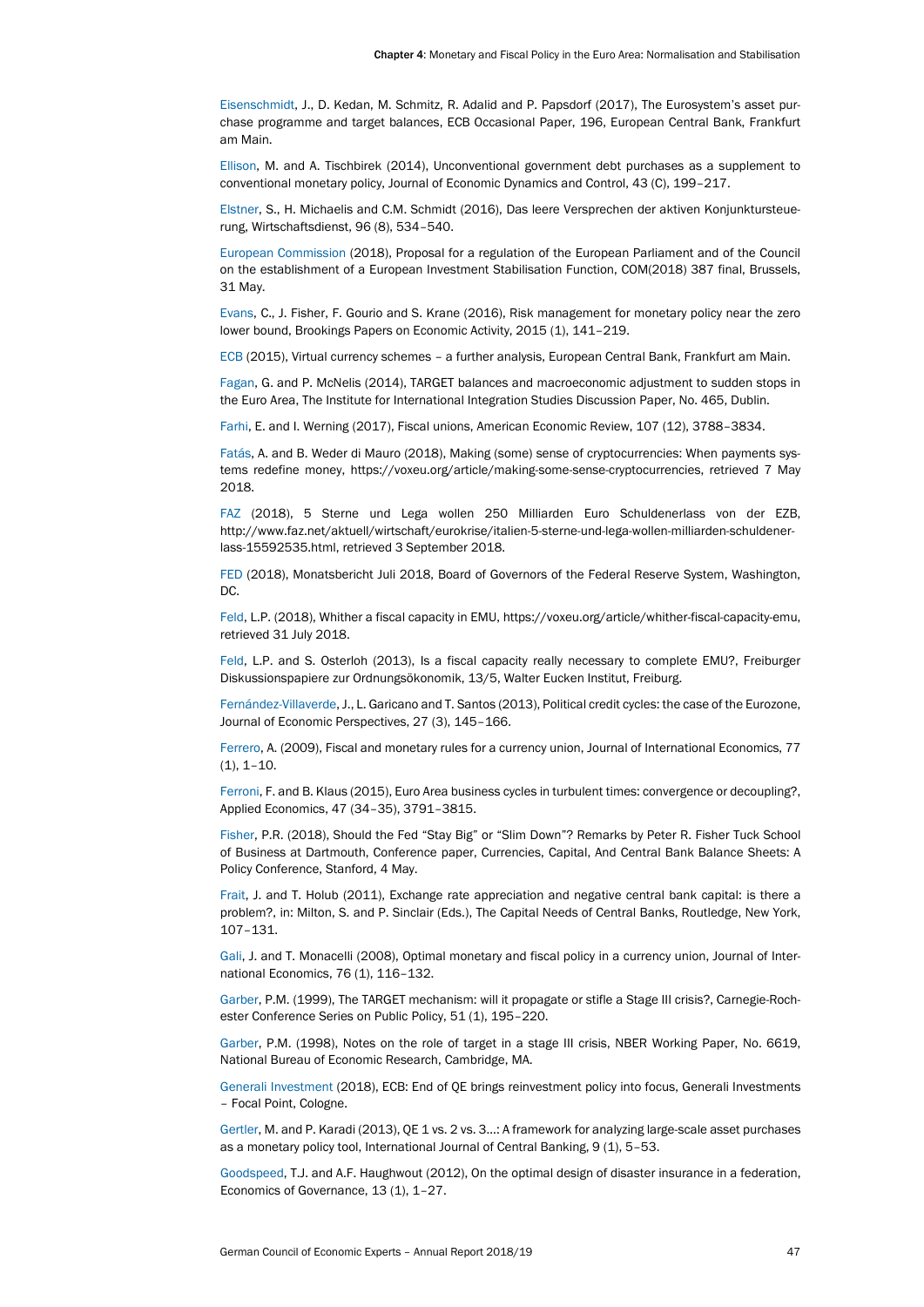Greenwood, R., S.G. Hanson and J.C. Stein (2016), The Federal Reserve's balance sheet as a financialstability tool, Conference paper, Jackson Hole Symposium: Federal Reserve Bank of Kansas City, Jackson Hole.

Greenwood, R., S.G. Hanson and J.C. Stein (2015), A comparative-advantage approach to government debt maturity, The Journal of Finance, 70 (4), 1683–1722.

Handelsblatt (2018), 5 Sterne und Lega wollen Schuldenerlass von 250 Milliarden Euro von der EZB, 16 May.

He, D. (2018), Monetary Policy in the Digital Age, IMF Finance and Development, 55 (No. 2), 13–16.

Hoffmann, M., E. Maslov, B.E. Sørensen and I. Stewen (2018), Are Banking and Capital Markets Union Complements? Evidence from Channels of Risk Sharing in the Eurozone, mimeo.

Hofmann, B. and B. Bogdanova (2012), Taylor rules and monetary policy: A global "Great Deviation"?, BIS Quarterly Review, September 2012, 37–49.

Jordan, T.J. (2011), Braucht die Schweizerische Nationalbank Eigenkapital?, Speech, Pressekonferenz der Europäischen Zentralbank, Basel, 28 September.

Kalemli-Özcan, S., E. Luttini and B. Sørensen (2014), Debt Crises and Risk-Sharing: The Role of Markets versus Sovereigns, The Scandinavian Journal of Economics, 116 (1), 253–276.

Kenen, P.B. (2009), Revisiting the Substitution Account, mimeo.

Kenen, P.B. (1969), The theory of optimum currency areas : an eclectic view, Monetary problems of the international economy, 41–60.

King, M.A. (1999), Challenges for monetary policy: new and old, Conference paper, Symposium on "New Challenges for Monetary Policy" sponsored by the Federal Reserve Bank of Kansas City, Jackson Hole, 27 August.

King, R.G. and C.I. Plosser (1985), Money, Deficits, and Inflation, Carnegie-Rochester Conference Series on Public Policy, 22, 147–195.

Kose, M.A., C. Otrok and E. Prasad (2012), Global Business Cycles: Convergence or Decoupling?\*, International Economic Review, 53 (2), 511–538.

Lagarde, C. (2018), A compass to prosperity: the next steps of Euro Area economic integration, Speech, Deutsches Institut für Wirtschaftsforschung, Berlin, 26 March.

Lee, J. (2013), Business Cycle Synchronization in Europe: Evidence from a Dynamic Factor Model, International Economic Journal, 27 (3), 347–364.

Levy, M.D. (2018), The Fed's balance sheet strategy: What now?, Conference paper, Currencies, Capital, And Central Bank Balance Sheets: A Policy Conference, Stanford, 4 May.

Lockwood, B. (1999), Inter-regional insurance, Journal of Public Economics, 72 (1), 1–37.

McKinnon, R.I. (1993), The rules of the game: international money in historical perspective, Journal of Economic Literature, 31 (1), 1–44.

McKinnon, R.I. (1963), Optimum Currency Areas, American Economic Review, 53 (4), 717–725.

Mersch, Y. (2014), Die Euro-Banknote – ein anerkanntes weltweites Zahlungsmittel, Speech, 2. Bargeld Symposium der Deutschen Bundesbank, Frankfurt am Main, 19 May.

Michaelis, H. et al. (2015), Keine Notwendigkeit einer Reform des Gesetzes zur Förderung der Stabilität und des Wachstums der Wirtschaft, Working paper, 02/2015, Sachverständigenrat zur Begutachtung der gesamtwirtschaftlichen Entwicklung, Wiesbaden.

Michaelis, H. and V. Wieland (2018), Taylor-Rules for the Euro-Area and its largest member countries, in press.

Milano, V. and P. Reichlin (2017a), Risk sharing across the US and Eurozone: The role of public institutions, https://voxeu.org/article/risk-sharing-across-us-and-eurozone, retrieved 23 January 2017.

Milano, V. and P. Reichlin (2017b), Risk Sharing in the Euro Zone: the Role of European Institutions, CeLEG Working Paper Series, 01/17, Dipartimento di Economia e Finanza, LUISS Guido Carli, Rome.

Mishra, P., R. Rajan and others (2018), Rules of the monetary game, Reserve Bank of India Working Paper Series.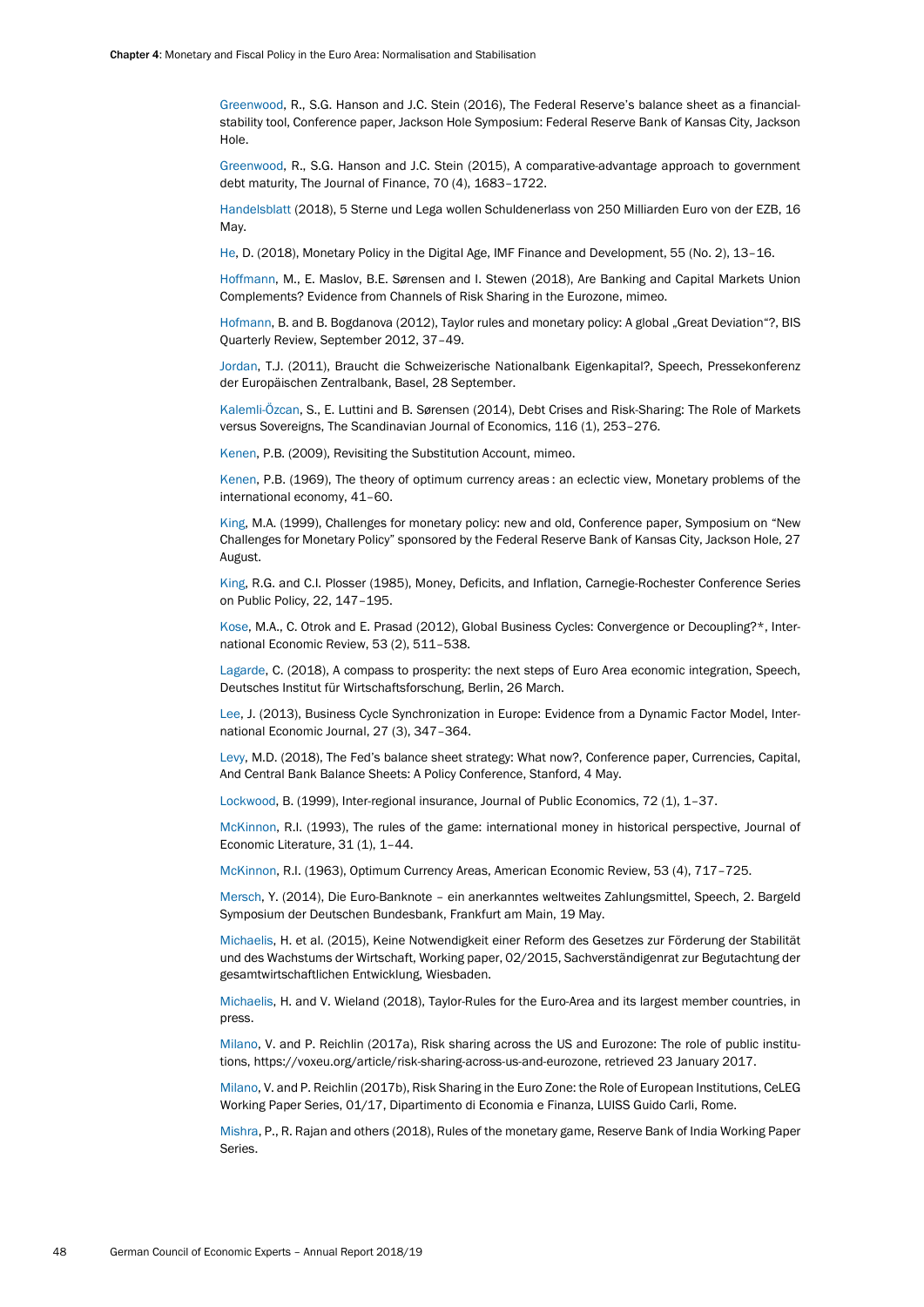Mundell, R.A. (1973), Uncommon Arguments for Common Currencies/A Plan for a European Currency, in: Johnson, H. G. and A. K. Swoboda (Eds.), The economics of common currencies: proceedings of the Madrid conference on optimum currency areas, Allen & Unwin, London.

Mundell, R.A. (1961), A theory of optimum currency areas, The American Economic Review, 51 (4), 657– 665.

Nakamoto, S. (2008), Bitcoin: A peer-to-peer electronic cash system, https://bitcoin.org/bitcoin.pdf, retrieved 24 September 2018.

Nelson, B. (2018), Get up off the floor, Conference paper, Currencies, Capital, And Central Bank Balance Sheets: A Policy Conference, Hoover Institution, Stanford University, 4 May.

Orphanides, A. and V. Wieland (2013), Complexity and monetary policy, International Journal of Central Banking, 9 (1), 167–204.

Orphanides, A. and V. Wieland (2000), Efficient monetary policy design near price stability, Journal of the Japanese and International Economies, 14 (4), 327–365.

Pâris, P. and C. Wyplosz (2014), PADRE: Politically acceptable debt restructuring in the Eurozone, Geneva Reports on the World Economy Special Report 3, International Center for Monetary and Banking Studies und Centre for Economic Policy Research, Genf und London.

Perotti, R. (2001), Is a uniform social policy better? Fiscal federalism and factor mobility, American Economic Review, 91 (3), 596–610.

Perron, P. (1989), The great crash, the oil price shock, and the unit root hypothesis, Econometrica, 57 (6), 1361–1401.

Persson, T. and G. Tabellini (1996a), Federal fiscal constitutions: risk sharing and moral hazard, Econometrica, 64 (3), 623–646.

Persson, T. and G. Tabellini (1996b), Federal fiscal constitutions: risk sharing and redistribution, Journal of Political Economy, 104 (5), 979–1009.

Plosser, C.I. (2018), The risks of a Fed Balance Sheet unconstrained by monetary policy, in: Bordo, M. D., J. H. Cochrane and A. Seru (Eds.), The Structural Foundations of Monetary Policy, Hoover Institution Press, Stanford, 1-16.

Poncela, P., F. Pericoli, A.R. Manca and M. Nardo (2016), Risk sharing in Europe, European Commission JRC Science for Policy Report, 104621, Brussels.

Powell, J.H. (2018), Semiannual monetary policy report to the Congress, Speech, Committee on Banking, Housing, and Urban Affairs, U.S. Senate, Washington, DC, 17 July.

Quarles, R.K. (2018), Liqudity regulation and the size of the Fed's balance sheet, Speech, Hoover Institution Monetary Policy Conference, Stanford, 18 July.

Reis, R. (2013), The mystique surrounding the central bank's balance sheet, applied to the European crisis, American Economic Review, 103 (3), 135–140.

Restrepo, J.E., L. Salomé and R. Valdés (2008), Macroeconomics, Monetary Policy and the Central Bank's Net Worth, Working Papers Central Bank of Chile, 497, Santiago.

Reuters (2015), Greece seeks negotiations on ECB bond repayment, Reuters, 28 February.

Roeger, W. and L. Vogel (2017), Horizontal transfers and consumption smoothing in a monetary union, Journal of Economics and Statistics (Jahrbuecher fuer Nationaloekonomie und Statistik), 237 (3), 275– 294.

Sargent, T.J. (1982), The Ends of Four Big Inflations, in: Hall, R. E. (Eds.), Inflation: Causes and Effects, National Bureau of Economic Research, University of Chicago Press, Chicago, 41–98.

Sargent, T.J. and N. Wallace (1981), Some unpleasant monetarist arithmetic, Federal Reserve Bank of Minneapolis Quarterly Review, 5 (3), 1–17.

Schilling, L. and H. Uhlig (2018), Some simple bitcoin economics, Working Paper, No. 2018-21, Becker Friedman Institute for Research in Economics, Chicago.

Schmitt-Grohé, S. and M. Uribe (2016), Downward nominal wage rigidity, currency pegs, and involuntary unemployment, Journal of Political Economy, 124 (5), 1466–1514.

Sims, C.A. (2016), Fiscal policy, monetary policy and central bank independence, Department of Economics, Princeton University, Princeton.